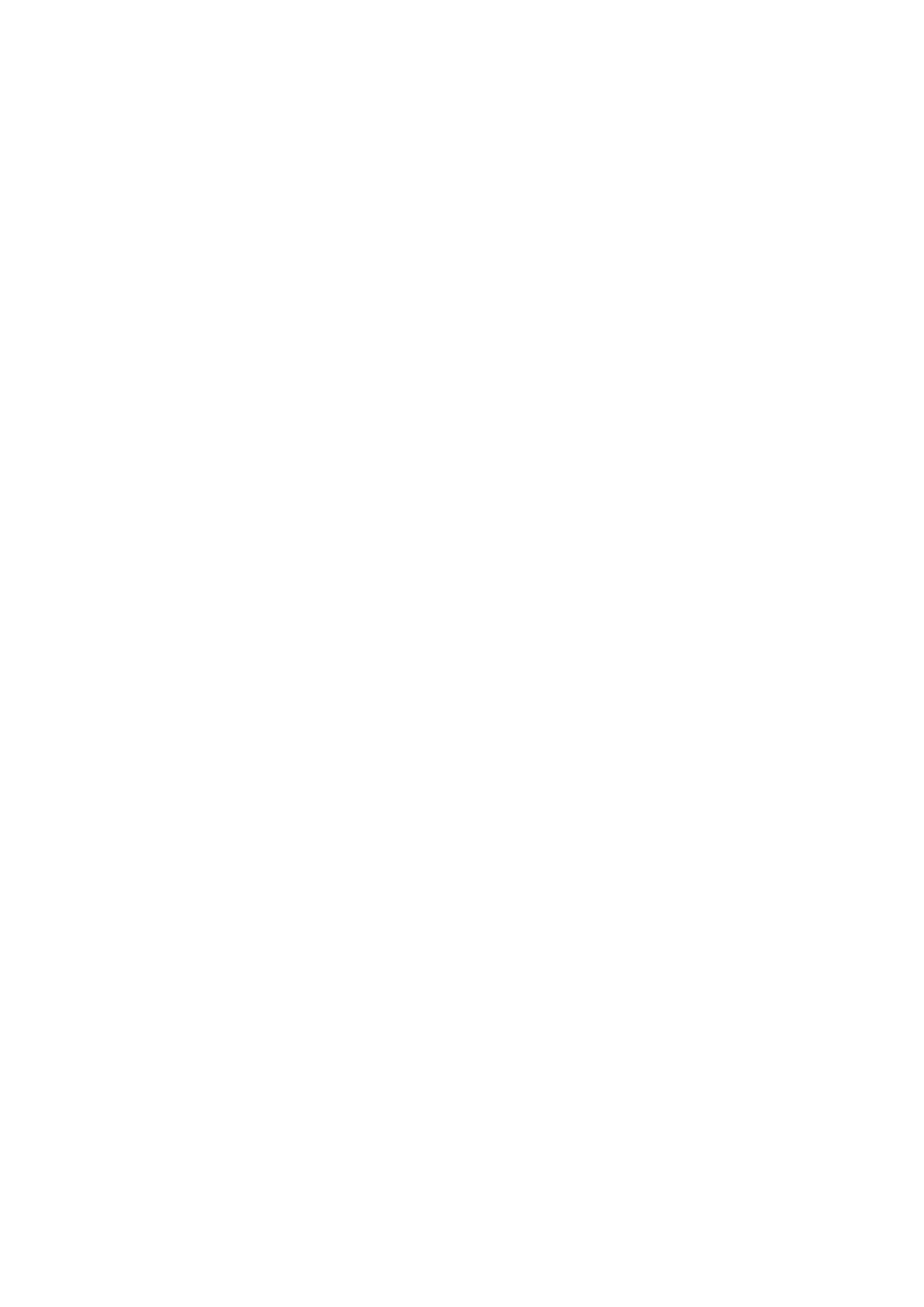

# Temi di discussione

(Working Papers)

When the panic broke out: Covid-19 and investment funds' portfolio rebalancing around the world

by Massimiliano Affinito and Raffaele Santioni

Number 1342 - July 2021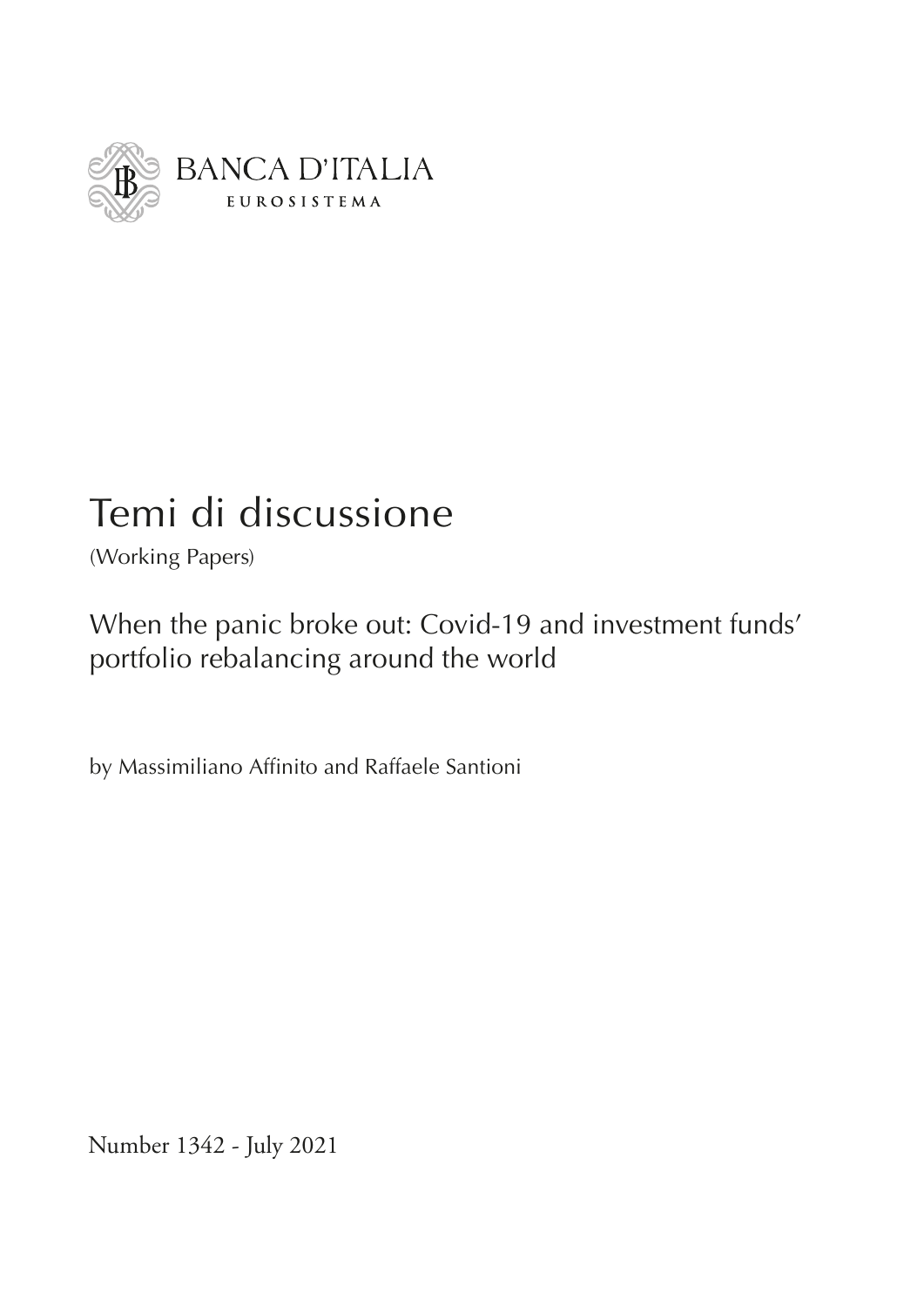*The papers published in the* Temi di discussione *series describe preliminary results and are made available to the public to encourage discussion and elicit comments.*

*The views expressed in the articles are those of the authors and do not involve the responsibility of the Bank.*

*Editorial Board:* Federico Cingano, Marianna Riggi, Monica Andini, Audinga Baltrunaite, Marco Bottone, Davide Delle Monache, Sara Formai, Francesco Franceschi, Adriana Grasso, Salvatore Lo Bello, Juho Taneli Makinen, Luca Metelli, Marco Savegnago.

*Editorial Assistants:* Alessandra Giammarco, Roberto Marano.

ISSN 1594-7939 (print) ISSN 2281-3950 (online)

*Printed by the Printing and Publishing Division of the Bank of Italy*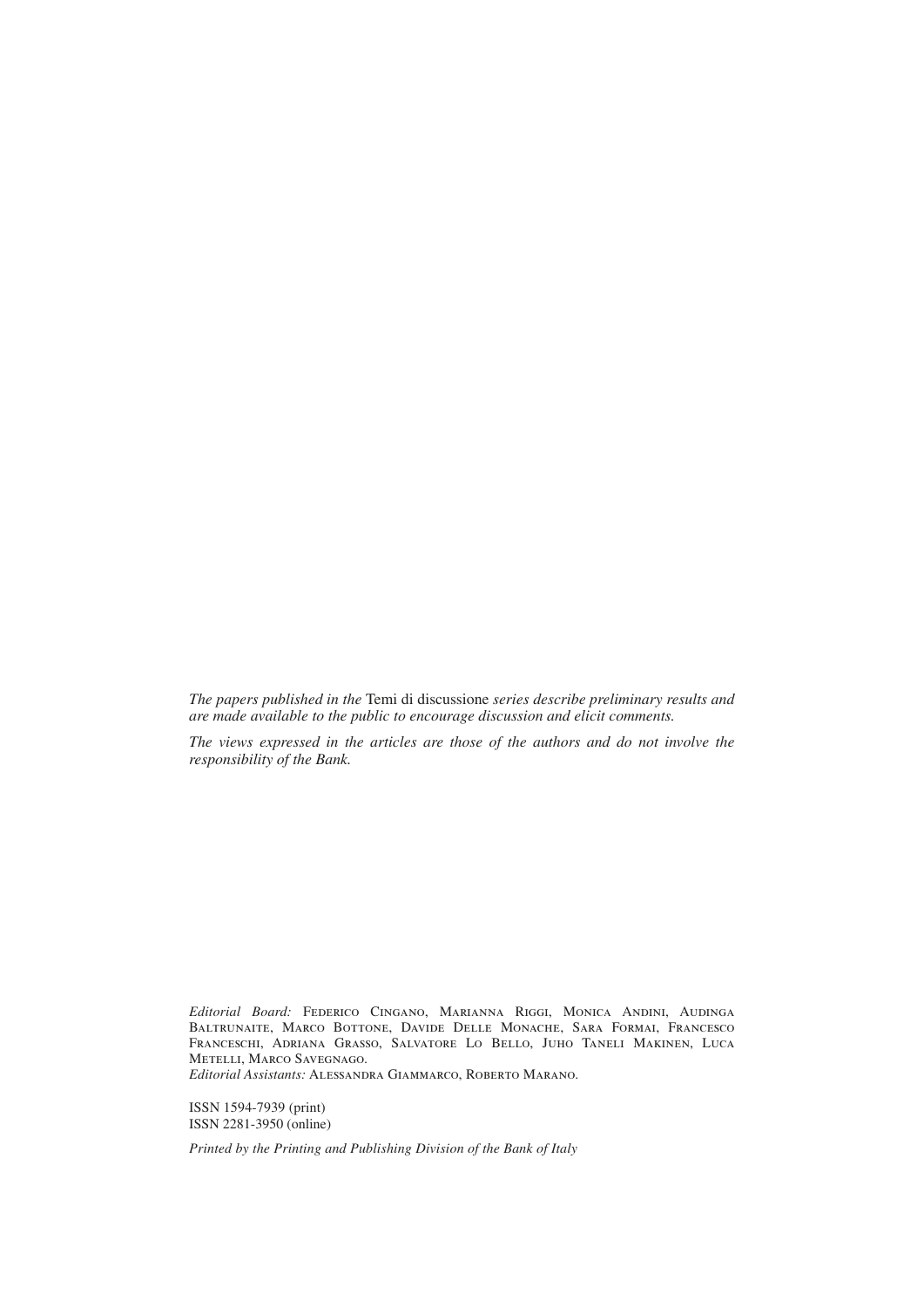# **WHEN THE PANIC BROKE OUT: COVID-19 AND INVESTMENT FUNDS' PORTFOLIO REBALANCING AROUND THE WORLD**

by Massimiliano Affinito<sup>\*</sup> and Raffaele Santioni<sup>\*</sup>

# **Abstract**

To contribute to the understanding of investment funds' (IFs) behaviour, the paper exploits the exogenous shock of the Covid-19 pandemic and analyses more than 12 million security sales and purchases during the first four months of 2020 by over 20,000 IFs from more than 40 national jurisdictions and investing in more than 100 economies and 20 industries. Our estimates reveal that, when the emergency strikes, IFs do not sell indiscriminately but divest from assets considered the most vulnerable at the moment, that is, those issued by more Covid-affected countries and industries. Our results also show several dimensions of heterogeneity according to the pandemic outbreak phase, asset type, IF category and performance, extent of unitholders' outflows, and nationality of IFs. Our results, on the one hand, provide new evidence on the intrinsic fragility of IFs, but, on the other, they also show that IF industry includes heterogeneous institutions that behave very differently. Finally, our results document that monetary policy measures have a reassuring effect also for IFs, which corroborates recent evidence on a non-bank financial institution channel of unconventional monetary policies.

**JEL Classification**: G01, G12, G15, G32.

 $\overline{\mathcal{L}}$  , and the set of the set of the set of the set of the set of the set of the set of the set of the set of the set of the set of the set of the set of the set of the set of the set of the set of the set of the s

**Keywords**: coronavirus, investment funds, Morningstar holdings, pandemic, portfolio rebalancing, resilience.

**DOI:** [10.32057/0.TD.2021.1342](https://www.bancaditalia.it/pubblicazioni/temi-discussione/2021/2021-1342/index.html)

# **Contents**

<sup>\*</sup> Bank of Italy, Directorate General for Consumer Protection and Financial Education.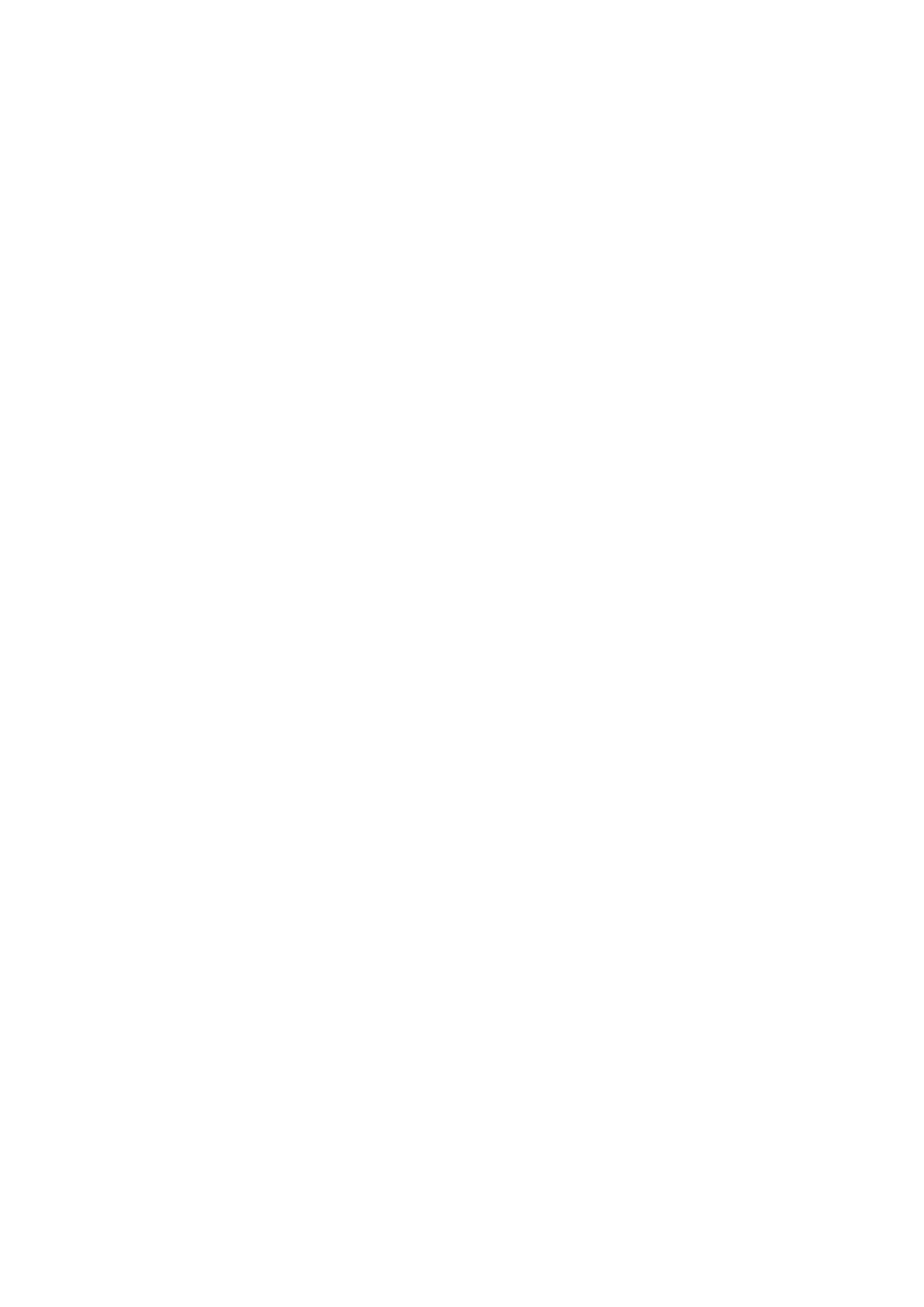# [1](#page--1-0). Introduction $1$

Investment funds (IFs) have grown substantially since the global financial crisis, partly as a result of the increased regulation of banks. IFs hold a large fraction of world savings, purchase and sell securities all over the globe, and play a crucial role in the financing of governments and firms. The IF industry receives a great deal of attention from practitioners, academics, and institutions. Studying IFs' behaviour can help illuminate investor strategies, market functioning, and price developments. Moreover, since the financial crisis, the debate about IFs has also addressed their intrinsic fragility and the possible implications of their conduct for financial stability (e.g., [Chen et al., 2010;](#page--1-1) [Financial Stability Board, 2017;](#page--1-2) [Goldstein et al., 2017\)](#page--1-3).<sup>[2](#page--1-0)</sup>

The Covid-19 crisis provides a valuable opportunity to gain insights into drivers of IF behaviour and strategies. Their responses and resilience may be tested by exploit-ing the impact of a major (and truly exogenous) worldwide shock.<sup>[3](#page--1-0)</sup> In early 2020, the outbreak of the pandemic and the subsequent containment measures imposed in many countries caused a sudden and sharp deterioration in the economic outlook and heightened the risk aversion among investors, giving rise to a major re-pricing in global financial markets (Figure [1\)](#page--1-4). In this paper, we exploit this shock to perform a comprehensive empirical analysis of the world IF industry. We have the advantage of using a unique, granular dataset, which contains more than 12 million observations on security sales and

<sup>&</sup>lt;sup>1</sup>We would like to thank Giorgio Albareto, Rui Albuquerque, Emilia Bonaccorsi di Patti, Alessio De Vincenzo, Philip E. Strahan, Luca Zucchelli, and two anonymous referees, for useful comments and suggestions. We are also grateful to Morningstar for access to the Historical holdings dataset. We particularly would like to thank Emanuela Bassi (Sales Director) and Guillermo Gutierrez Santos at Morningstar Inc. for their invaluable advice. The views expressed in this article are those of the authors and do not necessarily represent those of Banca d'Italia.

<sup>&</sup>lt;sup>2</sup>IFs often invest in illiquid assets and guarantee their investors high levels of liquidity, although (different from banks) IF investors are not guaranteed to receive a fixed amount when they withdraw their funds.

<sup>&</sup>lt;sup>3</sup>The economic turmoil triggered by Covid-19 differs from past crises with respect to the cause, scope, and severity. [Bernanke](#page--1-5) [\(2020\)](#page--1-5) stresses that, while financial imbalances and risks grew over many years leading up to the 2008 global financial crisis, the Covid-19 crisis erupted abruptly.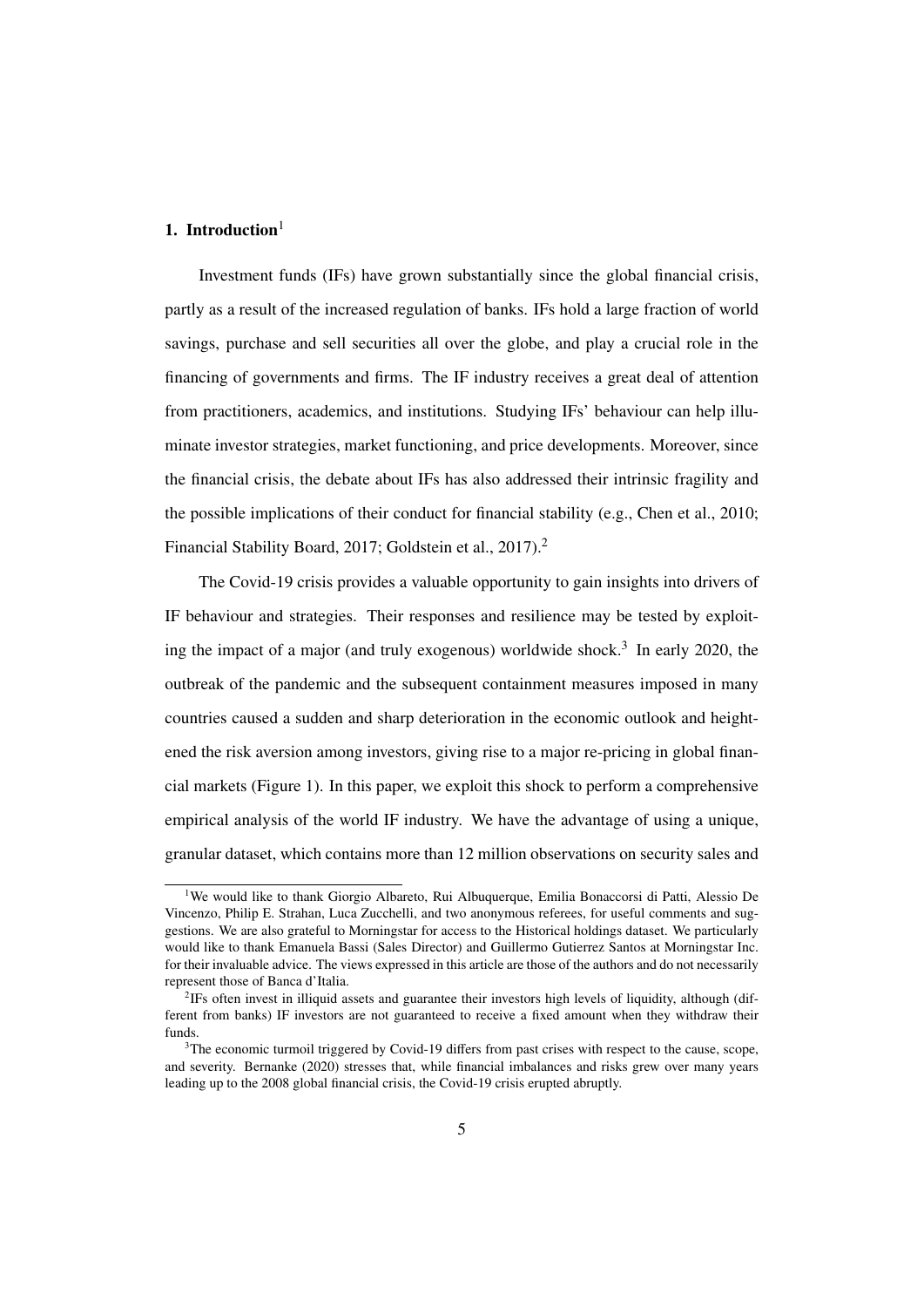purchases during the first four months of 2020 by over 20,000 IFs located in over 40 national jurisdictions and investing in more than 100 economies and 20 sectors. We believe ours is the first paper to assess IFs' portfolio reactions to Covid-19 worldwide as a function of the spreading news on the pandemic and to comprehensively depict their decisions when the shock arrived and the panic broke out.

We first show that the pandemic triggered portfolio recomposition by IFs all over the world. IFs do not sell indiscriminately but divest from financial assets considered at the moment most troubled, that is, those issued in countries and by industries more affected by Covid-19. We document that the bulk of the adjustment in IFs' portfolios occurs abruptly and severely during the "fever" of the Covid-19 crisis (that is, in March 2020), while signs of resurgence begin to appear already in April, following the exceptional policy measures taken worldwide by public authorities.

We then examine the portfolio rebalancing in more detail, exploring several dimensions of IF heterogeneity. First, we find that the rebalancing effect is homogeneous for domestic and foreign assets (revealing that IFs sell even their own country's securities if this allows them to move toward less-Covid affected portfolios). Second, we find that IFs with more outflows exacerbate the sales of securities issued in more Covid-affected countries (indicating that IFs and their unitholders may tend not to offset each other and thus may make fire sales more likely). Third, we find that the rebalancing is heterogeneous by type of financial asset and IF category (reflecting the greater impact of the pandemic on illiquid assets and the varying risk appetites embedded in investment policies of different IF categories). Fourth, we find that IFs with an average higher performance do not deleverage along with other IFs (suggesting that IF industry includes heterogeneous institutions, which pursue different portfolio strategies that partially balance each other). Fifth, we find that the rebound in April 2020 mainly concerns IF purchases of corporate bonds, which are, to a large extent, the financial asset targeted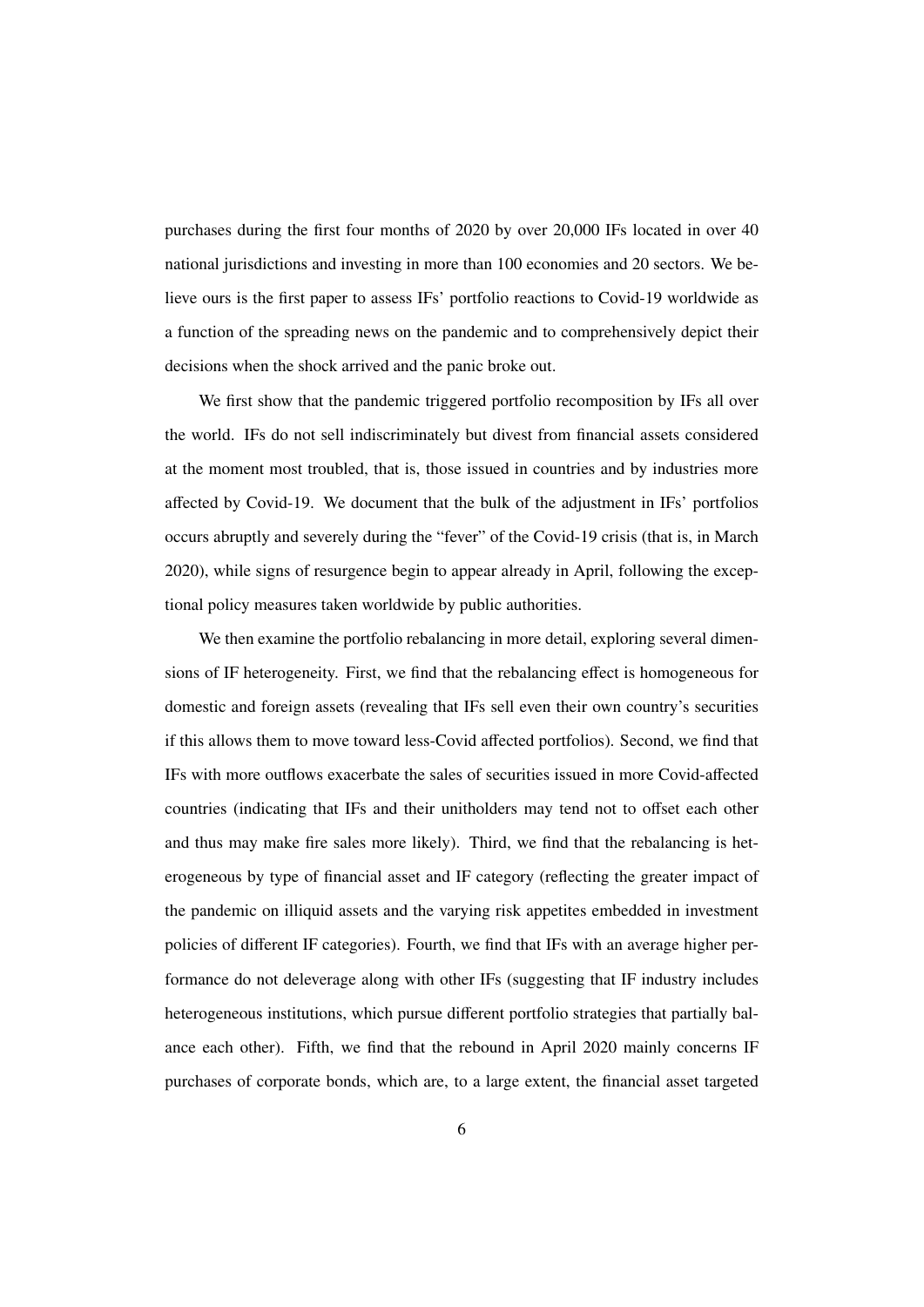by central banks' programmes in the period (corroborating the existence and effectiveness of a channel of unconventional monetary policies acting through non-bank financial institutions).

Our empirical approach relies on two regression models, which analyse whether, in response to the Covid-19 shock, IFs reallocate their holdings across *countries* and *industries*. The viral outbreak and subsequent policy measures varied substantially across countries and industries, both in the intensity and timing. First, until late February, the news of a health emergency only involved China, Korea, and a handful of other Asian countries. In the second half of February, the contagion reached Europe, but some European countries, such as Italy and Spain, experienced the spread of virus and lockdowns several weeks earlier than other countries, such as France, Germany, and the United Kingdom. Spread to the United States occurred even later. Second, the effects of the Covid-19 and of the related containment measures were heterogeneous even within countries and across industries. For example, in high-tech industries, firms adapted quite well to social distancing requirements by resorting extensively to teleworking. But in other industries, such as food catering, travel, and tourism, this was infeasible, and the effect of the Covid-19 on businesses, sales and profits was much more pervasive.<sup>[4](#page--1-0)</sup>

Our dataset is obtained by combining varied sources. Security-by-security information on portfolios of over 20,000 open-ended IFs worldwide is obtained by matching the Morningstar historical holdings data with the Centralised Securities Database of the European System of Central Banks. The exposures to the disease across countries are

<sup>4</sup>Also the re-pricing was rather heterogeneous at both country and industry level. During the first quarter of 2020, for instance, the S&P 500 fell by 34 percent, from its high to its low; the exchanges in Spain, Italy, Germany and France experienced high-low declines of 45 percent, 42 percent, 40 percent, and 39 percent respectively, while Japan and Hong Kong saw declines of 31 percent and 25 percent. The heterogeneity was even more visible across industries, even within the same country, with firms in high-tech industries, such as Apple, Microsoft and Google, outperforming the market, while those in food catering, travel and tourism, such as Marriott, United Airlines, and Royal Caribbean, massively underperforming.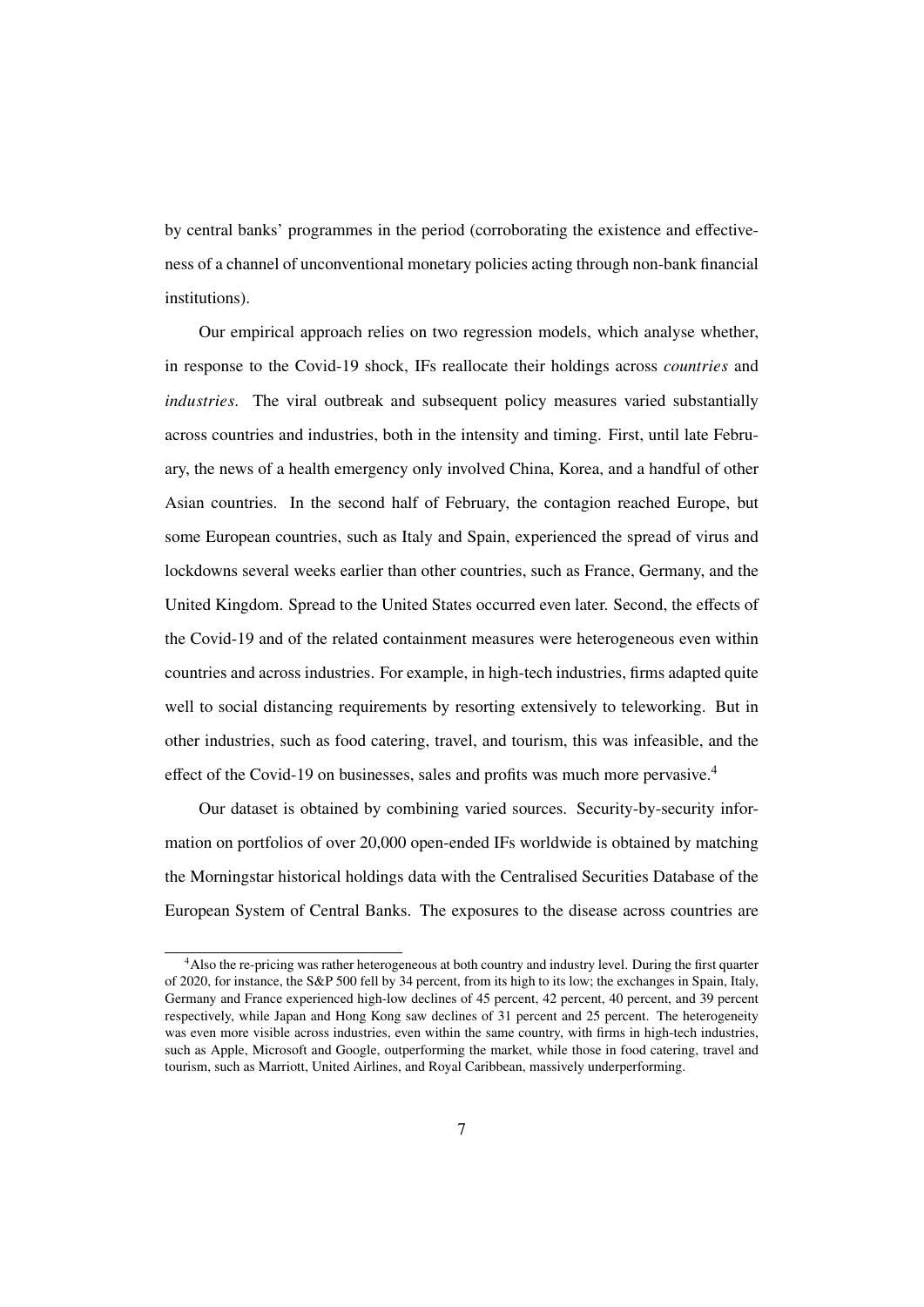computed through two alternative indexes: the ratios of total number of Covid-19 confirmed cases or confirmed deaths to total population. As is well known, these two ratios are imperfect measures of the real spread of the contagion and the extent of the health emergency. However, they are perfectly suitable to our purposes because they reflect the perception of international investors and the knowledge that they had on the impact of Covid-19 across countries and over time. The exposures to the disease across industries are computed through the indexes recently introduced in labour economics, intended to capture the extent to which firms' operations in each sector are compatible with social distancing and lockdowns [\(Dingel and Neiman, 2020; Hensvik et al., 2020;](#page--1-6) [Koren and](#page--1-7) Pető,  $2020$ ). These measures quantify, in each sector, the degree to which jobs can be done from home and do not rely on human interaction in physical proximity. The fundby-fund and asset-by-asset granularity of our data allows us to include an extensive set of fixed effects in the estimations, in the spirit of [Khwaja and Mian](#page--1-2) [\(2008\)](#page--1-2), [Paravisini](#page--1-8) [\(2008\)](#page--1-8), [Amiti and Weinstein](#page--1-9) [\(2018\)](#page--1-9) and [Degryse et al.](#page--1-10) [\(2019\)](#page--1-10). These sets of fixed effects account for all factors affecting the portfolio decisions, before and during the Covid-19 shock, which are different from the pandemic impact, and therefore they are the most effective means to allow for possible unobservable characteristics of securities and of IFs that may otherwise blur the results.

Our paper relates to some of the major strands of the literature on IF behaviour. Section [2](#page--1-11) reviews this literature and summarizes our contribution. Our results on the massive sales of Covid-affected assets contribute to the literature stressing that, in time of crisis, IFs sell the most troubled assets, that is, those more likely to suffer fire sales. Our results on higher sales of Covid-affected assets by IFs with more redemptions offer new evidence on the relationship between the sales of institutional investors and those of their unitholders. Our results on the contrasting reactions of IFs with different investment policies and performance abilities show that IF industry is not monolithic and financial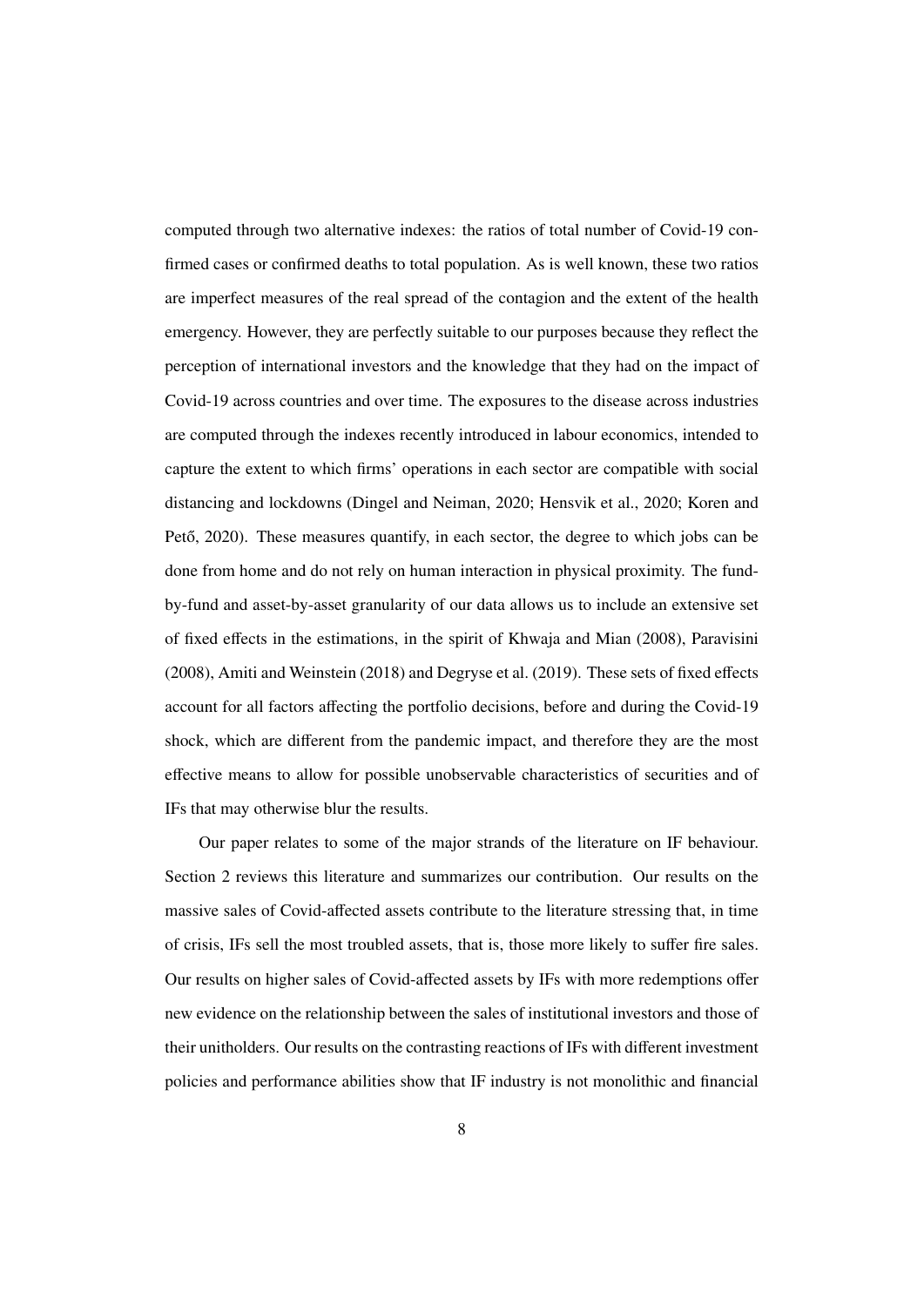stability implications may change across IF categories. Our results on the impact of policy measures suggest that central bank liquidity injections are an effective financial stability tool that can help reduce the fragility of non-bank financial institutions too. In addition, our paper complements the fast growing literature on stock markets' reactions to the outset of the Covid-19: this literature typically finds that pandemic-resilient issuers suffer less during the outbreak, we show that IFs prioritize the pandemic resilience of the issuers.

The rest of the paper is structured as follows. Section [2](#page--1-11) reviews the main literature relating to the paper and clarifies our contribution. Section [3](#page--1-12) describes the data. Section [4](#page--1-13) discusses the empirical methodology. Section [5](#page--1-14) reports the baseline results. Section [6](#page--1-13) summarizes our extensions. Section [7](#page--1-13) describes robustness checks. Section [8](#page--1-15) concludes.

### 2. Related Literature: review and contribution

Our paper comprehensively analyses IFs' behaviour at the outbreak of the panic surrounding Covid-19 and relates to several strands of the literature.

First, it contributes to the literature that analyses the behavior of IFs to understand their investment strategies and the ultimate impact on price developments. Three particular themes traditionally examined by this literature are herding, positive-feedback or trend chasing, and short horizons. Herding refers to the tendency of buying (or selling) simultaneously the same stocks as other institutional investors. Positive-feedback trading or trend chasing refers to the habit of buying past winners and selling past losers. Short horizons refers to the lack of foresight that is traditionally attributed to IFs. These three aspects are elements of the overall argument that IFs can destabilize stock prices, because they tend to jump on the bandwagon and buy overpriced stocks or sell under-priced ones, pushing prices away from fundamentals, especially during crises.<sup>[5](#page--1-0)</sup>

<sup>5</sup>The literature argues that institutional investors "herd" because they prefer trading with the crowd,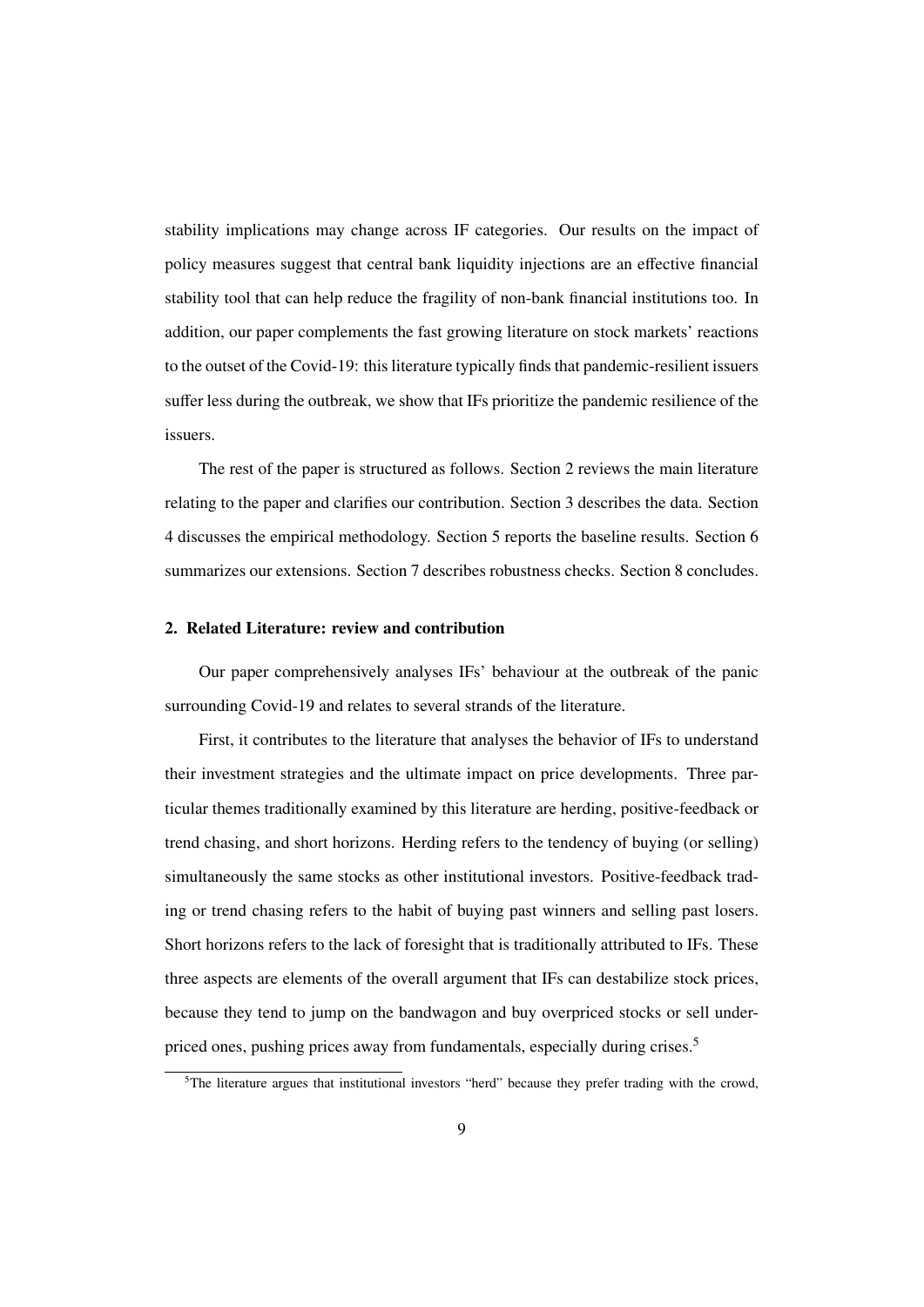These issues relates also to the literature on fire sales, which shows that, especially during financial crises, institutional investors contribute to depressing the prices of the securities they hold (e.g., [Manconi et al., 2012;](#page--1-16) [Ben-David et al., 2012;](#page--1-17) [Cella et al.,](#page--1-18) [2013\)](#page--1-18), leading to fire sales [\(Gabaix et al.](#page--1-7) [\(2006\)](#page--1-7); [Stein](#page--1-19) [\(2009\)](#page--1-19)). In this respect, [Coval](#page--1-2) [and Sta](#page--1-2)fford [\(2007\)](#page--1-2) show that common ownership by institutional investors increases the downward pressure on stock prices during asset fire sales. [Greenwood and Thesmar](#page--1-20) [\(2011\)](#page--1-20) show that firms whose equities are widely held by institutional investors are more susceptible to nonfundamental shifts in demand. [Koijen et al.](#page--1-21) [\(2020\)](#page--1-21) show how changes in portfolio holdings influence market valuations.

Our paper contributes to these streams of the literature by confirming, on the one hand, that IFs massively sell assets considered the most troubled in the early pandemic period, that is, those issued by Covid–affected countries and industries (even irrespective of other intrinsic characteristics), thus contributing to increase the likelihood of fire sales. But, on the other hand, our results (both those of sales of more affected assets in March and rise of purchases in April) are also consistent with an opposing view of institutional investors as rational investors who pursue not a positive-feedback strategy but a negativefeedback strategy, that is, they sell stocks that have risen too far and buy those that have fallen too far (e.g., [Lynch and Musto, 2003;](#page--1-22) [Manconi et al., 2012;](#page--1-16) [Spiegel and Zhang,](#page--1-23)

rather than facing the reputational risk of making mistakes alone, or simply because they receive correlated private information, perhaps from analyzing the same indicators [\(Lakonishok et al., 1992;](#page--1-24) [Grinblatt et al.,](#page--1-25) [1995;](#page--1-25) [Daniel et al., 1997;](#page--1-21) [Sias and Starks, 1997;](#page--1-26) [Nofsinger and Sias, 1999;](#page--1-27) [Graham, 1999\)](#page--1-22). Regarding positive-feedback, the strategy of buying winners and selling losers relates to the belief that trends are likely to continue or to the idea that adding winners to the portfolio and eliminating losers has the advantage of "window dressing" [\(De Long et al., 1990;](#page--1-7) [Lakonishok, 1991\)](#page--1-28). Regarding short horizons, IFs are expected to trade over short spans because their optimal response is to attempt to beat the market by selling immediately. Thus their trading tends to drive prices below fundamental values [\(Bernardo and Welch, 2004;](#page--1-29) [Morris and](#page--1-30) [Shin, 2004\)](#page--1-30). Several influential theoretical papers show that short-horizon investors specialize in strategies that focus on predicting the short-run trades of other market participants, rather than long-run movements in asset values driven by fundamentals [\(De Long et al., 1990;](#page--1-7) [Froot et al., 1992;](#page--1-21) [Dow and Gorton, 1994;](#page--1-19) [Stein, 2005;](#page--1-31) [Allen et al., 2006\)](#page--1-32). In contrast, long-horizon investors tend to hold their shares and "wait out the storm". They typically include insurance companies, pension funds, and trusts (e.g., [Bessembinder and](#page--1-33) [Maxwell, 2008\)](#page--1-33).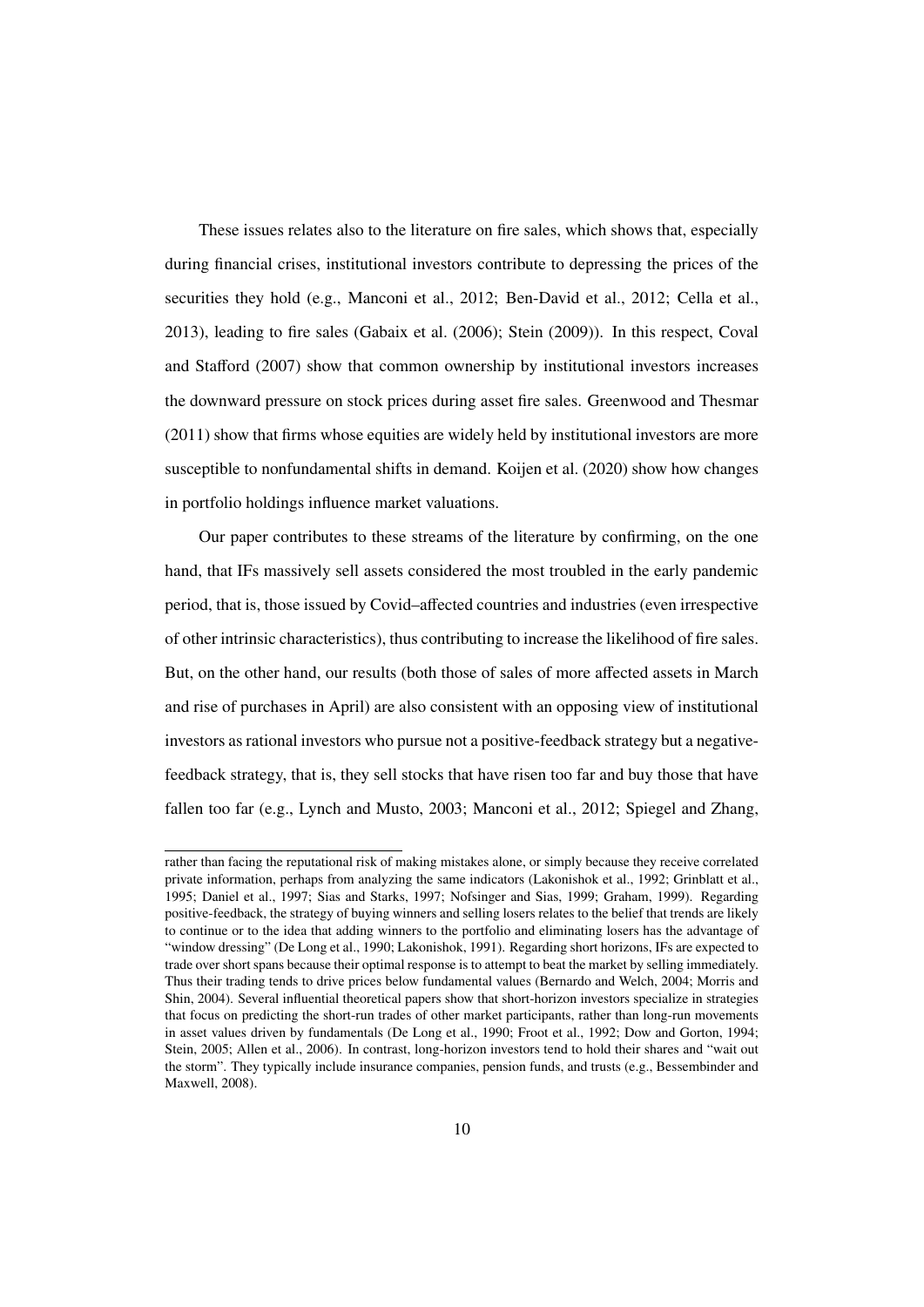[2013;](#page--1-23) [Schmidt](#page--1-10) et al., [2016;](#page--1-10) [Pastor](#page--1-34) et al., [2021;](#page--1-34) Jin et [al.,](#page--1-35) [2021\).](#page--1-35) Most importantly, we find heterogeneous results according to the pandemic outbreak phase, asset type, IF category, performance ability, and nationality. All in all, our results offer a more nuanced view of IFs: we find they are neither smart negative-feedback investors nor destabilizers who herd and chase trends. Instead, they turn out to include heterogeneous institutions, which use a variety of portfolio strategies that at least partially offset each other [\(Lakonishok](#page--1-24) et al., [1992;](#page--1-24) [Kacperczyk](#page--1-27) and Schnabl, [2013;](#page--1-27) [Zeng,](#page--1-35) [2017;](#page--1-35) [Zhu,](#page--1-27) [2021;](#page--1-27) Pastor et al., [2021;](#page--1-34) Jin et [al.,](#page--1-35) [2021\).](#page--1-35)

Second, the paper contributes to the literature on the relationship between sales of institutional investors and the behaviour of their unitholders. In addition to being investors (who invest in financial assets on the asset side of their balance sheets), IFs are also funded agents (who receive financing on the liability side of their balance sheet). Of course, IF asset-side decisions may well relate to liability-side developments. The literature (e.g., [Coval](#page--1-2) and Stafford, [2007;](#page--1-2) [Baker](#page--1-36) et al., [2003;](#page--1-36) [Duchin](#page--1-20) et al., [2010;](#page--1-20) [Hau](#page--1-24) and Lai, [2013;](#page--1-24) [Cella](#page--1-18) et al., [2013\)](#page--1-18) points out that IF managers tend to expand their holdings with capital inflows and liquidate positions to pay for redemptions; such flow-induced trading can significantly impact both individual stock returns (contributing to driving prices temporarily away from information-efficient benchmarks) and the real investment decisions of firms (which may be shaped by non-informative, liquidity-motivated trading). We find that IFs with more redemptions intensify their sales of Covid-affected assets, and therefore our results corroborate the view that IFs may increase market volatility during times of turmoil because they face the risk of having to respond to massive (often retail) redemptions (e.g., [Simutin,](#page--1-37) [2014;](#page--1-37) [Barrot](#page--1-38) et al., [2016;](#page--1-38) [Chernenko](#page--1-8) and Sunderam, [2020;](#page--1-8) Li et [al.,](#page--1-37) [2020\)](#page--1-37).[6](#page--1-0)

<sup>&</sup>lt;sup>6</sup>Even if this is not the case in all systems, in many countries (such as the United States), the bulk of IF shares/units is held by retail investors and, in particular, households; the pressure caused by capital flows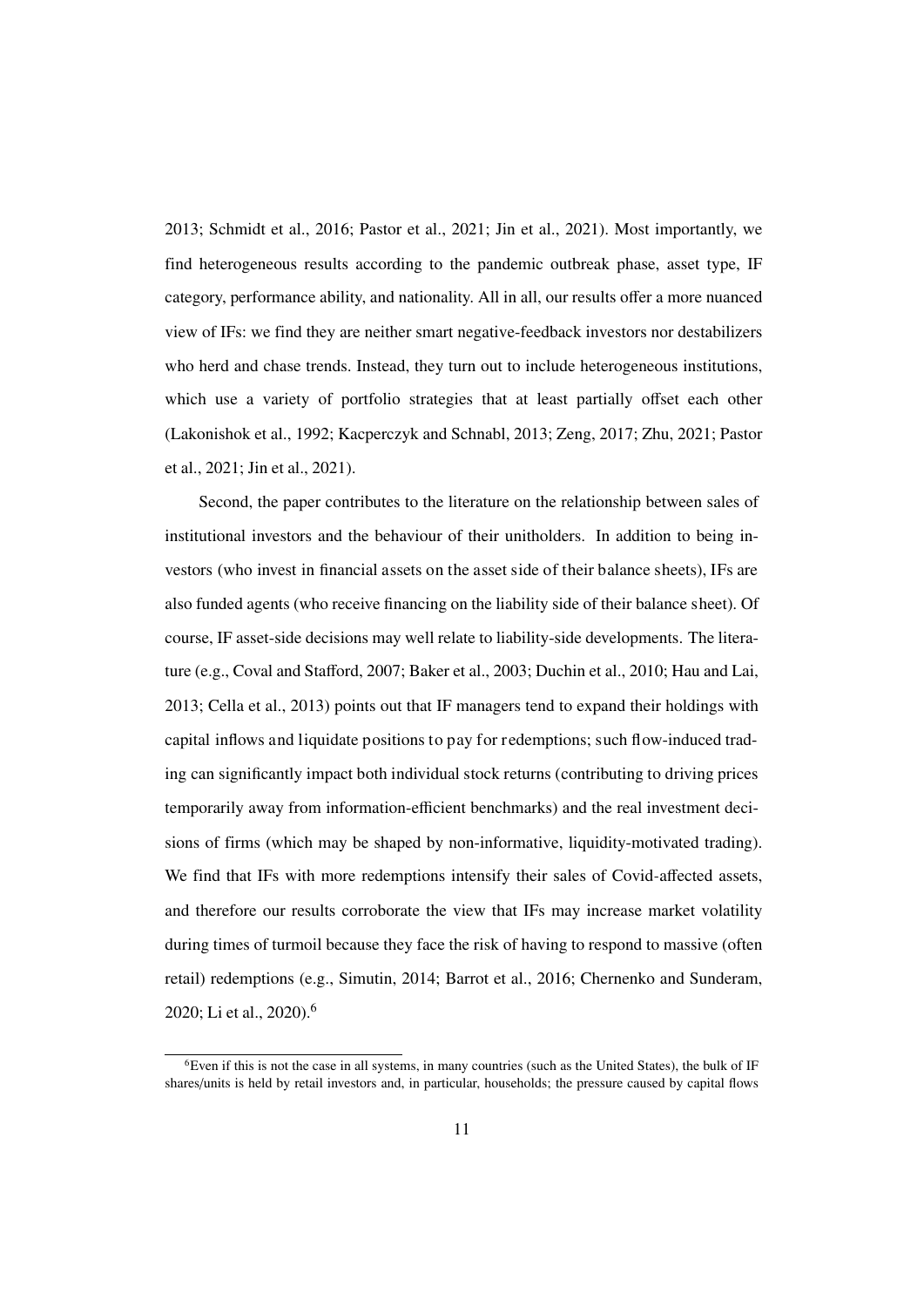Third, our paper contributes to the literature on market timing and the stock-picking of institutional investors, which has practical implications for investors and theoretical implications for market efficiency. Most studies find little evidence that IFs possess market timing ability (that is, the ability to increase the exposure to the market index prior to market advances and to decrease exposure prior to market declines; e.g., [Henriksson,](#page--1-39) [1984;](#page--1-39) [Graham and Harvey, 1996;](#page--1-16) [Becker et al., 1999;](#page--1-40) [Jiang, 2003\)](#page--1-20). In contrast, the findings on the stock-picking talents (that is, the ability to select outperforming assets) are mixed. A number of traditional studies conclude that mutual funds' performance on average falls short of a set of passive benchmarks (e.g., [Jensen, 1968;](#page--1-22) [Elton, 1993;](#page--1-25) [Gruber,](#page--1-41) [1996;](#page--1-41) [Carhart, 1997\)](#page--1-42), while many other papers find that some mutual funds can choose stocks that outperform benchmarks, even after accounting for expenses and fees (e.g., [Grinblatt and Titman, 1989;](#page--1-30) [Grinblatt and Titman, 1993;](#page--1-42) [Grinblatt et al., 1995;](#page--1-25) [Kacper](#page--1-18)[czyk and Seru, 2007;](#page--1-18) [Jiang et al., 2007;](#page--1-16) [Kacperczyk et al., 2008;](#page--1-1) [Fama and French,](#page--1-34) [2010\)](#page--1-34). Our evidence confirms, on the one hand, that on average IFs do not beat market benchmarks, and indeed we find that they perform even worse during the early phase of the pandemic. However, on the other hand, some IFs do stand out from the others, both in the pre-pandemic year and in the outbreak phase.

Fourth, our work relates to the literature on the stock market's response to the onset of the Covid-19 pandemic, which shows equity prices reactions to news about the virus and an increase in market volatility.<sup>[7](#page--1-0)</sup> Our analysis differs and complements this literature, which typically takes the point of view of security issuers and investigates the

tends to be stronger when it originates from retail investors [\(Lou, 2012\)](#page--1-3). Moreover, the literature shows that mutual fund shareholders, even when they are not retail investors, behave in ways generally considered unsophisticated (e.g., [Solomon et al., 2014;](#page--1-6) [Kaniel and Parham, 2017\)](#page--1-34).

<sup>&</sup>lt;sup>7</sup>In particular, [Acharya and Ste](#page--1-43)ffen [\(2020\)](#page--1-43) provide evidence that firms with access to liquidity perform better during the first quarter of 2020. [Ramelli and Wagner](#page--1-7) [\(2020\)](#page--1-7) show that non-financial firms with high exposure to China and greater dependence on international trade as well as with lower cash holdings and higher leverage are more affected than other firms. [Hassan et al.](#page--1-7) [\(2020\)](#page--1-7) find that stock returns relate significantly and negatively to disease exposures. [Alfaro et al.](#page--1-44) [\(2020\)](#page--1-44) show that stock prices drop in response to high unexpected infections. [Albuquerque et al.](#page--1-45) [\(2020\)](#page--1-45) show that stocks with high environmental and social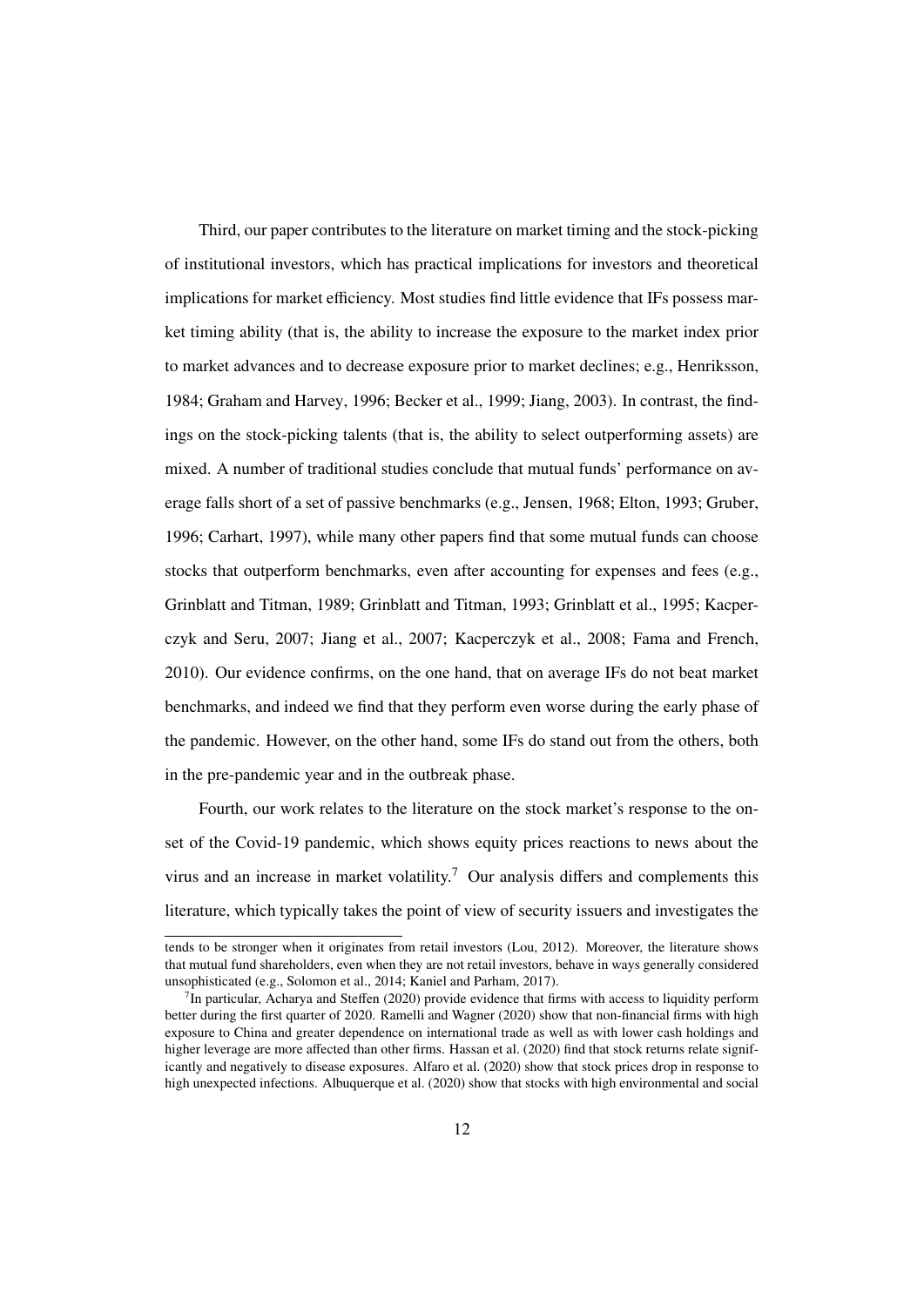characteristics of funded agents that are more likely to amplify or mitigate the pandemic effect. We instead take the point of view of investors that finance those agents. This literature typically finds that pandemic-resilient firms suffer less, we show that investors consider the pandemic resilience of issuers (countries and industries) in allocating their funds.[8](#page--1-0)

Finally, our paper contributes to the debate on policy implications of IF fragility. In particular, our paper relates to a few recent studies addressing the issue of IF fragility in the Covid- crisis [\(Falato et al., 2020;](#page--1-41) [Haddad et al., 2020;](#page--1-46) [Ebsim et al., 2020;](#page--1-30) [Pastor](#page--1-34) [et al., 2021\)](#page--1-34) and shows that IF portfolio allocation can increase the volatility of financial markets following a shock. However, our results suggest that policy measures taken by monetary authorities after the outbreak of the panic provided a liquidity backstop that reassured non-bank financial institutions [\(Falato et al., 2020,](#page--1-41) [Gilchrist et al., 2020,](#page--1-10) and [Boyarchenko et al., 2020;](#page--1-30) [O'Hara and Zhou, 2021\)](#page--1-18).

# 3. Data

We build a novel dataset, which combines several sources. After combining all the sources and eliminating observations with partial information, we end up with a unique dataset containing more than 12 million observations on security-by-security sales and purchases during the first four months of 2020 by more than 20,000 IFs from more than 40 national jurisdictions and investing in more than 100 economies and 20 industries.

ratings have significantly higher returns and lower volatility. [Pagano et al.](#page--1-1) [\(2020\)](#page--1-1) document that stocks of more pandemic-resilient firms outperform those with lower resilience during the outbreak. [Ding et al.](#page--1-39) [\(2020\)](#page--1-39) show that firms with stronger balance sheets and less exposure to Covid-19 perform better during the first quarter of 2020.

<sup>8</sup>[Glossner et al.](#page--1-37) [\(2020\)](#page--1-37) is the only other paper that analyses changes in holdings of institutional investors. However, they only consider the percentage shares of stocks held by institutional investors for a sample of US firms and study whether the changes of those percentages relate to specific firm characteristics during the outbreak of the pandemic. In contrasts, we examine the entire ISIN-by-ISIN portfolio of a massive set of IFs worldwide, and we explicitly investigate whether the pandemic outbreak itself steers the selection of financial assets.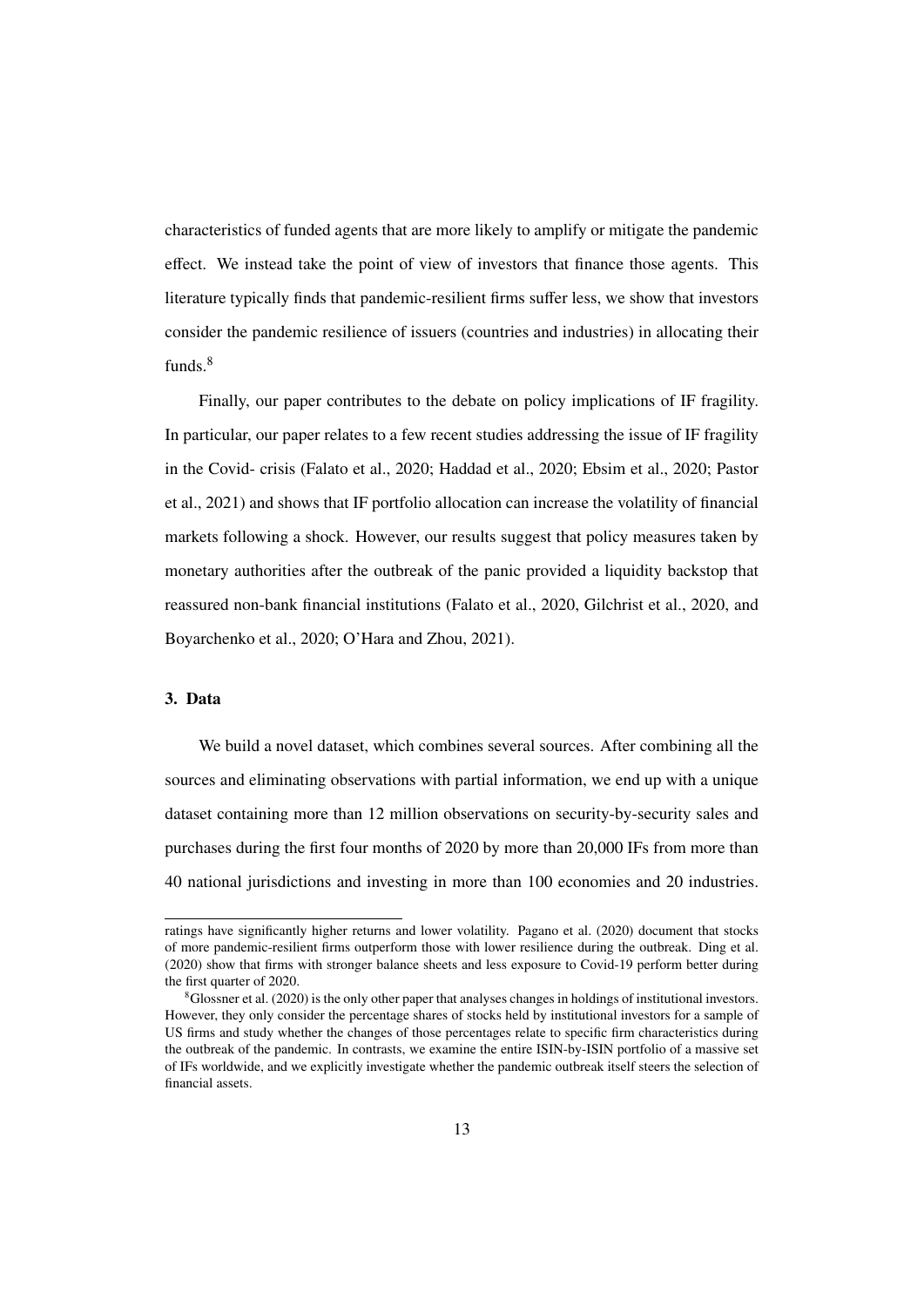Our final dataset is well representative of the global IF industry, as it corresponds to about 40% of the worldwide IFs' total net assets, according to official statistics [\(EFAMA,](#page--1-42)  $2020$ .<sup>[9](#page--1-0)</sup> The dataset's representativeness is very high for all countries with a major IF industry.[10](#page--1-0)

Our dataset draws from four sources. The main one is Morningstar's database of historical holdings, which contains portfolio holdings at IF and security-by-security level for the entire universe of "actively managed" open-ended IFs in the global market.<sup>[11](#page--1-0)</sup> We retrieve monthly ISIN-by-ISIN portfolio information from December 2019 to April 2020 for all IFs that provide all ISIN-by-ISIN data in each month of our analysis. We also draw from the Morningstar database the investment objective and legal domicile of each IF.[12](#page--1-0)

The second data source is the Centralised Securities Database (CSDB) of the European System of Central Banks (ESCB), a security-by-security database developed by the ECB and jointly operated by the National Central Banks (NCBs) of the ESCB. The CSDB contains reference, price, rating, and statistical classification data for more than 5 million active debt securities, equity shares, and investment fund units issued worldwide.[13](#page--1-0) We use the CSDB as a register to decrypt and classify IFs' ISIN-by-ISIN hold-

<sup>9</sup>According to [\(EFAMA, 2020\)](#page--1-42), the entire universe of long-term funds (those classified as equity, bond, and mixed) amounted at the end of the first quarter of 2020 to about  $\in$  36,000 billion.

<sup>&</sup>lt;sup>10</sup>The final representativeness is around 40% of total net assets of the country for IFs coming from the United States, the United Kingdom, Luxembourg, Brazil, and Switzerland; it is about 30% for Germany, Italy, and Spain. It is even higher than 60% for India and Sweden, while it is a bit lower, around 20%, for France and Ireland.

<sup>&</sup>lt;sup>11</sup>"Actively manged funds" follow an active market strategy as opposed to "passive funds", such as exchange traded funds or index funds, which mechanically follow the index they track. Due to their large differences from the other IFs, passive funds as well as money market funds are not included in our analysis.

 $12$ Therefore we exclude necessarily (only) those funds that do not provide a (complete) disclosure of their holdings in each month of our sample period. Morningstar's database is survivorship bias-free; that is, it includes data on both active and no longer active funds. We use information only on active IFs.

<sup>&</sup>lt;sup>13</sup>The CSDB contains information on all individual securities, provided that they are either issued by EU residents or denominated in euros or held or transacted by EU residents. It therefore contains almost all securities in the world. It is accessible to the entire ESCB and is updated daily with inputs from NCBs and several commercial data providers. For more details, see *[The centralised securities database in brief.](https://www.ecb.europa.eu/pub/pdf/other/centralisedsecuritiesdatabase201002en.pdf)*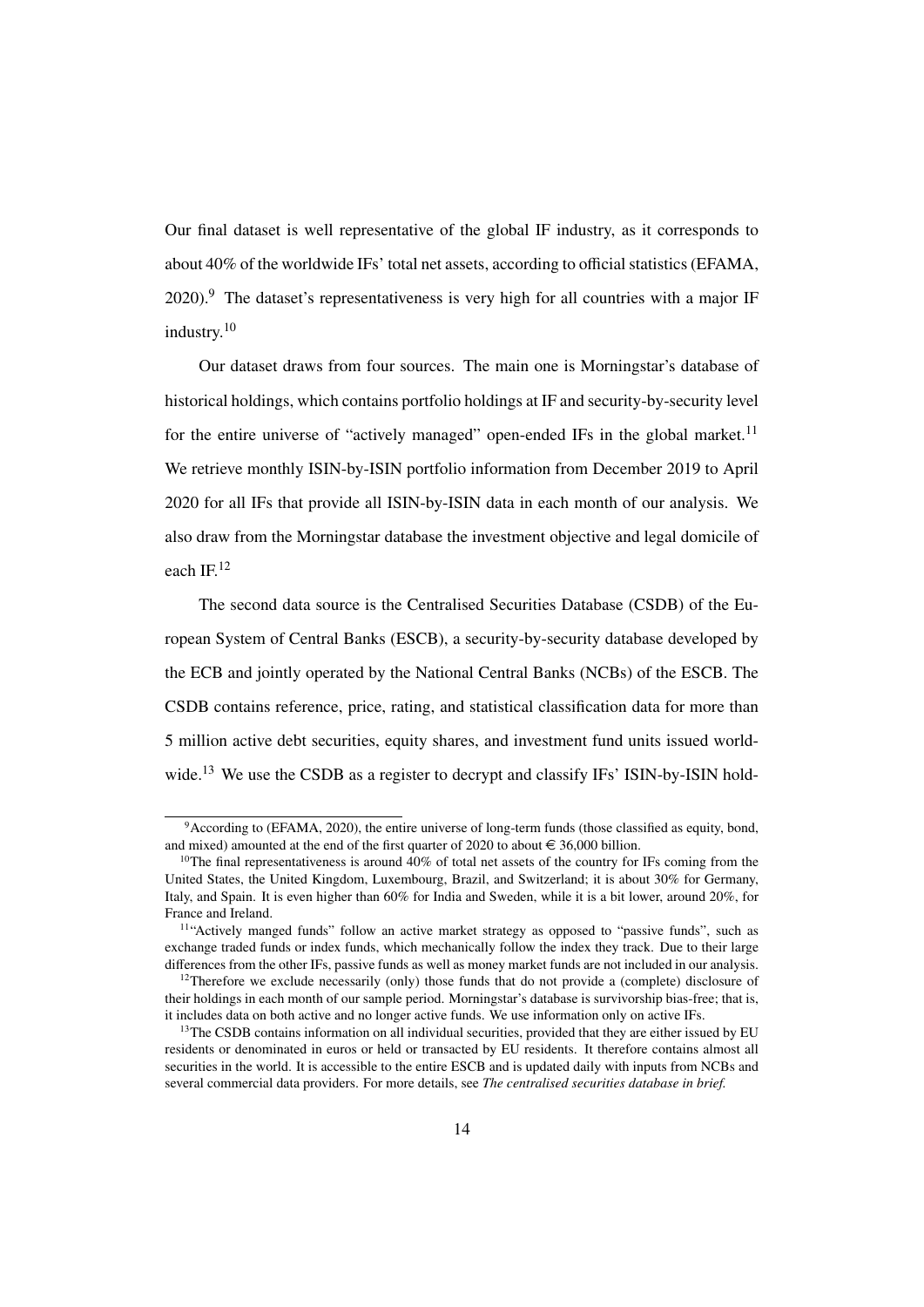ings under three dimensions of the issuer: country, sector of economic activity, and category of financial instrument.

Third, to measure each country's vulnerability to the Covid-19, we compute two ratios: the number of confirmed cases and the number of deaths over total population, as monthly sums of the daily data for each country, collected by the Center for Systems Science and Engineering (CSSE) at Johns Hopkins University.<sup>[14](#page--1-0)</sup>

Fourth, to measure the vulnerability to the Covid-19 of each industry, we rely on the indexes recently introduced in labour economics by [Koren](#page--1-7) and Pető [\(2020\)](#page--1-7), [Dingel](#page--1-6) and [Neiman](#page--1-6) [\(2020\)](#page--1-6) and [Hensvik](#page--1-6) et al. [\(2020\),](#page--1-6) which are intended to capture the extent to which firms' operations are compatible with the social distancing necessitated by the Covid-19. Our first choice among these measures is the pandemic-resilience index pro-posed by [Koren](#page--1-7) and Pető [\(2020\),](#page--1-7) the KP's *affectedshare*, which is an industry-level measure of the percentage of employees affected by the Covid-19 pandemic, due to their occupations being communication-intensive or requiring close physical proximity to others, or both. We choose this as our main proxy of the Covid impact at the industry level, because, besides teleworkability, it explicitly accounts for physical proximity to others.[15](#page--1-0) These measures are estimated for US industries and are applied to the corresponding industries of other countries. The idea is that the Covid-19 impact should be very similar for industry types across the world, after controlling for country-specific characteristics, and would be so perceived by international investors. As for the few

<sup>&</sup>lt;sup>14</sup>The Covid-19 Global Database of the CSSE at Johns Hopkins University, which is managed by [Dong](#page--1-23) [et al.](#page--1-23) [\(2020\)](#page--1-23) and organized as an interactive web-based dashboard, tracks in real time the number of confirmed Covid-19 cases and the number of deaths around the world. It is updated daily and is available through [GitHub](https://github.com/CSSEGISandData/COVID-19) repository.

<sup>&</sup>lt;sup>15</sup>[Hensvik et al.](#page--1-6) [\(2020\)](#page--1-6) rely on the American Time Use Survey (2011-2018) to estimate the fraction of employees who work at home and at the workplace as well as the hours worked at home and at the workplace at the industry level. Alternatively, [Dingel and Neiman](#page--1-6) [\(2020\)](#page--1-6) use data from O\*Net surveys to assess the teleworkability of occupations and provide industry-level estimates for the percentage of jobs that can be done at home as well as for the percentage of wages associated with teleworkable occupations.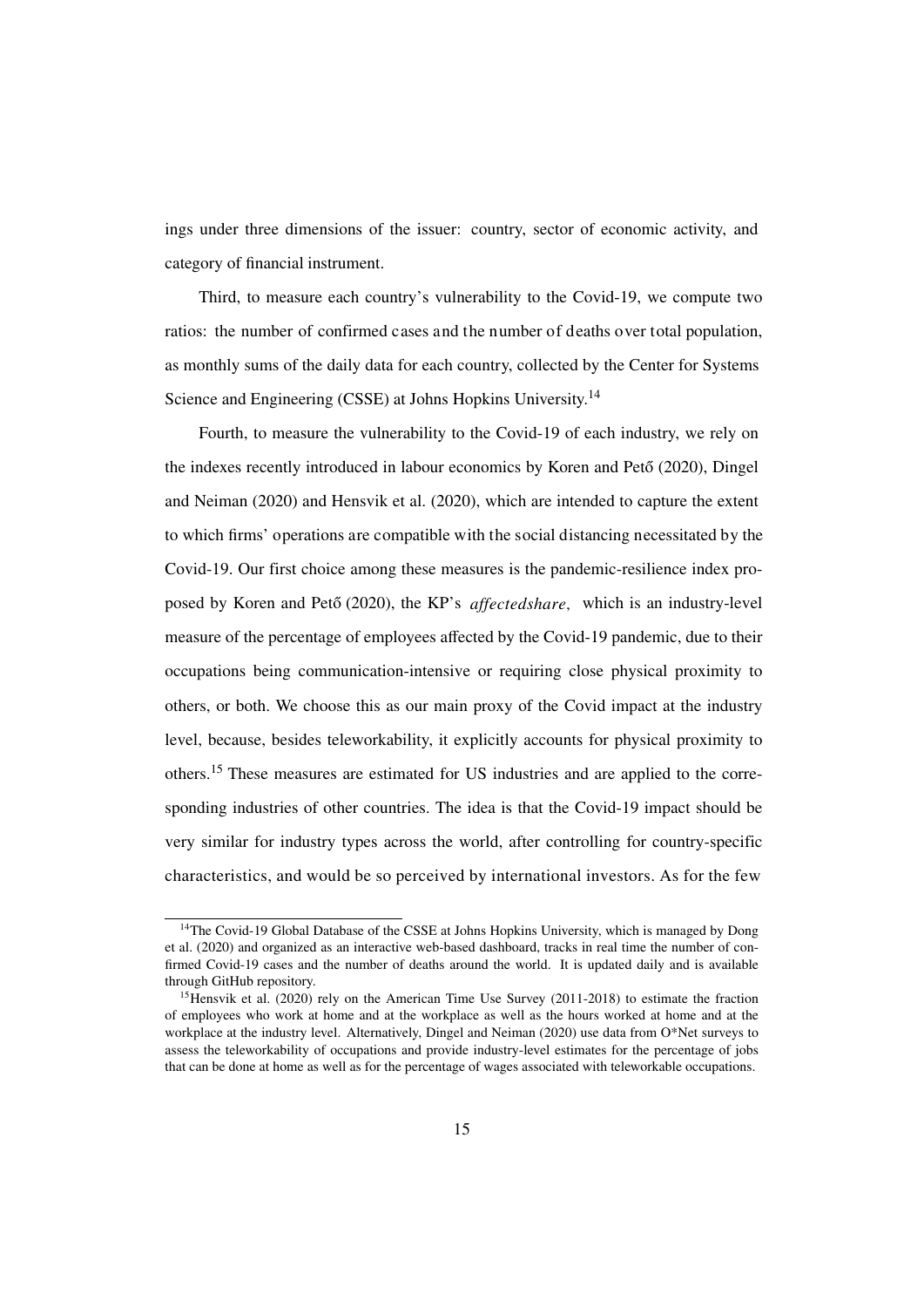industries for which the measures on the vulnerability to the Covid-19 crisis are unavailable, we carry out several robustness checks (described in Section [7\)](#page--1-13).[16](#page--1-0)

Thanks to the granularity of our dataset at the fund and ISIN level on quantities and prices, we compute for each financial asset (identified through its ISIN code) the monthly net purchases (i.e., gross purchases minus gross sales) carried out by each IF in each month from January to April 2020. We therefore can distinguish exactly the portfolio changes due to the market price revaluation effect from those due to the actual financial transactions.[17](#page--1-0)

Table [1](#page--1-47) reports summary statistics of our sample with data broken into two spans: a pre Covid-19 period (i.e., January and February 2020) and a Covid-19 shock period (i.e., March and April). In the pandemic period, IFs experience large decreases both in the market values of their security holdings and in the actual net purchases. Also the dispersion of all variables across IFs increases during the Covid-19 shock. The measures of Covid-19 impact on countries (number of cases and deaths over population) are zero until the end of February for the most of countries; those on Covid-19 impact on industries (KP's affected shares) are set to zero until the end of February. All measures show a wide heterogeneity (across countries and industries) after the Covid-19 outbreak. Table [2](#page--1-48) reports summary statistics of the KP metric for those industries with the highest number of holdings in our sample (covering more than two-thirds of the sample).

<sup>&</sup>lt;sup>16</sup>As mentioned, we use the CSDB as a register to decrypt and classify IFs' ISIN-by-ISIN holdings. However, the CSDB provides NACE codes, while the KP metric is based on three-digit NAICS classifi-cation. To match the KP metric to our ISIN-by-ISIN dataset, we retrieve from Refinitiv (Datastream) the NAICS codes of all holdings included in our sample. A minor share of financial assets (less than 5 percent of the total) remains unclassified.

<sup>&</sup>lt;sup>17</sup>The *market price effect* (revaluation) is measured for each security as the change in market price between month *t* and *t* − 1 on the overlapping quantity, i.e.,  $(p_t - p_{t-1}) * min(q_t, q_{t-1})$ . Then *net purchase*<br>(cotual financial transaction) at ISIN lavel is obtained as the difference between the total portfolio change (actual financial transaction) at ISIN level is obtained as the difference between the total portfolio change of each asset and its market price revaluation. Details on our measures are provided in Table [A1.](#page--1-49)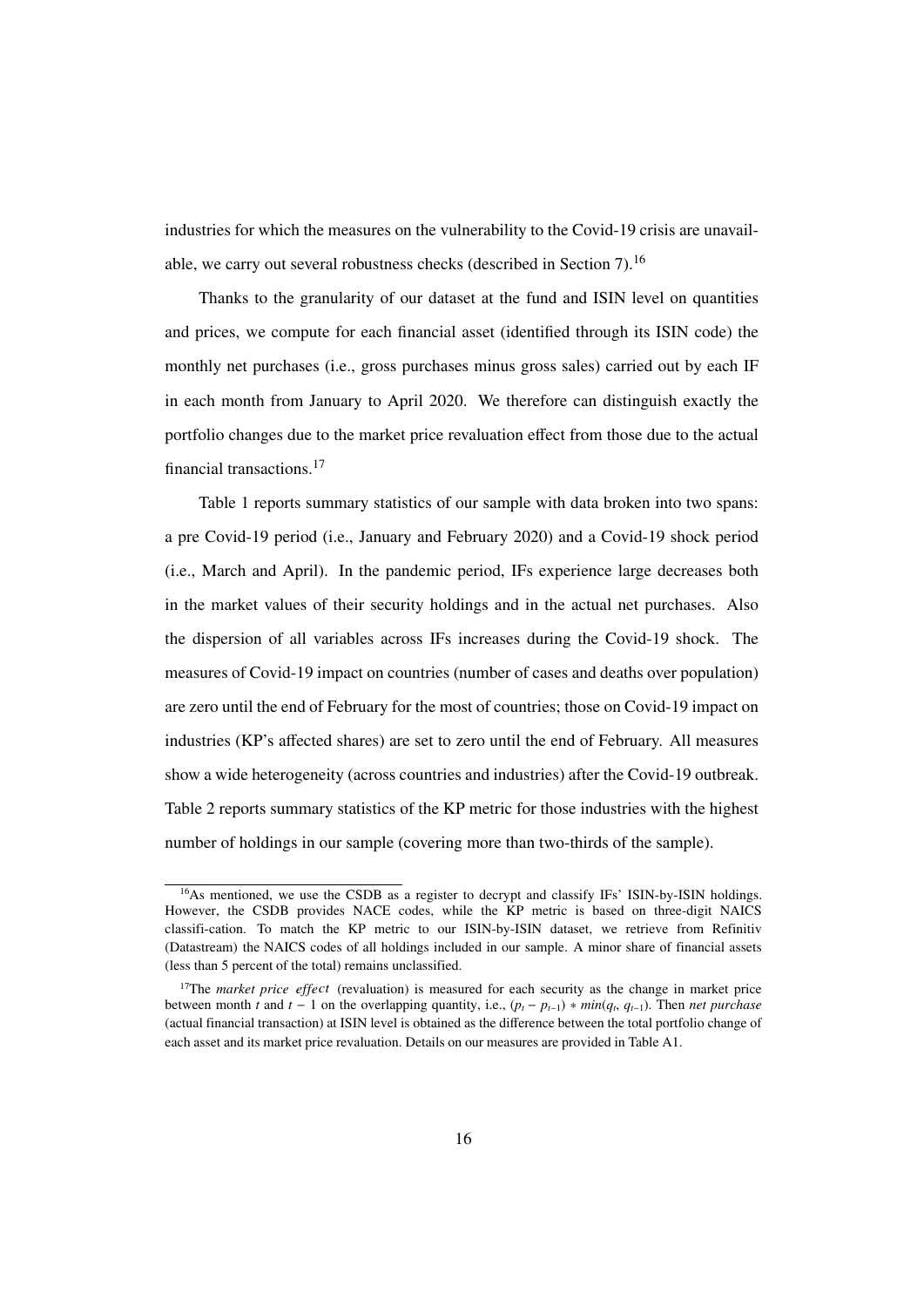### 4. Empirical strategy

To evaluate whether, to what extent, and how IFs react to the Covid-19 outbreak and rebalance their portfolios, we estimate two regression models. The first model analyses the Covid-19 impact in driving the selection of financial assets by country (controlling for industry specific characteristics). The second model investigates the Covid-19 impact in influencing the selection of industries (controlling for country specific characteristics).

In formal terms, the first regression model has the following structure.

$$
Net\ purchases_{i,f,t} = \beta_1 * Country\ Covid19_{c,t} + \delta_{f,t} + \phi_{1s,t} + \epsilon_{i,f,t}
$$
 (1)

where the dependent variable *Net purchases*<sub>*i*, *f*,*t*</sub> measures the monthly net purchases of each financial asset *i* (identified through its ISIN code) run by each IF *f* in each month *t*, scaled by the net asset value of the same IF at the end of the previous month. In Equation [1,](#page--1-50) the covariate of interest is *Country Covid*  $19<sub>c,t</sub>$ , which is the index of the Covid-19 impact in each country measured by the ratio of total number of cases (or alternatively total number of deaths) to total population in country *c* in the month *t*. The subscript *c* indicates therefore the country of destination of the financial investment *i* of each IF (each *i* may belong to only one country *c*.)

Exploiting the granularity of our dataset, we conduct our estimates by including interactions between different sets of fixed effects:  $\delta_{f,t}$  are interactions between time and IF fixed effects, while  $\phi_{1s,t}$  are interactions between time and industry fixed effects. The inclusion of the around 90,000 fund-time fixed effects  $(\delta_{f,t})$  and the 80 industry-time fixed effects  $(\phi_{1s,t})$  conditions out all time-varying factors across funds and industries and is therefore the most effective control for accounting for other (different from the Covid-19) risks and demand conditions that might influence IF decisions and to allow for possible unobservable characteristics of securities and IFs that could otherwise blur the results. In particular, the time-varying IF fixed effects  $\delta_{f,t}$  control for everything spe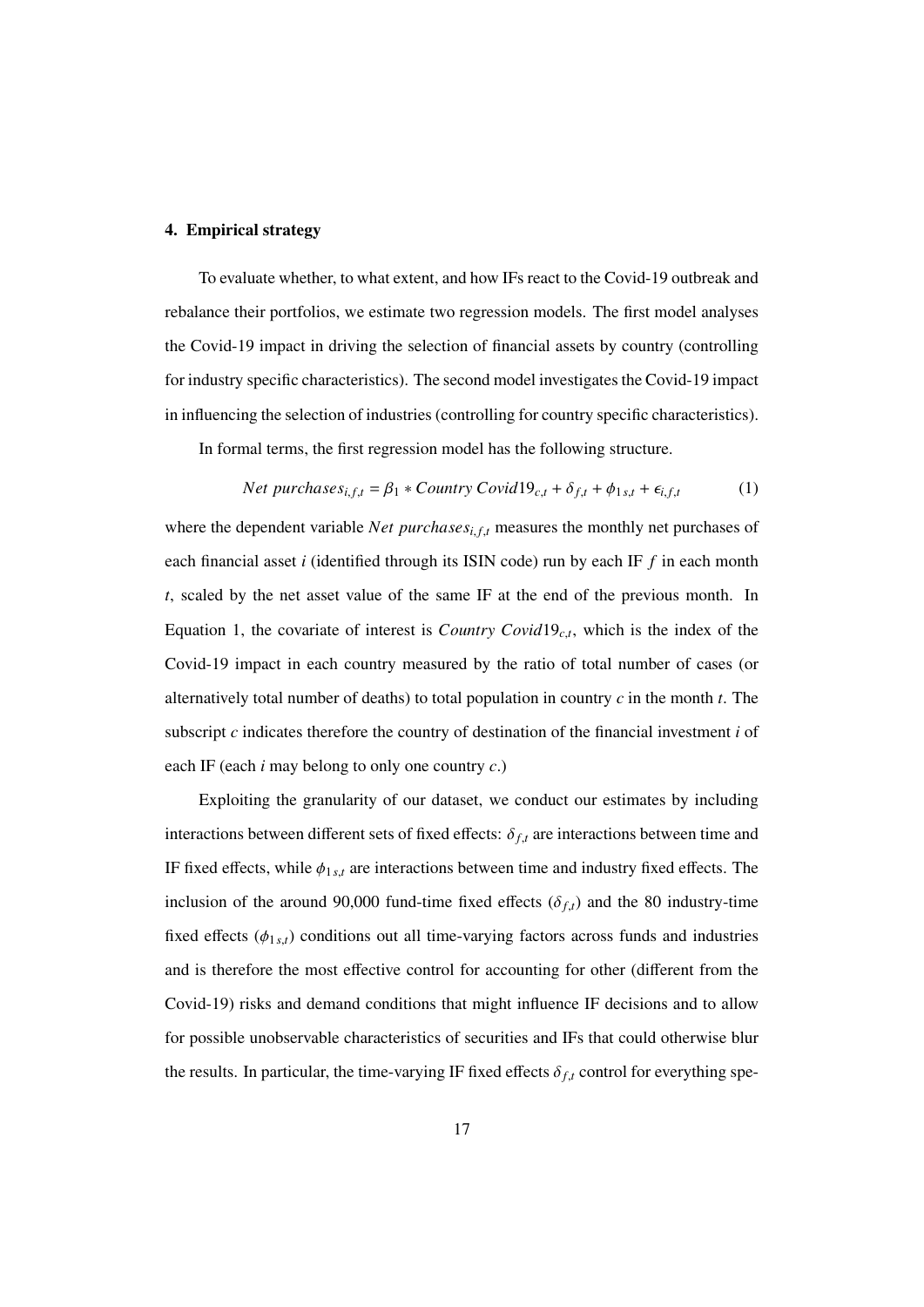cific to a given investor and affecting the overall size of its portfolio. This is important, given that different IFs may systematically invest in securities involving different levels of risk. Moreover,  $\delta_{f,t}$  also controls for the country of origin of each IF and therefore conditions out all time-varying and time-invariant cross-country traits, such as differences in economic, financial, institutional, legal, and regulatory systems. Likewise, industry-time fixed effects  $\phi_{1st}$  remove all sources of bias related to economic and financial conditions at the industry level, developments in credit risk or financing needs associated with a given industry, and differences in the intensity of required in-person contact with customers, suppliers, and coworkers (which might influence industry level reactions to the pandemic and are therefore the focus of the second model). Finally, since we allow these effects to vary over time, they account for the rapid deterioration in the global financial markets during our sample period. Equation [1](#page--1-50) is estimated with robust standard errors by IF-level clustering, as portfolio choices may vary across IFs.

The second regression model has the following symmetric structure.

$$
Net\ purchases_{i,f,t} = \beta_2 * Industry\ Covid19_{s,t} + \delta_{f,t} + \phi_{2c,t} + \epsilon_{i,f,t}
$$
 (2)

where the dependent variable *Net Purchases*<sub>*i*, *f*,*t*</sub> is defined as in Equation [1](#page--1-50) as are the interacted fixed effects  $\delta_{f,t}$ . What changes is the covariate of interest *Industry Covid*19*s*,*<sup>t</sup>* , which is now the index of the Covid-19 impact in each industry. The subscript *s* refers to the industry of destination of the financial investments of each IF (and thus each *i* belongs to only one industry  $s$ ).<sup>[18](#page--1-0)</sup> Like Equation [1,](#page--1-50) which includes industry-time fixed effects, Equation [2](#page--1-51) includes the interactions  $(\phi_{2c,t})$  between time *t* and country of destination *c* fixed effects, which control for all time-varying and time-invariant characteristics of the countries where IFs invest, such as differences in growth, economic

<sup>&</sup>lt;sup>18</sup>As mentioned, the KP metric used to estimate Equation [2](#page--1-51) is based on three-digit NAICS classification, whereas industry fixed effects of Equation [1](#page--1-50) are based on one-digit NACE industry classification. One-digit NACE industry classification includes 21 sections, of which there 20 in our dataset. Three-digit NAICS classification is much more detailed and includes 84 groups.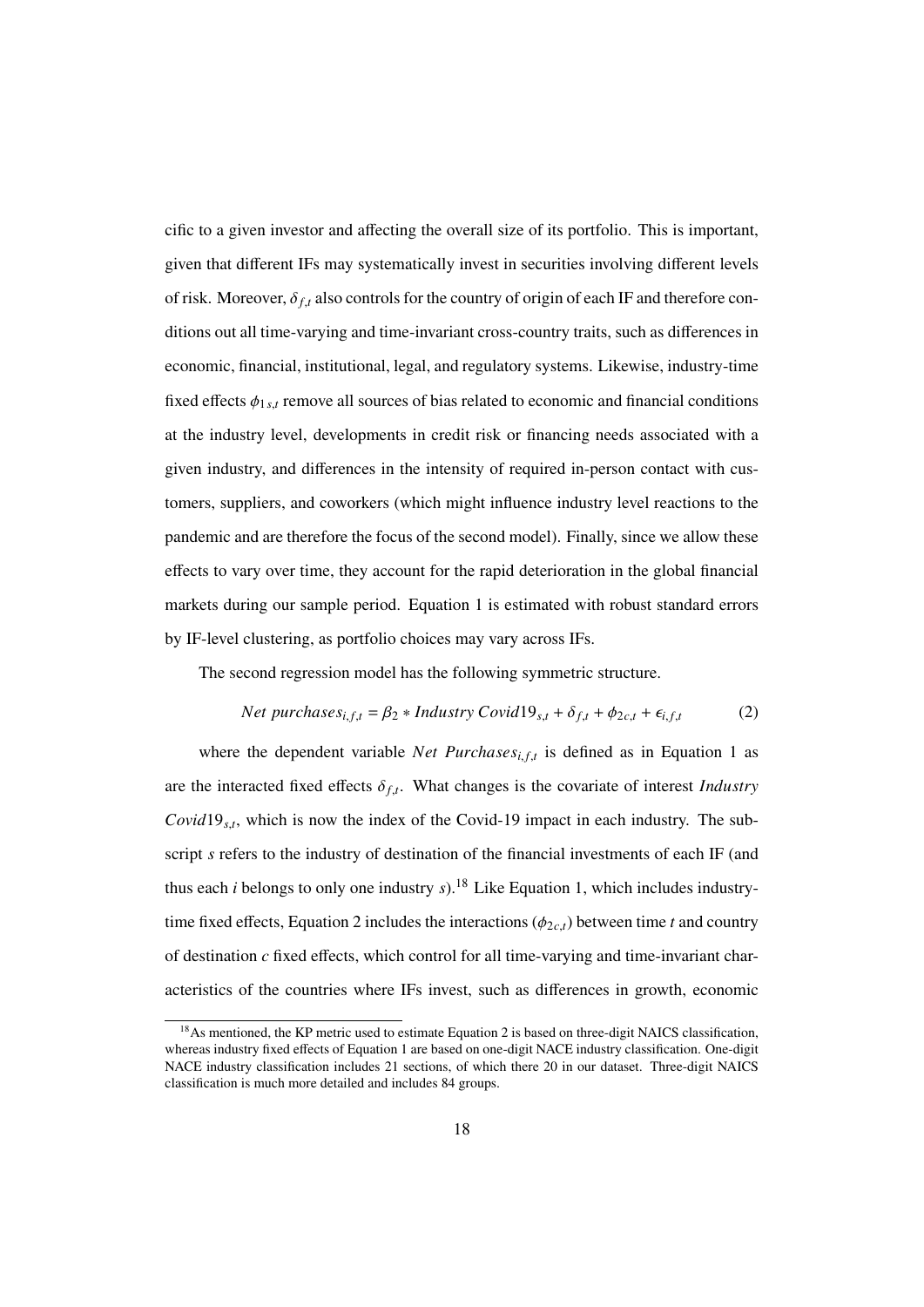conditions, legal and political systems, reactions to the crisis, institutions and cultural norms, and demographic and other cross-economy characteristics (while, as in Equation [1,](#page--1-50) the interacted fixed effects  $\delta_{f,t}$  control also for the country of *origin* of each IF).

In a nutshell, in Equation [1,](#page--1-50)  $\phi_{1s,t}$  removes all sources of bias at industry level and allows estimations to focus on countries and, in particular, on our measure of the Covid-19 impact across countries; while in Equation [2,](#page--1-51)  $\phi_{2c,t}$  removes all potential sources of bias at country level and allows estimations to focus on our measure of the Covid-19 impact across industries. In some specifications, to further explore whether and how IFs respond to the pandemic, we interact our Covid-19 measures with different IF individual characteristics (still controlling for economy-time, industry-time and fund fixed effects).

### 5. Baseline results

Table [3](#page--1-47) reports results of Equation [1.](#page--1-50) In Specifications (1)-(3), the key regressor *Country Covid*19*c*,*<sup>t</sup>* is the ratio of the number of cases to population, while in Specifications (4)-(6), it is the ratio of the number of deaths to population. For each measure, the first two specifications progressively include the different sets of time-varying fixed effects, while the third specification includes additional country characteristics to control for other specific destination-country features (since economy-time fixed effects are the main fixed effects in Equation [2\)](#page--1-51).

The results show that the coefficient of the variable of interest *Country Covid*19*c*,*<sup>t</sup>* is always significantly negative, which means that the pandemic outbreak leads IFs to sell mainly financial assets issued by more affected countries and thus to rebalance their portfolios in favour of assets issued from less affected ones. The economic impact is also relevant: for example, moving from the  $25<sup>th</sup>$  to the 75<sup>th</sup> percentile of the Covid cases of specification (2), the dependent variable *Net Purchases*<sub>*i.f.t*</sub> decreases by 0.001%, which is a quite sizeable magnitude, since represents about 18 percent of the average net pur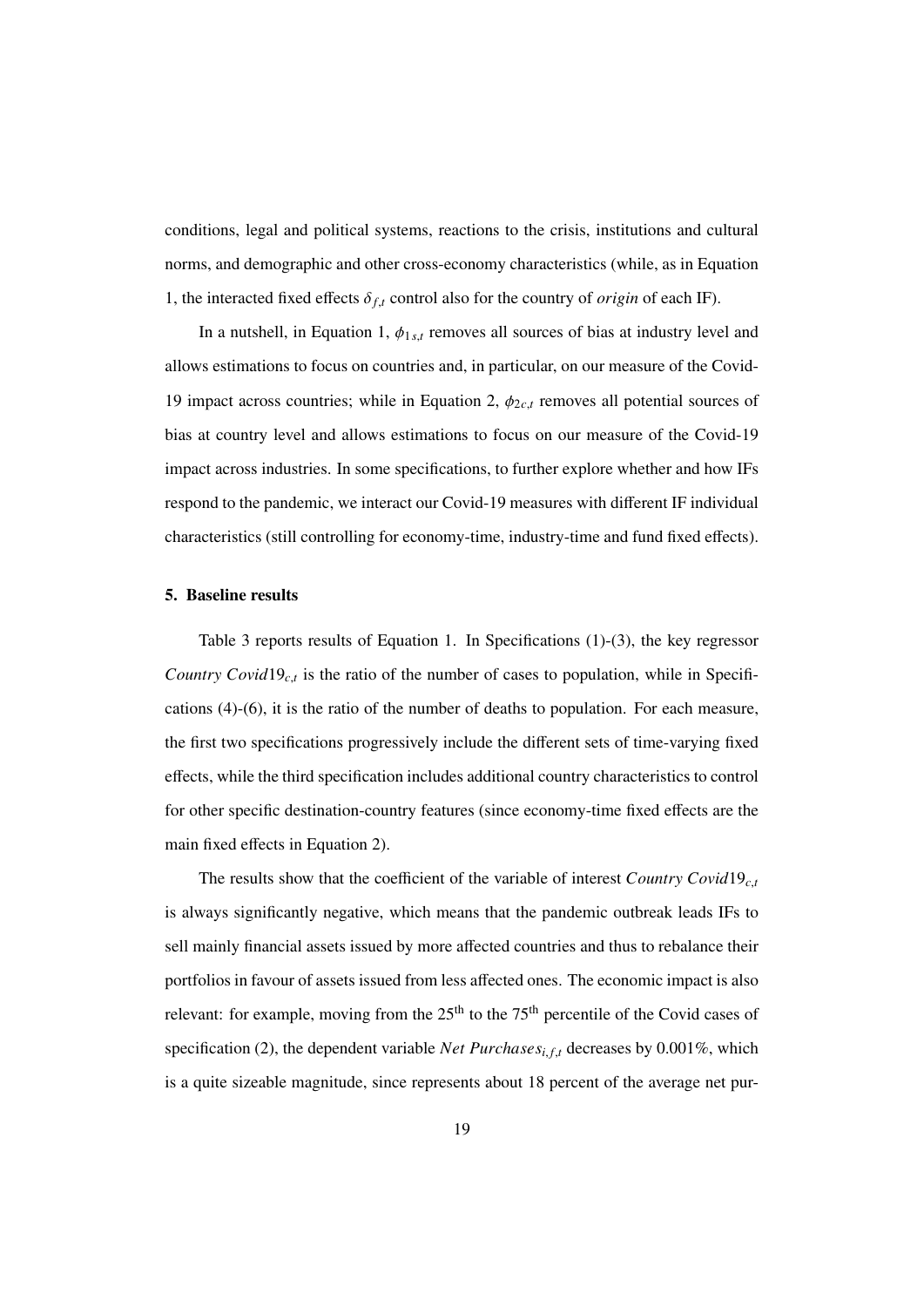chases in the period.

Table [4](#page--1-52) reports results of Equation [2.](#page--1-51) The table reports two specifications progressively adding the sets of time-varying fixed effects. Again, the coefficient of the variable of interest *Industry Covid*19*s*,*<sup>t</sup>* , which is now the index of the pandemic impact across industries, is statistically negative, meaning that, after the shock, IF portfolios move toward financial assets issued by less affected industries. The magnitude is again economically relevant: moving from the  $25<sup>th</sup>$  to the  $75<sup>th</sup>$  percentile of the KP metric distribution, the asset experiences an extra 40 percent drop, compared to the average net purchases.

For a more exact identification of the moment in which IFs' sales react to the Covid-19 shock, we repeat estimations of Equations [1](#page--1-50) and [2,](#page--1-51) allowing the effects to vary over time through interaction-terms between our Covid indexes and time dummies.<sup>[19](#page--1-0)</sup> At the country level (Table [5\)](#page--1-53) during the "incubation" and the "outbreak" periods (i.e., January and February, respectively, using the terminology of [Ramelli and Wagner, 2020\)](#page--1-7), the Covid-19 impact variables are not statistically significant, suggesting that IFs were not yet rebalancing their portfolios in response to pandemic risk. By contrast, during the "fever" of the virus (i.e., in March), the Covid-19 impact becomes statistically significant both at the country (Table [5\)](#page--1-53) and industry level (Table [6\)](#page--1-54). Also the coefficient and the marginal effect are larger in March than in the overall regression. Instead, in April, we find relevant seeds of resurgence at the country level (Table [5\)](#page--1-53) and a sharp reduction of the Covid-19 impact at the industry level (Table [6\)](#page--1-54). Although the exposures remain lower than in the pre-pandemic period, the result of April, after the very first trigger of the pandemic in March, may be a sign that the exceptional policy measures taken in those days helped avoid further propagation of financial stress. We turn to this issue in

<sup>&</sup>lt;sup>19</sup>There are four month dummies at the country level (form January to April 2020) and two month dummies at the industry level (where January and February are excluded because of zero values).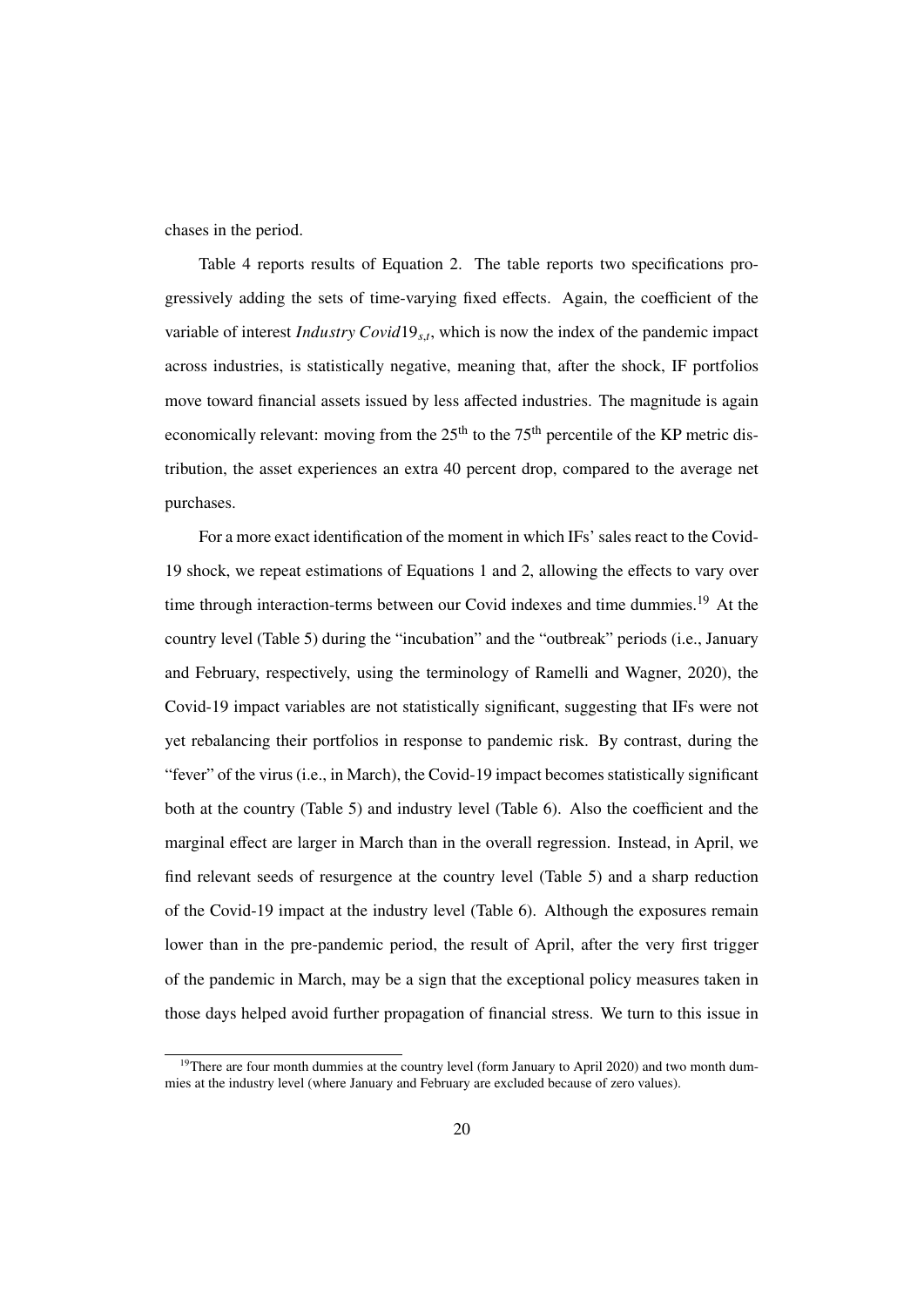the next section, analysing which kinds of assets were more hit by sales of March and which benefited more from the rebound of April.

To illuminate the portfolio rebalancing, a related question is whether the Covid impact is larger for more exposed portfolios; that is, whether the net sales of more Covid-affected securities are amplified by IFs with greater initial percentage shares of (ex post) Covid affected securities and by IFs with more (ex post) Covid-oriented portfolios. To test this hypothesis, we run two additional tests. First, we include in both Equations [1](#page--1-50) and [2](#page--1-51) the interaction-term between our Covid-impact measures and the variable *share*<sub>*i*, *f*,*t*-1</sub>, which computes, for each IF *f*, the weight of each financial asset *i* on the total portfolio in the previous month  $t - 1$ . If this interaction term were negative, it would indicate that, the more relevant the Covid-affected securities are in IF portfolios, the more they are sold when the pandemic breaks out. Second, we introduce in both Equations [1](#page--1-50) and [2](#page--1-51) the interaction-term between our Covid measures and the variable *Covid\_oriented\_port*  $f \circ \text{div}_{f,t-1}$ , which measures to what extent the portfolio held by each IF *f* in the previous moth  $t - 1$  was Covid-oriented, that is, to what extent it was affected by the Covid-19 impact, as observed in the month  $t$ <sup>[20](#page--1-0)</sup>. If this interaction term were negative, it would indicate that, the more the IF portfolios were Covid-oriented, the more the IFs sold Covid-affected securities. The results of both exercises show that, both across countries and industries, the coefficients of the interacted-terms are always significantly negative (Tables [7](#page--1-55) and [8\),](#page--1-56) which confirms even more that the sales were not indiscriminate but were concentrated among Covid-affected assets and helped rebalance IF portfolios.

<sup>&</sup>lt;sup>20</sup>In other words, the variable *Covid\_oriented\_port f olio*<sub>*f*, $t-1$ </sub> is obtained as a weighted portfolio, where the share of each financial asset *i* in the month *t* − 1 is weighted by our Covid-19 ratios in the month *t*.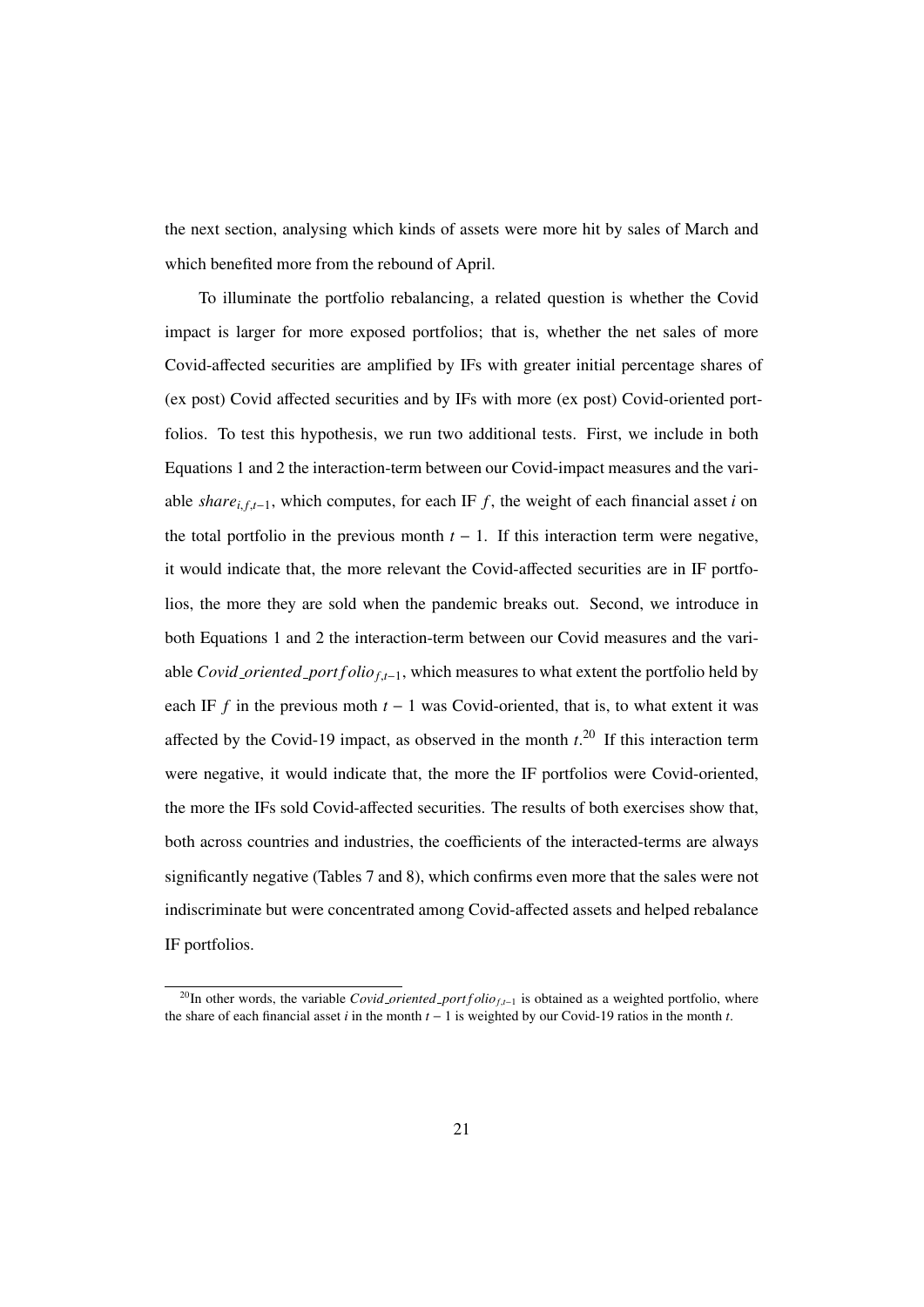# 6. Extensions

To further explore the issue of IF portfolio rebalancing and behaviour during the shock, we extend the baseline models to investigate whether IF reactions are heterogeneous across types of assets and categories or characteristics of IFs. Specifically, we estimate a slight different version of Equations [1](#page--1-50) and [2,](#page--1-51) basically adding interactions between new regressors (which capture specific aspects of holdings or IFs) and our two variables of interest *Country Covid*19*c*,*<sup>t</sup>* and *Industry Covid*19*s*,*<sup>t</sup>* . From a methodological point of view, it is worth highlighting that, while in the baseline estimations our empirical approach allows us to control for these differences, thanks to the set of timevarying fixed effects and therefore our baseline results are obtained under an "all things being equal" equilibrium, here the scope is different. Here, we aim to verify whether and how the differences matter, that is, whether and how the portfolio rebalancing changes across assets or IFs. Moreover, as we detail in the following analysis, the use of interactions allows us to carry out these analyses without reverting to the sets of fixed effects of our baseline approach.

#### *Domestic versus foreign rebalancing*

The sales of Covid-affected securities might be amplified when the country of residence of financial asset issuers differs from the country of domicile of IFs, for example, because IFs could have less confidence in foreign investments during a crisis. To test this possibility, we repeat estimations of Equations [1](#page--1-50) and [2,](#page--1-51) augmenting the model with two dummies, identifying domestic and foreign securities, and interacting these dummies with our variables of interest in each month (both *Country Covid*19*c*,*<sup>t</sup>* and *Industry Covid*19<sub>*s*,*t*</sub>). The exercises are run in a single empirical model rather than in split samples so as to gain efficiency and allow direct comparison among the coefficients (e.g., [Morck et al., 1988\)](#page--1-20). Table [9,](#page--1-47) in column (1), reports results of the exercise for Equa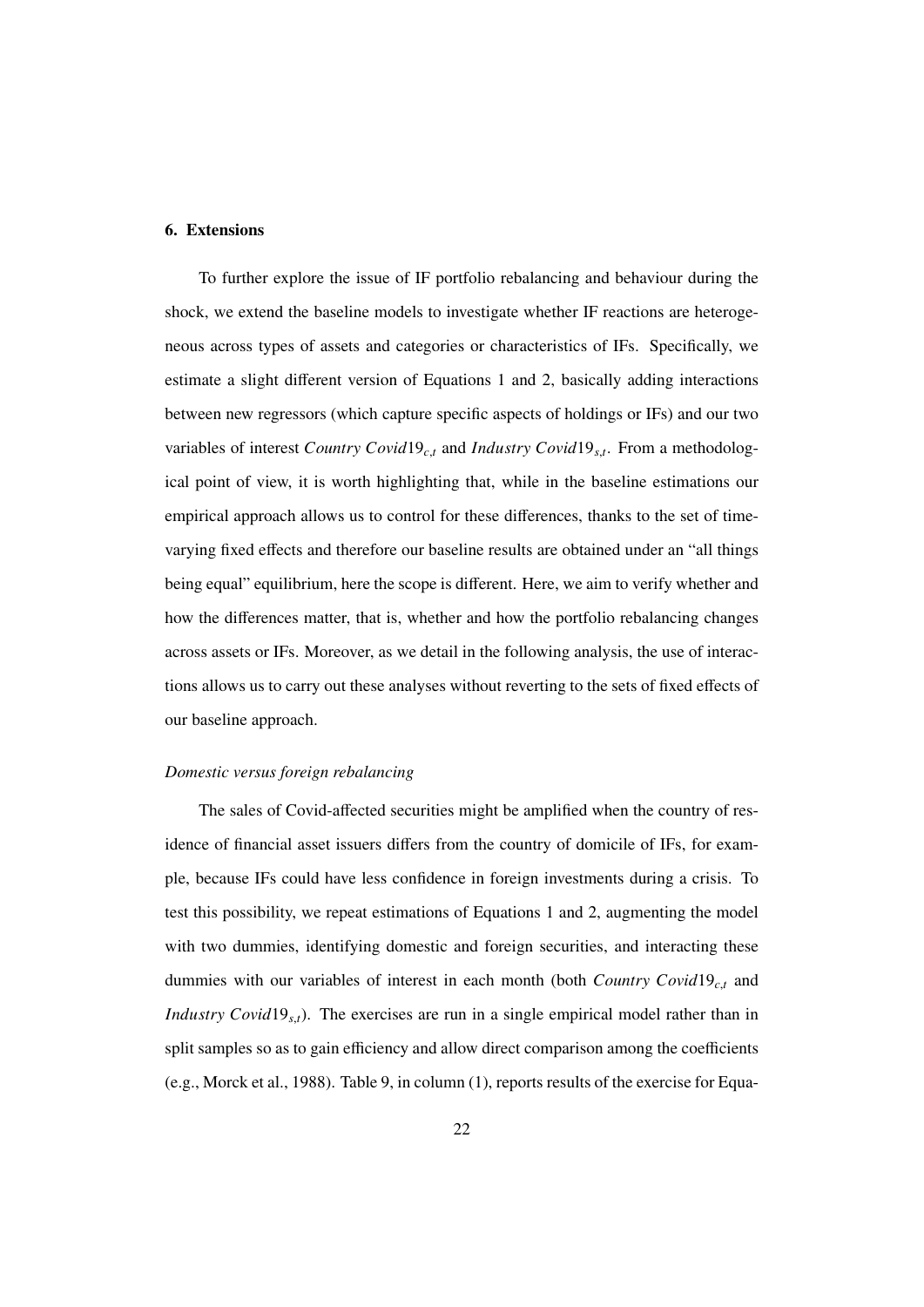tion [1.](#page--1-50)[21](#page--1-0) The coefficients of the interaction terms between our Covid-impact measures and the two (domestic and non-domestic) dummies are always negative in March, and the magnitude is very close. This means that the pandemic shock prompts IFs to sell Covid-affected securities, regardless of where they are issued (i.e., both by domestic and foreign agents), and therefore on average IFs sell even their own country's securities if this rebalances their portfolios toward less-Covid affected holdings. On the other hand, interestingly, the regression shows that the positive result of April is totally driven by non-domestic purchases, which are therefore the first ones to recover after the initial shock. This result clashes with a stream of the literature that points out that foreign investors may have a destabilizing effect, because they overreact or are prone to financial panic [\(Dornbusch and Park, 1995;](#page--1-31) [Radelet and Sachs, 1998;](#page--1-21) [Choe et al., 1999\)](#page--1-34), but it comports with [Glossner et al.](#page--1-37) [\(2020\)](#page--1-37), who find the stock price drop is more pronounced for firms held by local (U.S.) investors.

### *Rebalancing according to the funds flowing out of IFs*

As mentioned, the literature on IFs stresses that funds encountering more redemption requests might be forced more than peers to sell. Accordingly, at the outbreak of the Covid crisis, IFs behaviour might reflect at least partially the point of view of their unitholders, who may panic and may want to quickly unload Covid-affected securities. In the baseline estimations, our empirical approach allows us to control for the specific differences in IFs policies and developments and thus also for specific differences in reimbursements. Instead, here we estimate a different version of Equations [1](#page--1-50) and [2,](#page--1-51) verifying exactly whether IFs with larger redemptions by their unitholders sell more Covid-affected securities.

 $^{21}$ As for Equation [2,](#page--1-51) the exercise provides very similar outcomes, and, for brevity's sake, it is not reported.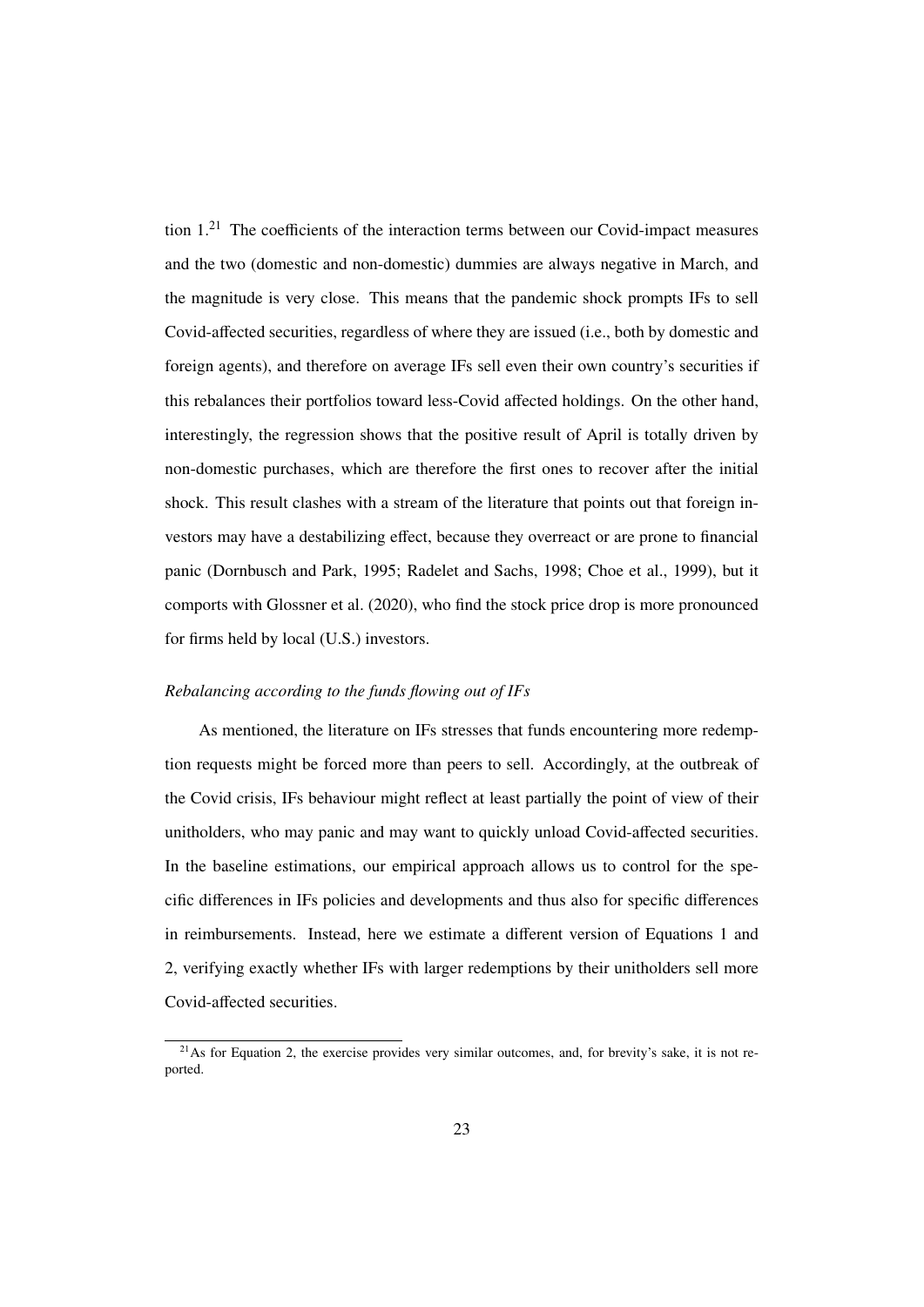To verify this hypothesis, it is sufficient to add in both Equations [1](#page--1-50) and [2](#page--1-51) the covariate *out f lows*  $f$ , which measures, for each IF, the amount of withdrawals in the period. These estimations are necessarily run replacing the time-varying IF fixed effects  $\delta_{f,t}$  with two additive components (IF and time fixed effects), which control for time-invariant characteristics at the fund level and time-variant general developments. The results (re-ported in Table [10\)](#page--1-47) show that the coefficient of *Country Covid*19 $_{c,t}$  remains negative as in the baseline estimations, and the coefficient of  $outflows_{f,t}$  is negative as well, confirming that IFs characterized by more withdrawals sell more when the pandemic breaks out. Notably, the interaction term between *Country Covid*19<sub>*c*,*t*</sub> and *outflows*<sup>*f*</sup>,*t* is also significantly negative, meaning that IFs with more outflows exacerbate the sales of securities issued in more Covid-affected countries. In other words, IFs seem to second their financiers by rebalancing more when their unitholders are more concerned. On the other hand, in the estimation of Equation [2,](#page--1-51) the coefficients of the variables *Industry Covid*  $19_{s,t}$  and *out flows*  $f_t$  are negative, while the coefficient of the interaction term is statistically and economically insignificant, suggesting that unitholders' inputs affect the selection of countries more than of industries.<sup>[22](#page--1-0)</sup>

#### *Rebalancing across IF categories: the role of IF investment policy*

To verify whether and how different IF categories behave differently, we split IFs in our sample, according to the prevailing assets in which they invest, which reflects the differing risk appetites embedded in their investment policies. We detect three groups of IFs (equity, fixed income, and mixed funds), which are identified through three dummies. Then we interact the dummies with our variables of interest in each month. From a methodological point of view, as mentioned, here the scope is not to estimate an "all things being equal" result but to explore whether and in which direction IF categories

<sup>&</sup>lt;sup>22</sup>The results on *outflows*  $f_t$ , by industry are unreported but available from the authors.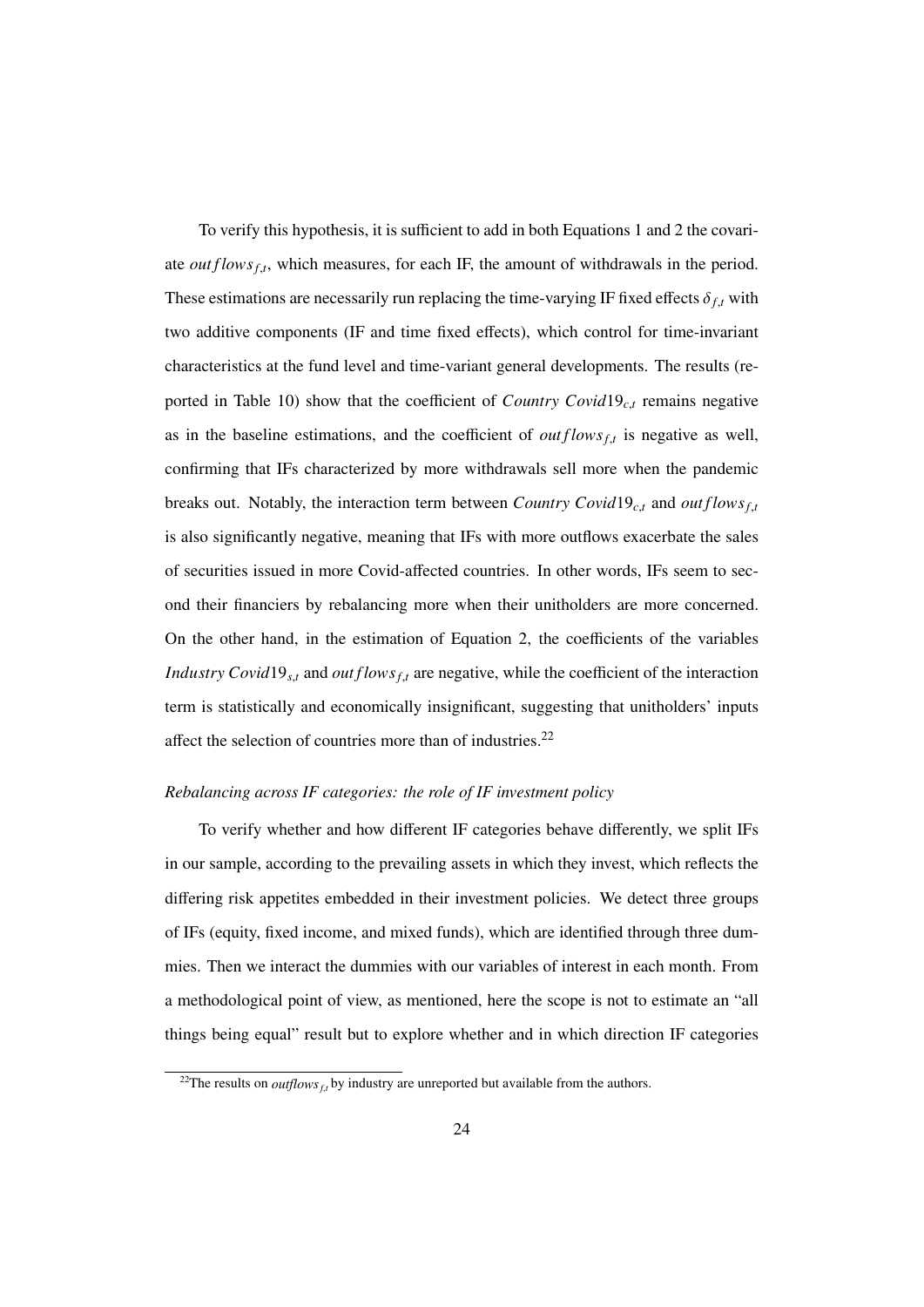matter. The results are reported in column (1) of Table [11](#page--1-47) at the country level and in column (2) of Table [12](#page--1-47) at the industry level. They show that IF categories indeed do matter, as groups characterized by different investments and risk appetites react heterogeneously to the crisis: mixed and fixed income IFs rebalance mainly by country, while equity IFs rebalance mainly across industries. This is consistent with the underlying policies: the former ones are more interested in government bonds and thus rebalance by country, while equity IFs are more concerned with firms and thus rebalance mainly across industries.

## *Rebalancing across IF categories: the role of IF performance ability*

To explore whether IF performance ability matters in the pandemic crisis, we proceed in two ways. First, we compute at monthly frequency, from January 2019 to April 2020, a measure of IF benchmark-adjusted returns, which are the excess returns with respect to a market benchmark. Specifically, we compute, for each IF, the benchmarkadjusted return as the difference between its monthly net returns and the specific benchmark return provided in the Morningstar dataset for its category. In our dataset from Morningstar, IFs are classified into more than 300 asset categories, and for each of category, a market benchmark is provided, so we can use 300 different benchmarks. Figure [2](#page--1-57) reports the results (aggregated for all IFs in our dataset) and shows, consistent with the prevailing literature, that on average IFs do not exceed their benchmark market index. In fact, during 2019, the mean benchmark-adjusted returns, sized in Figure [2](#page--1-57) by the red spots, tend to be on the zero line. IF returns are even lower in March 2020 (the red spot is well below the zero line), suggesting that IF performance ability decreases in the panic.

Second, we exploit the granularity of these benchmark-adjusted returns and identify three IF categories related to performance capabilities. We first identify the quartiles of the measure, computed for all IFs in our dataset over the months of 2019, and then we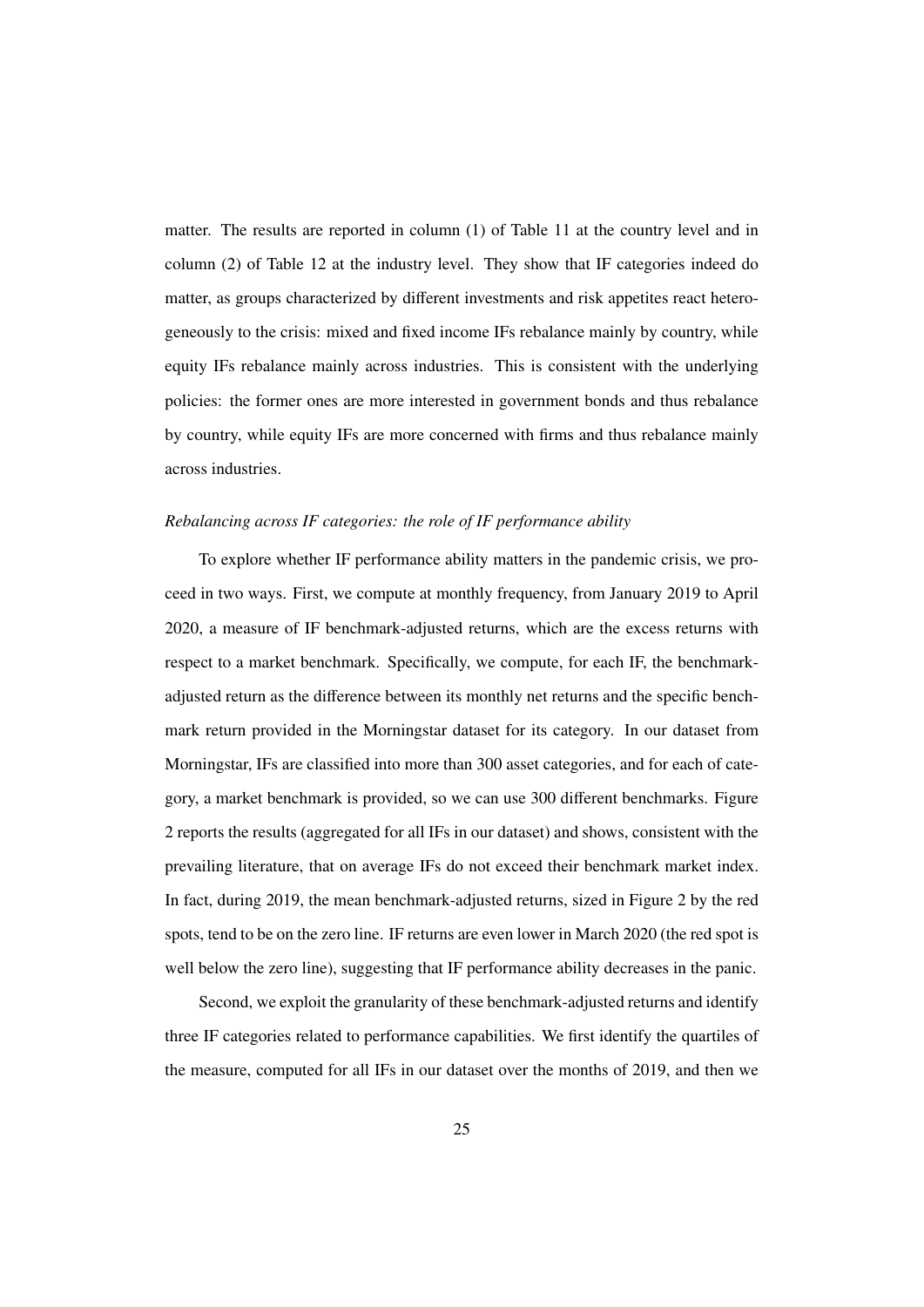include IFs in three groups characterized on average, respectively, by low, medium, and high returns.<sup>[23](#page--1-0)</sup> Then, as in the other exercises, we interact the three IF categories, sized by three dummies, with our variables of interest in each month. The results are reported in Table [13.](#page--1-58) Notably, IFs with higher pre-pandemic returns are the only group not selling in March (the coefficient is negative but statistically insignificant only for this group) and purchasing in April. In other words, IFs that are characterized on average by a stronger performance ability do not herd even during the crisis.

# *Rebalancing according to the country of origin of IFs*

Reaction to the Covid crisis may also differ across countries of origin of IFs. IFs from the same country share common regulatory requirements as well as similar policy and cultural sensitivities, which in turn may affect their portfolio choices, especially during crises. To examine this possibility, we use the same approach of interacting the dummies capturing the country of origin of each IF with our Covid-19 measures by month.<sup>[24](#page--1-0)</sup> To ease the interpretation of results, we group the countries of origin of IFs in four groups: North American, Euro Area, emerging markets, and the rest of world.<sup>[25](#page--1-0)</sup> Results by country (column (2) of Table [11\)](#page--1-47) show that in March only North American IFs present a positive coefficient, which indicates that only IFs from the United States

<sup>&</sup>lt;sup>23</sup>IFs are classified with "low", "medium" and "high" returns, respectively, if during the entire 2019 they are in the bottom quartile, in the second or third quartile, or in the top quartile.

<sup>&</sup>lt;sup>24</sup>The baseline results (obtained "all things being equal") take into account the effect of the origin country, which here is the focus of the exercise.

 $25$ North American countries include the United States and Canada. Euro Area countries include Austria, Belgium, Cyprus, Estonia, Finland, France, Germany, Greece, Ireland, Italy, Latvia, Lithuania, Luxembourg, Malta, the Netherlands, Portugal, Slovakia, Slovenia, and Spain. Emerging markets include the BRICS (Brazil, Russia, India, China, and South Africa) and MINT (Mexico, Indonesia, Nigeria, and Turkey) countries. The rest of the world includes the remaining countries. There are different taxonomies of emerging markets; our list covers the main countries in the IF industry. In percentage terms, the IFs from North America represent about 60 percent of the world industry, both according to EFAMA and in our dataset. The Euro Area IFs account for around 22 percent, according to EFAMA, and 20 percent in our dataset. Emerging markets' IFs account for 5 percent, according to EFAMA, and 10 percent in our dataset. Results do not change if the Hong Kong IFs are considered with those of China.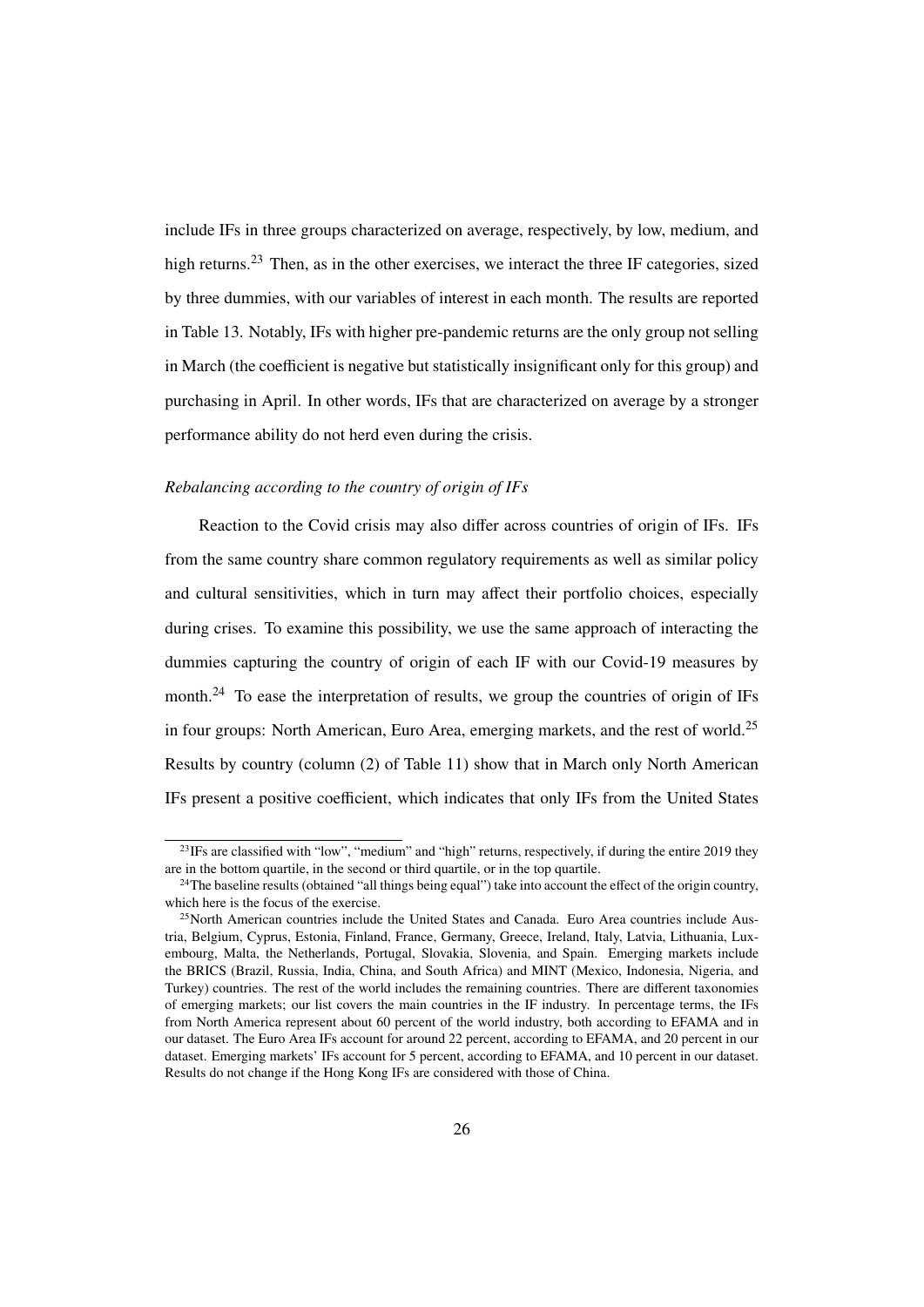and Canada do not rebalance security holdings towards less Covid-impacted countries. By contrast, emerging markets' IFs are the most concerned about Covid, as they present in March the highest negative coefficient and in April continue selling Covid-affected securities.<sup>[26](#page--1-0)</sup> The result suggests that, in emerging markets, still quite untouched by the virus in March (apart from China, which, however, owns a low share of the worldwide IF industry), the response of IFs may have been more "emotional" toward events in distant countries.

### *Security type rebalancing: the role of assets' liquidity*

The impact of the Covid outbreak could also be heterogeneous across security types, for example, because investors may be concerned about a potential greater effect of the pandemic on certain types of assets. In particular, financial assets are characterized by very different levels of liquidity: equities and government bonds are typically very liquid, while corporate bonds are illiquid (as equities and government bonds are traded many times throughout the day, while corporate bonds may not be traded for weeks and cannot be easily and cheaply liquidated). To explore whether security types and their liquidity matter, we distinguish between the three kinds of financial assets (equities and government and corporate bonds) and carry out two exercises. First, we regress Equations [1](#page--1-50) and [2](#page--1-51) adding only the interactions between the three security-type dummies identifying the three assets and the time dummies. This exercise (unreported) confirms that, even taking into account security type, the sales are larger for more Covid-affected assets.

More interestingly, the second exercise verifies whether and which security type is sold more. We re-estimate Equations [1](#page--1-50) and [2](#page--1-51) (again in a single empirical model instead than in a sample splitting), augmenting the model with the three dummies (i.e., one

 $26$ Results by industry provide similar outcomes and are not reported; they are, however, available from the authors.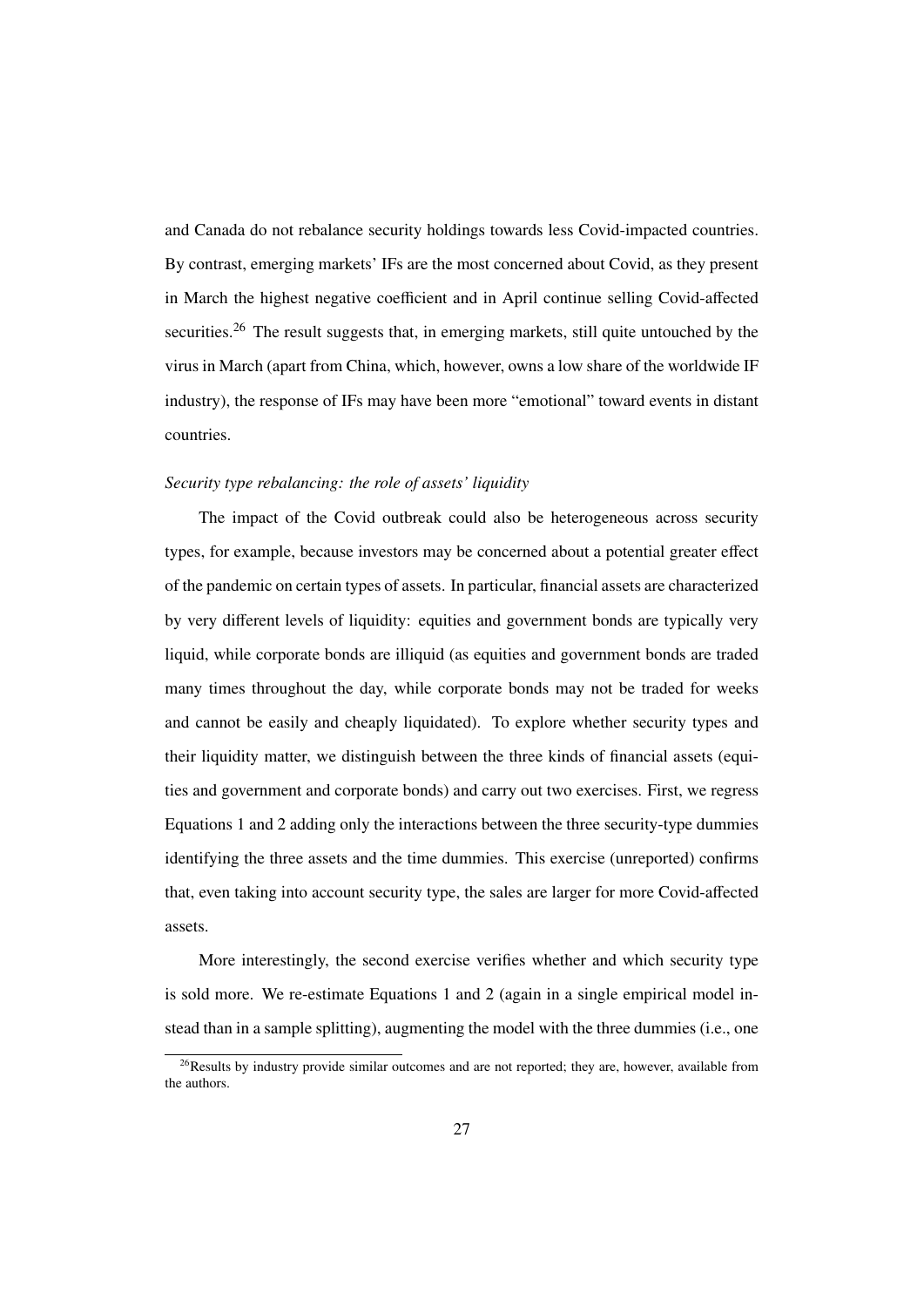for each type of financial asset) interacted with our variables of interest in each month (again, both *Country Covid*19*c*,*<sup>t</sup>* and *Industry Covid*19*s*,*t*). Our results show that IFs sell only equities to decrease their exposures toward Covid-affected countries (column 2 of Table [9\)](#page--1-47), while they sell all kinds of assets to rebalance their portfolios across industries (column 1 of Table [12\)](#page--1-47). Mainly, the results show that the rebound effect of April only concerns corporate bonds. The higher sales of equities as well as the minor sales of corporate bonds on March may be explained by their different marketability.<sup>[27](#page--1-0)</sup> However, in particular, the positive coefficient of corporate bonds in April appears associated with the policy measures taken by the authorities in the period. Corporate bonds are in fact the financial asset on which central banks concentrated their intervention during the pandemic crisis.<sup>[28](#page--1-0)</sup> The result tallies with the findings of [Falato et al.](#page--1-41) [\(2020\)](#page--1-41), who stress that, during the Covid crisis, the effect of monetary policy on non-bank financial institutions worked mainly through the corporate bond market. Our results complement theirs: they highlight the role of corporate bonds, looking only at the US market, while our evidence refers to world data; they show mainly an effect through reverse outflows, while we show one through purchases. Moreover, we carry out another (unreported) test combining security type dummies and country-of-origin dummies of IFs and find that the rebound of April involved corporate bonds held by IFs coming from the United States as well as from the Euro Area and several other countries.

 $27$ [Haddad et al.](#page--1-46) [\(2020\)](#page--1-30) and [Ebsim et al.](#page--1-30) (2020) provide interesting evidence on major liquidity problems in the corporate-bond market during the pandemic. The literature reviewed in Section 2, which points to IF fragility, refers mainly to corporate bond funds, which allow investors to redeem their money on a daily basis, as well as the other IFs, despite the illiquidity of their holdings.

<sup>&</sup>lt;sup>28</sup>In the United States, starting in mid-March, the Federal Reserve purchased a substantial amount of securities, but at the end of March and into April, the Fed announced, for the first time in the US history, its purchase of corporate bonds. In the Euro Area, the ECB increased the existing Asset Purchase Programme and complemented it with the launch of a temporary Pandemic Emergency Purchase Programme with an overall capacity of  $\epsilon$ 750 trillion, which expanded eligibility to non-financial commercial paper under the corporate sector purchase programme.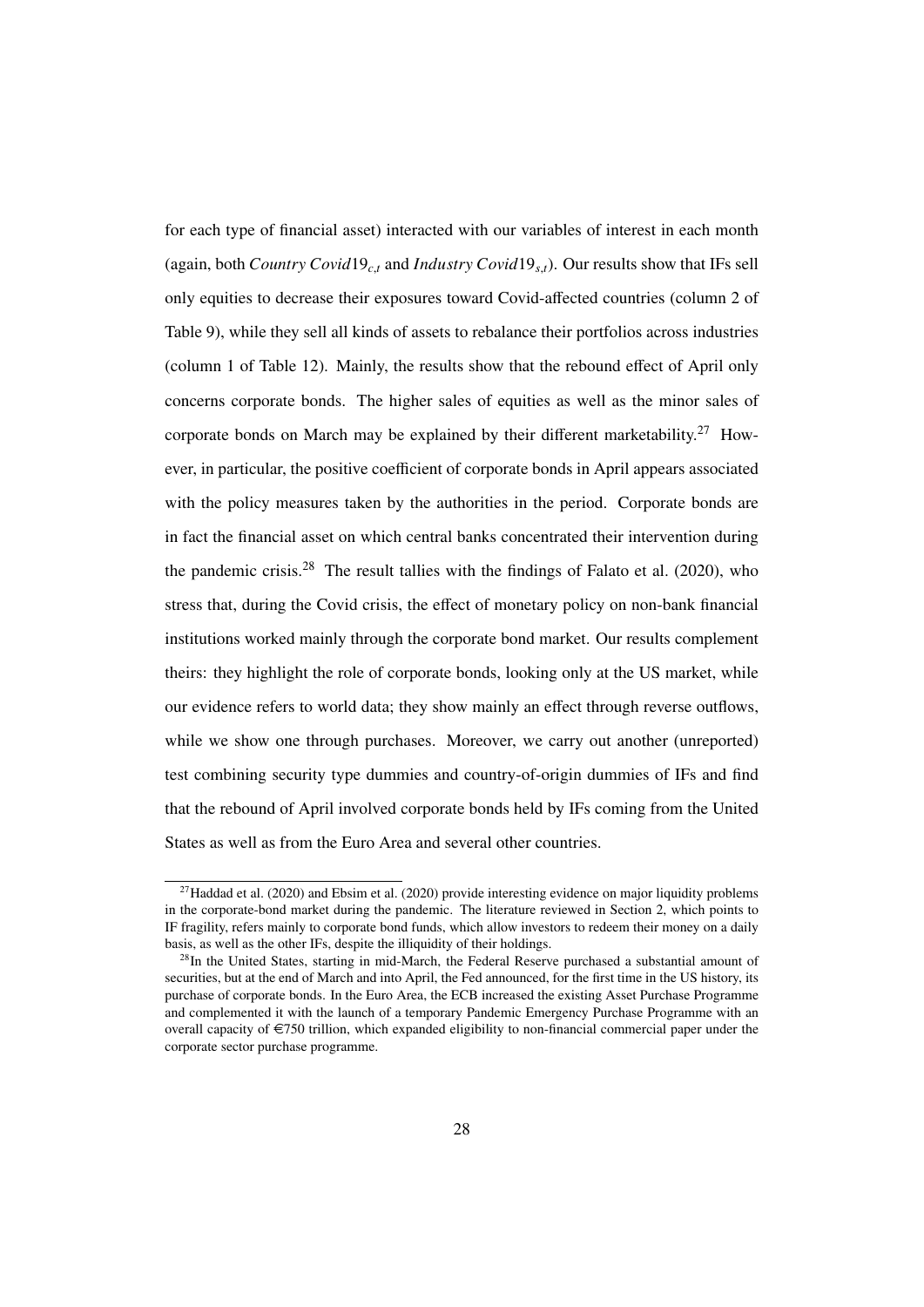#### 7. Robustness checks

#### *Market price revaluations*

We run also estimations with the same structure as Equations [1](#page--1-50) and [2,](#page--1-51) where, however, the dependent variable is no longer the *Net purchases<sub>i,f,t</sub>* of each financial asset, but the market price revaluations experienced by each financial asset at the outbreak of Covid-19. The exercise is relevant as, while providing a check of robustness of our data and results, it verifies the correspondence of market price effects between IF portfolios and global market developments. The results (reported at country level in Table [14](#page--1-59) and at industry level in Table [15\)](#page--1-54) are as expected: the market price effect on the value of securities at ISIN level in IF portfolios is negative in the time window of the Covid-19 outbreak, both for the securities issued in more Covid-affected countries and for those of more Covid-affected industries.

#### *Rebalancing countries along with industries*

The expected implication of our baseline results is that IFs' sales are amplified when the issuer of financial assets belongs simultaneously to a more Covid-affected country and industry. To verify this expectation, we interact in a single equation our two Covid measures (*Country Covid*19*c*,*<sup>t</sup>* and *Industry Covid*19*s*,*t*). The coefficient of the interaction-term turns out to be negative, confirming that Covid-affected industries in Covid-affected countries are sold more.<sup>[29](#page--1-0)</sup>

<sup>&</sup>lt;sup>29</sup>The regression is necessarily performed either including the interaction-term (between *Country Covid*19 $_{c,t}$  and *Industry Covid*19 $_{s,t}$ ) and all time-varying fixed effects but excluding the separate components of the interaction-term (that is, the two separate variables *Country Covid*19*<sup>c</sup>*,*<sup>t</sup>* and *Industry Covid*19*<sup>s</sup>*,*<sup>t</sup>*) or including the interaction-term and the two components but excluding time-varying fixed effects (and adding time, country, and industry as non-interacted fixed effects). All unreported results of Section [7](#page--1-13) are available from the authors upon request.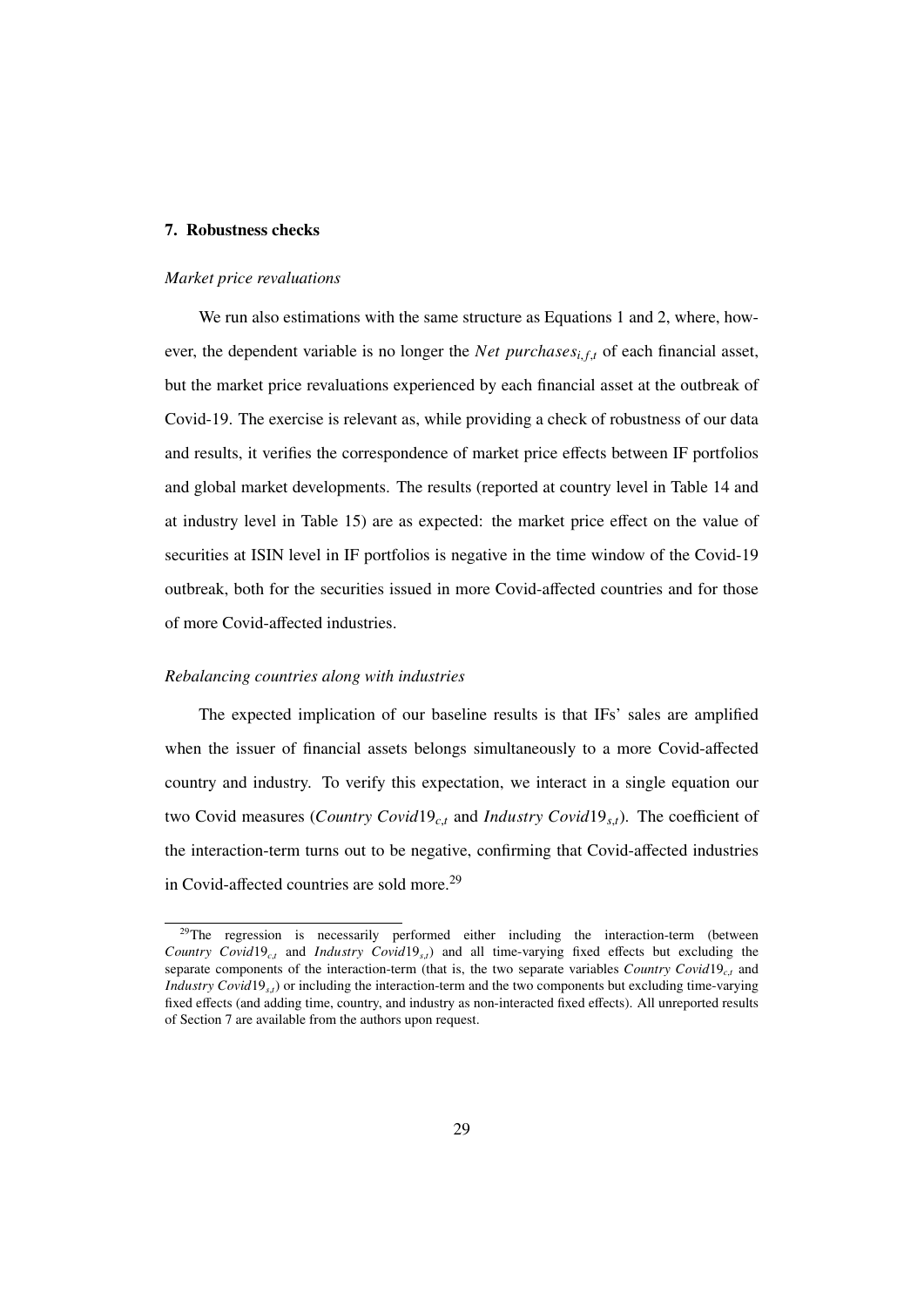# *Financial asset characteristics: rating scores, pressure, equities' liquidity, and firm balance sheet data*

Financial asset characteristics may affect IF net-purchase decisions and could have some impact on our results, for example, because they are less rated. Our dataset includes a massive quantity of assets issued all over the world. To verify whether other intrinsic characteristics of financial assets (other than those linked to the Covid impact) affect our results and the sales of IFs at the outbreak of the pandemic, we add and interact with our Covid exposure measures two variables: the rating scores and the "pressure" of each asset. The rating scores are taken from the CSDB and refer to a large subsample of our data (around 40 percent of all financial instruments in the sample).<sup>[30](#page--1-0)</sup> The variable "pressure" is defined as the difference between "forced buys" and "forced sales" scaled by the total number of mutual fund owners [\(Coval and Sta](#page--1-2)fford, [2007\)](#page--1-2). These estimations confirm our baseline results: our variables of interest, both at country and industry level, remain significantly negative.

Furthermore, we run two additional tests on equities, which are the financial asset on which more data are available. First, we run a new test on the role of liquidity. Our results already show that, at the pandemic's outbreak, equities are more sold than other types of financial assets. Here, we compute the degree of liquidity of each eq-uity through the "illiquidity" measure introduced by [Amihud](#page--1-60)  $(2002)$ .<sup>[31](#page--1-0)</sup> The exercise shows that, while baseline results are confirmed, the intrinsic liquidity of each stock does not play a significant additional role. Second, we run a new test on equities is-

<sup>&</sup>lt;sup>30</sup>Among the rating scores available for the same ISIN, due to the presence of different agencies (i.e., Fitch, Moody's and S&P), we apply the first-best rating, following the Eurosystem's general eligibility criteria for collateral [\(Bindseil et al., 2017\)](#page--1-20).

 $31$ The illiquidity measure is the daily ratio of absolute stock return to its dollar volume (or countervalued in other currencies), averaged over some period. This can be interpreted as the daily price response associated with one dollar of trading volume, thus serving as a rough measure of price impact. This measure is obtained by retrieving daily stock return and counter-valued volume from Refinitiv (Datastream).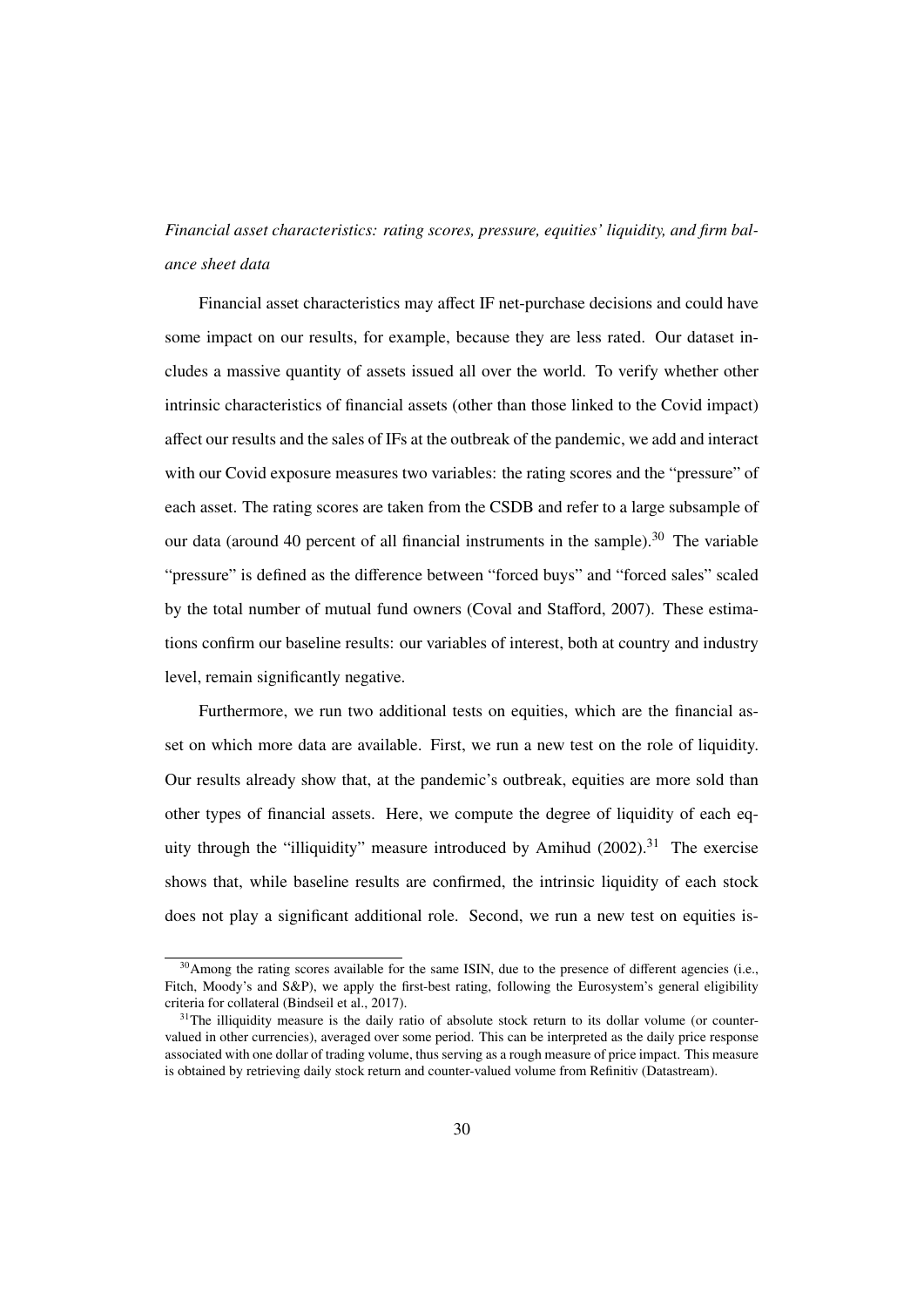sued by non-financial firms. Given the adverse impact of the pandemic on non-financial firms, heterogeneity in firms' access to cash and credit may influence firm performance and hence net purchases from  $IFs<sup>32</sup>$  $IFs<sup>32</sup>$  $IFs<sup>32</sup>$  To evaluate whether and how firm characteristics influence net-purchases and our results, we match (though the ISIN code) equities in IF portfolios to individual firm balance sheet data.<sup>[33](#page--1-0)</sup> Results are reported in Table [16](#page--1-47) both by country and industry. This confirms once again our baseline results and shows interestingly that firms with more cash and less leverage experience less severe sales than otherwise identical firms.

# *Placebo tests*

To obtain placebo tests of our results, we repeat the same regressions of Equations [1](#page--1-50) and [2](#page--1-51) over different spans, by artificially linking our Covid-19 measures to the months of January and February 2020, before the outbreak of the pandemic, instead of March and April. The results confirm there is no statistically significant relationship between changes in the portfolio allocation of IFs and the fake Covid-19 measures.

### *Alternative proxies and other control variables*

Several checks are devoted to the use of alternative proxies and the inclusion of other control variables. First, all results remain unchanged when the dependent variable *Net purchases*<sub>*i*,*f*,*t*</sub> is scaled by the net asset value (NAV) at the beginning of the sample period, instead than at the end of the previous month. Second, all results remain unchanged when we exclude the smallest IFs (i.e., those with a NAV of less than 20

<sup>32</sup>E.g., [Harford,](#page--1-61) [1999;](#page--1-61) [Bates](#page--1-62) et al., [2009;](#page--1-62) [Kahle](#page--1-8) and Stulz, [2013;](#page--1-8) [Pinkowitz](#page--1-2) et al., [2015;](#page--1-2) [Giroud](#page--1-26) and [Mueller,](#page--1-26) [2017;](#page--1-26) [Ding](#page--1-39) et al., [2020.](#page--1-39)

<sup>&</sup>lt;sup>33</sup>We retrieve firm financial data in December 2019 (the last year data before the pandemic crisis) from Morningstar Direct. We obtain data on over 20,000 firms across 99 countries and four basic financial characteristics: Total assets, which equals the natural logarithm of the book value of total assets; Leverage, which equals the ratio of book value of debt divided by the book value of total assets; *Cash*, which equals the total amount of cash and short-term investments divided by total assets; and *Return on Assets*, which is the ratio of net income to total assets.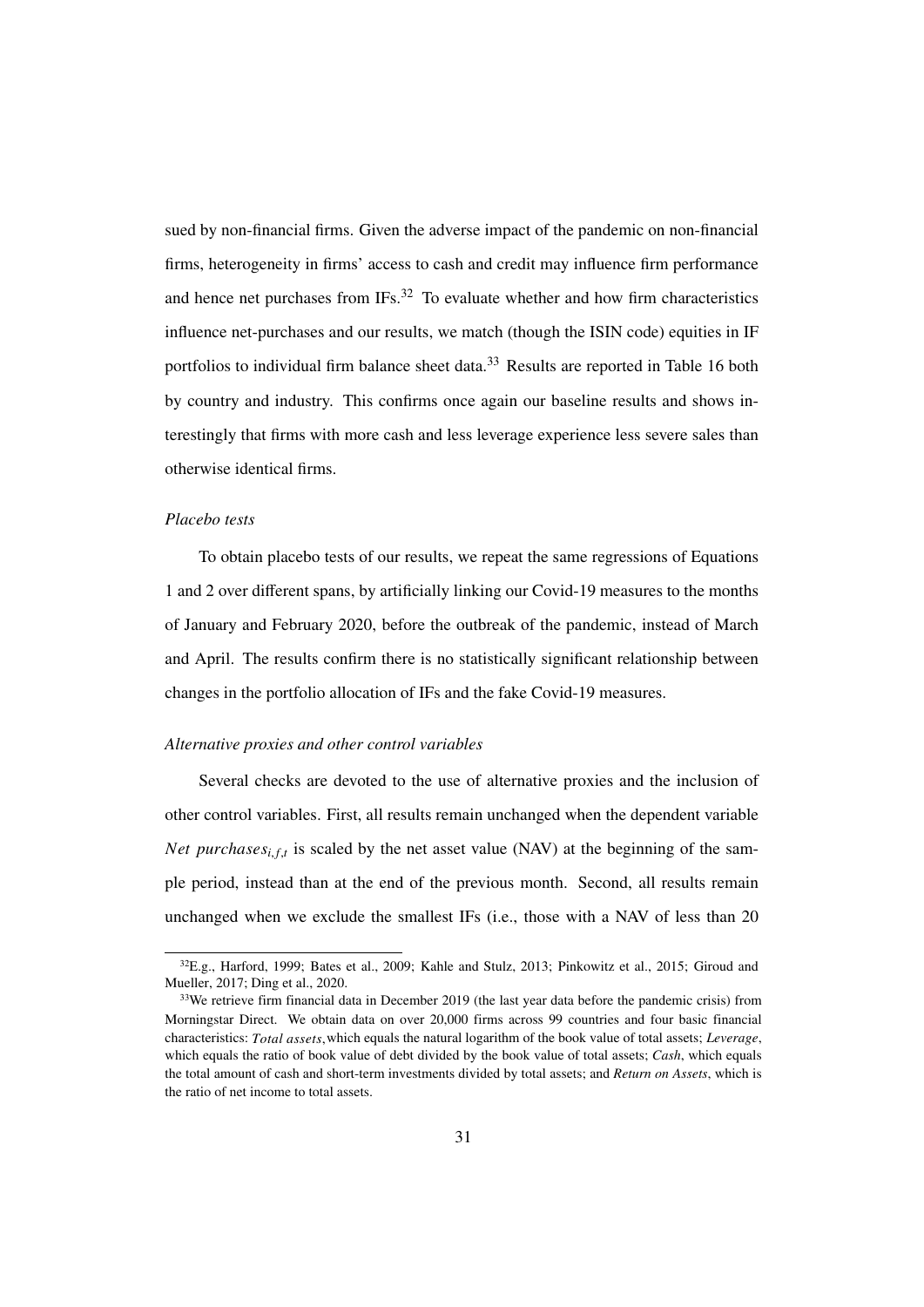million euros, which correspond to the  $5<sup>th</sup>$  percentile of the NAV distribution). Third, regarding the estimation of Equation [1,](#page--1-50) results are stable when we compute the two *Country Covid*19*c*,*<sup>t</sup>* measures as monthly *averages* of the daily data, instead than as monthly *sums* of the daily data for each country.

Fourth, still regarding the estimation of Equation [1,](#page--1-50) results remain unchanged when we include as an additional regressor an index of government responses to the crisis.<sup>[34](#page--1-0)</sup> The inclusion of this index would affect our results if the variable *Country Covid*19*c*,*<sup>t</sup>* were also capturing (in addition to the Covid health emergency impact across countries) the effect of measures taken by governments, for example, because major public interventions are correlated to major Covid effects. Instead, while the index of government responses is hardly significant, its inclusion as an additional regressor does not change the effect of our variable of interest.

Fifth, regarding the estimation of Equation [2,](#page--1-51) as mentioned, the variable of interest *Industry Covid* 19<sub>*s*,*t*</sub> is not available for all industries; in particular, it has not been computed for the public sector, because the Covid vulnerability of the public sector is deemed to relate to country characteristics more than to specific industry features. However, to check the robustness of results when the public sector is included in the estimations, we carry out two exercises ascribing conventional values to the variable for the public sector and controlling these conventional values through a specific dummy equal to one for the public sector. The conventional values are alternatively either the average value across the industries of the country or the value of the industry of administrative services. Re-

<sup>&</sup>lt;sup>34</sup>We use the index provided by the University of Oxford through the Oxford Covid-19 Government Response Tracker (OxCGRT). The OxCGRT defines a set of indexes to measure governments' responses to the pandemic across countries (190 countries) and over time (over the period of the disease's spread [\(Hale et al., 2020\)](#page--1-2)). Data are available through the [GitHub](https://github.com/OxCGRT/Covid-policy-tracker/tree/master/data) repository. In particular, we rely on the "Overall Government response index", which captures several dimensions, such as (i) closures and containment measures (e.g., school closing, workplace closing, or cancellation of public events), (ii) economic measures (e.g., income support or debt/contract relief), and (iii) health measures (e.g., testing or contact tracing).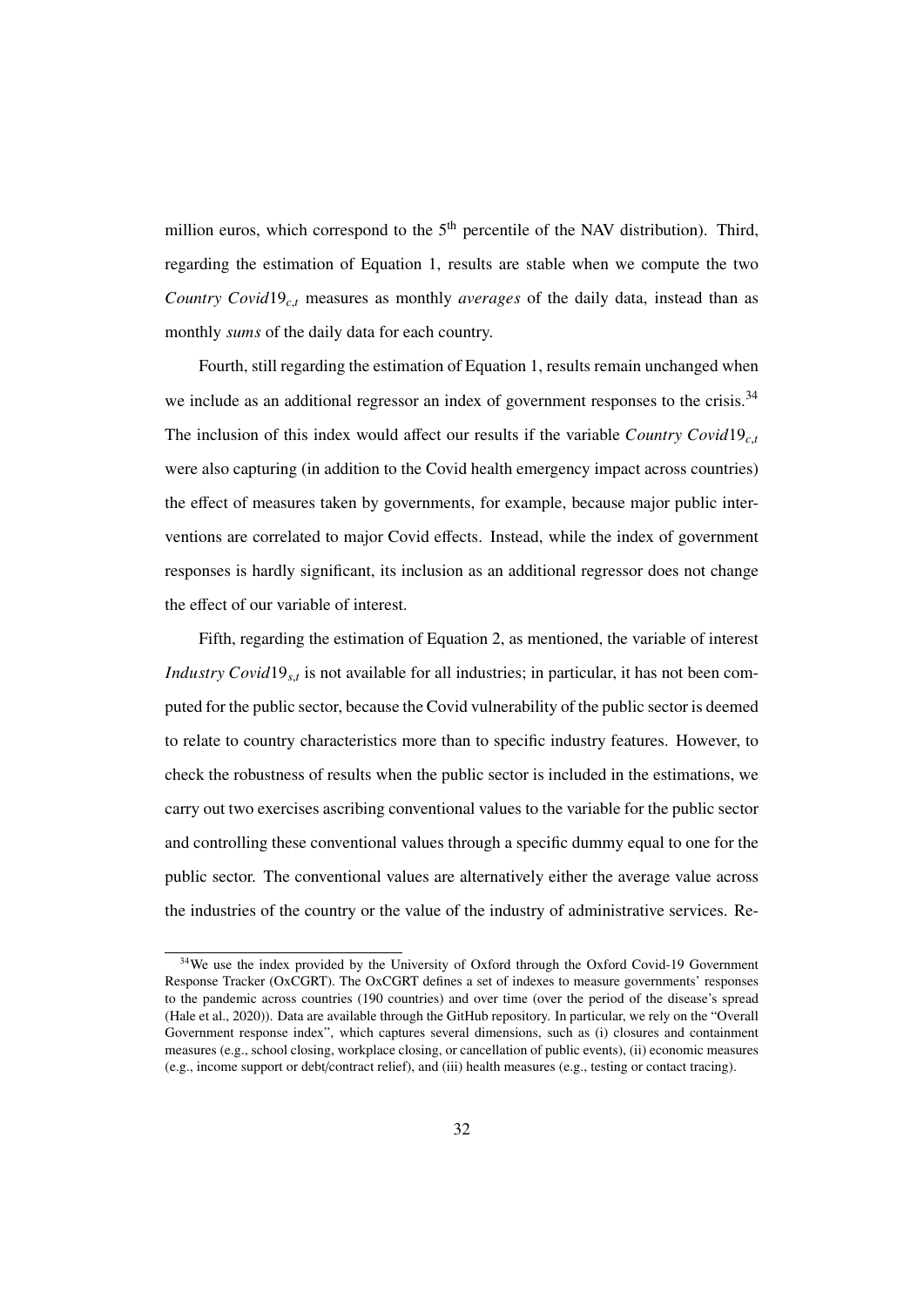sults of *Industry Covid*19*s*,*<sup>t</sup>* remain always negative (as in the baseline estimations), and the coefficient of the dummy public sector is negative as well.

# 8. Conclusions

The paper takes advantage of a massive, granular database to analyse the impact of the Covid-19 outbreak on IFs' portfolio strategies and contributes to the literature on funds' behaviour in several ways. First, it complements the literature on the stock market response to Covid-19, taking the point of view of investors, instead than that of firms, and it shows that Covid-19 triggered a worldwide rebalancing of portfolios, which is not indiscriminate and horizontal but focuses on pandemic-vulnerable assets across countries and industries. Second, the paper contributes to the literature on IFs' conduct and the impact on prices, showing that IFs sell assets perceived as more troubled and this exacerbates the risk of fire sales. Third, the paper enhances the literature on flow-induced trading, showing that the risk of fire sales is intensified as IFs and their holders are seized by the same frenzy to sell. Fourth, the paper echoes the traditional literature on the heterogeneity across institutions, showing that IF categories matter as funds tend to behave differently according to their investment policies, return ability, and geographical distance from the crisis. Fifth, the paper enriches the literature on market timing and stock-picking, showing that, while the bulk of IFs sell more the most Covidaffected assets, outperforming funds stand apart and do not follow the herd. Finally, the paper contributes to the debate on the role of IFs after the global financial crisis, demonstrating, on the one hand, that their portfolio choices can increase the volatility of financial markets, but, on the other, that they slow their sales coincident with the monetary policy interventions. This suggests that monetary authorities may also operate through non-bank financial institutions.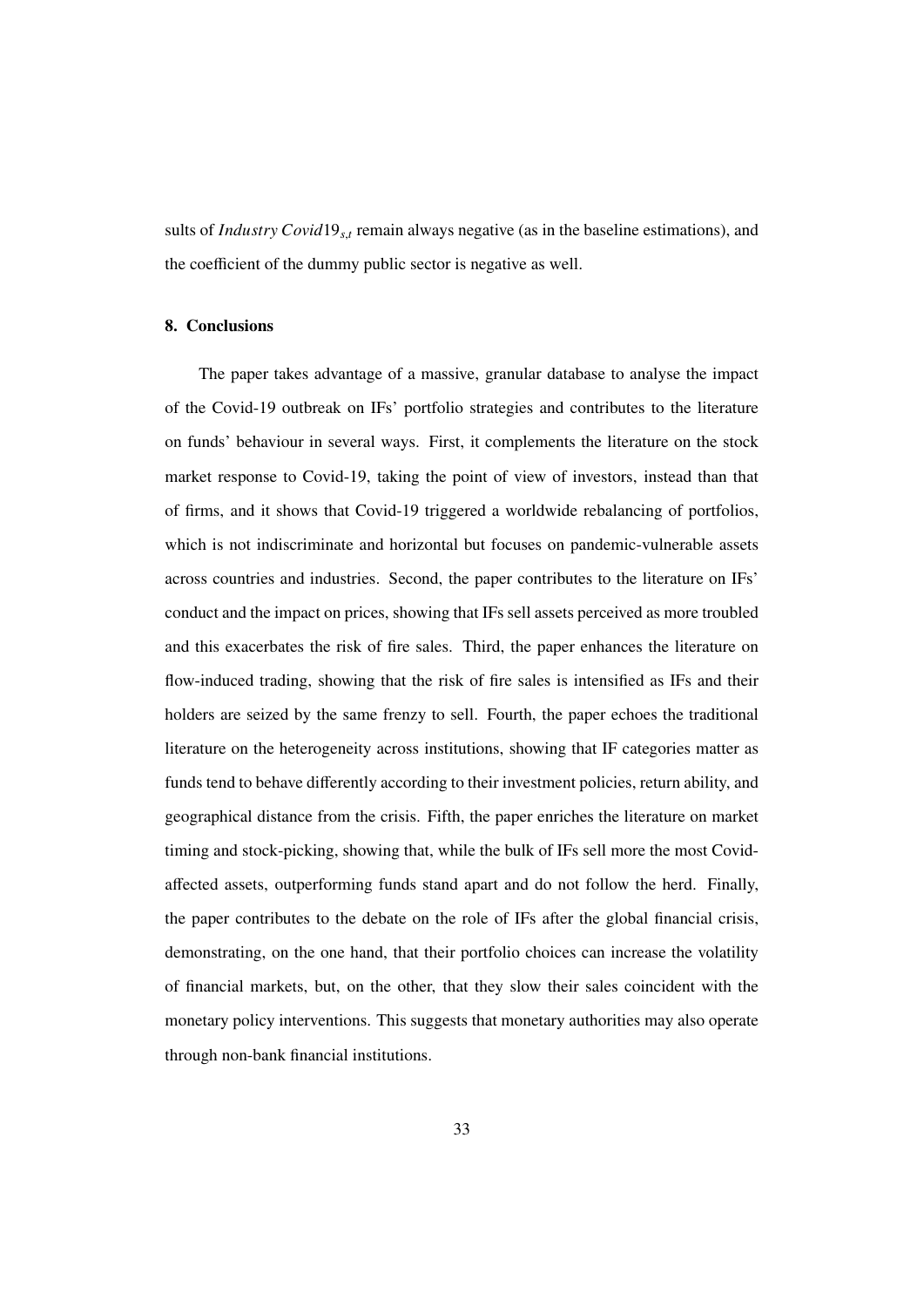

Figure 1: Stock market returns during Covid-19 pandemic

The figure plots the cumulative stock market returns since the spread of Covid-19 for each of the selected economies. (Source: Morningstar Direct).



Figure 2: Benchmark-adjusted returns

The figure plots the benchmark-adjusted returns at monthly frequency for all investment funds in our sample. (Source: Morningstar Direct).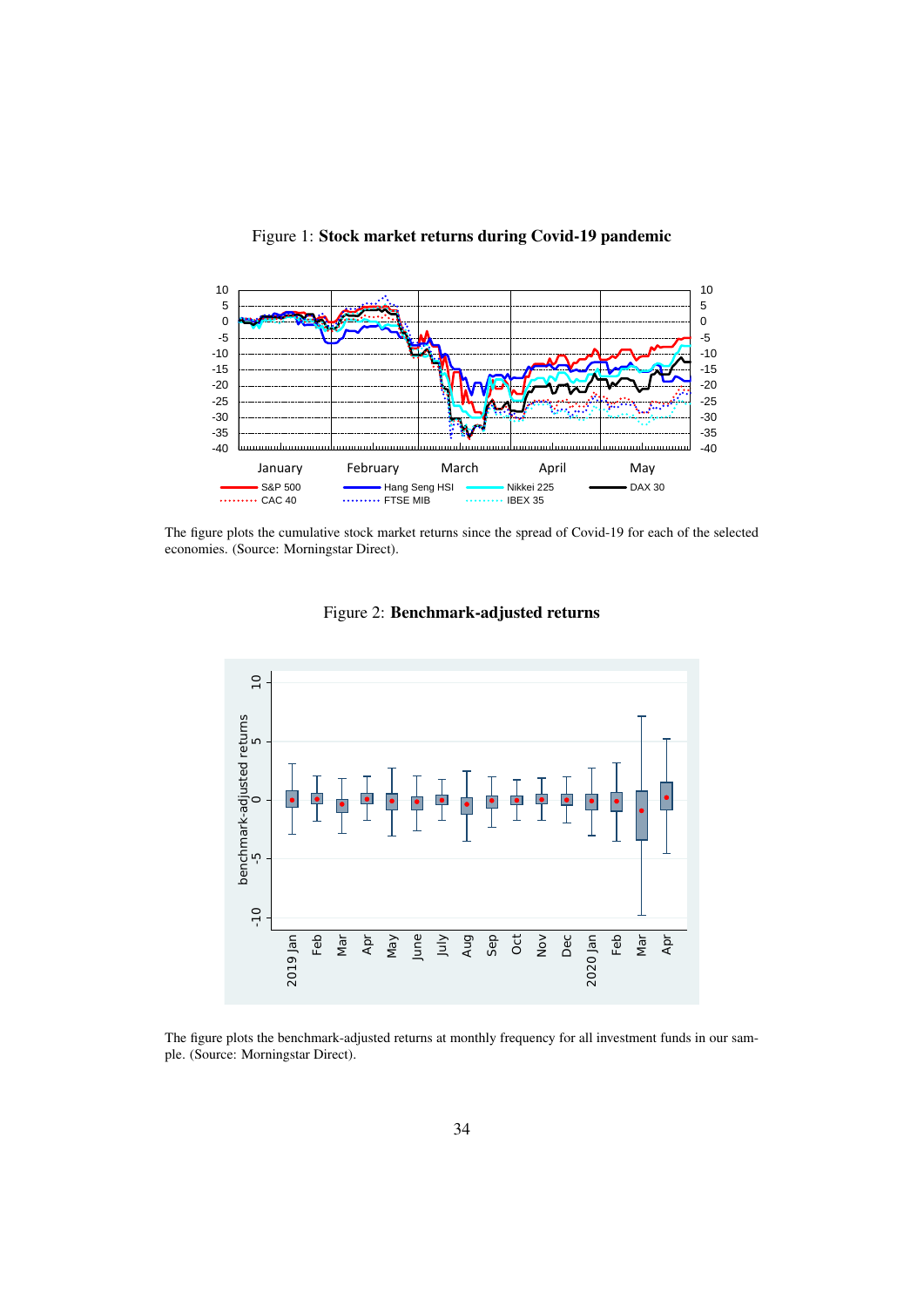Table 1: Summary statistics Table 1: Summary statistics

The table reports summary statistics (percentage shares) of the key variables used in the analyses. See Table [A1](#page--1-49) in the Appendix for variable The table reports summary statistics (percentage shares) of the key variables used in the analyses. See Table A1 in the Appendix for variable definitions.

| шичиз.                     |                                                                                           |                                                                                       |                                                              |                                                                                                  |                                                                               |                                                                                       |                                                                                       |                                                                                        |
|----------------------------|-------------------------------------------------------------------------------------------|---------------------------------------------------------------------------------------|--------------------------------------------------------------|--------------------------------------------------------------------------------------------------|-------------------------------------------------------------------------------|---------------------------------------------------------------------------------------|---------------------------------------------------------------------------------------|----------------------------------------------------------------------------------------|
| VARIABLES                  | mean                                                                                      | Sd                                                                                    | ρ5                                                           | p25                                                                                              | 050                                                                           | p75                                                                                   | p95                                                                                   | count                                                                                  |
| Pre Covid-19               |                                                                                           |                                                                                       |                                                              |                                                                                                  |                                                                               |                                                                                       |                                                                                       |                                                                                        |
| net purchases/NAV          |                                                                                           |                                                                                       |                                                              |                                                                                                  |                                                                               |                                                                                       |                                                                                       |                                                                                        |
| revaluations/market value  |                                                                                           |                                                                                       |                                                              |                                                                                                  |                                                                               |                                                                                       |                                                                                       |                                                                                        |
| revaluations/NAN           | $\begin{array}{c} 0.0022 \\ -2.0361 \\ -0.0107 \\ 0.0001 \\ 0.0000 \\ 0.0000 \end{array}$ | 0.2086<br>7.4683<br>0.069<br>0.0006<br>0.0000                                         | -0.0949<br>15.1475<br>10.0000<br>0.0000<br>0.0000            | $\begin{array}{l} 0.0000 \\ -5.7212 \\ -0.0031 \\ 0.0000 \\ 0.0000 \\ 0.0000 \end{array}$        |                                                                               | 0.0000<br>1.7878<br>0.0006<br>0.0000<br>0.0000                                        | $\begin{array}{l} 0.118 \\ 7.4251 \\ 0.027 \\ 0.0002 \\ 0.0000 \\ 0.0000 \end{array}$ |                                                                                        |
| confirmed cases/popu       |                                                                                           |                                                                                       |                                                              |                                                                                                  |                                                                               |                                                                                       |                                                                                       |                                                                                        |
| deaths/population          |                                                                                           |                                                                                       |                                                              |                                                                                                  |                                                                               |                                                                                       |                                                                                       |                                                                                        |
| affected share             |                                                                                           |                                                                                       |                                                              |                                                                                                  |                                                                               |                                                                                       |                                                                                       | 6,359,181<br>5,556,971<br>6,359,181<br>6,879,766<br>6,879,766<br>3,958,012             |
|                            |                                                                                           |                                                                                       |                                                              |                                                                                                  |                                                                               |                                                                                       |                                                                                       |                                                                                        |
| Post Covid-19              |                                                                                           |                                                                                       |                                                              |                                                                                                  |                                                                               |                                                                                       |                                                                                       |                                                                                        |
| net purchases/NAV          |                                                                                           |                                                                                       |                                                              |                                                                                                  |                                                                               |                                                                                       |                                                                                       |                                                                                        |
| revaluations/market value  |                                                                                           |                                                                                       |                                                              |                                                                                                  |                                                                               |                                                                                       |                                                                                       |                                                                                        |
| revaluations/NAV           | $-0.0057$<br>$-2.4218$<br>$-0.0124$<br>$0.1155$<br>0.0084                                 | $\begin{array}{c} 0.245\ 15.399\ 0.1062\ 0.1053\ 0.0105\ 0.0105\ 0.0105\ \end{array}$ | $-0.2276$<br>$-32.8691$<br>$-0.1788$<br>$0.0014$<br>$0.0000$ | $\begin{array}{l} 0.0000 \\ -9.4977 \\ -0.0067 \\ 0.0333 \\ 0.001 \\ 0.001 \\ 0.001 \end{array}$ | $\begin{array}{c} 0.0000 \\ 0.0000 \\ 0.0000 \\ 0.0000 \\ 0.0022 \end{array}$ | $\begin{array}{c} 0.0000 \\ 5.2297 \\ 0.0028 \\ 0.223 \\ 0.213 \\ 0.0177 \end{array}$ | $\begin{array}{c} 0.179 \\ 22.0331 \\ 0.1036 \\ 0.2675 \\ 0.0314 \end{array}$         |                                                                                        |
| confirmed cases/population |                                                                                           |                                                                                       |                                                              |                                                                                                  |                                                                               |                                                                                       |                                                                                       |                                                                                        |
| deaths/population          |                                                                                           |                                                                                       |                                                              |                                                                                                  |                                                                               |                                                                                       |                                                                                       |                                                                                        |
| affected share             | 33.9217                                                                                   |                                                                                       | 13.0000                                                      |                                                                                                  | 29.0000                                                                       | 46.0000                                                                               | 71.0000                                                                               | 5, 876, 498<br>5, 564, 463<br>5, 876, 498<br>6, 833, 431<br>6, 833, 431<br>3, 958, 012 |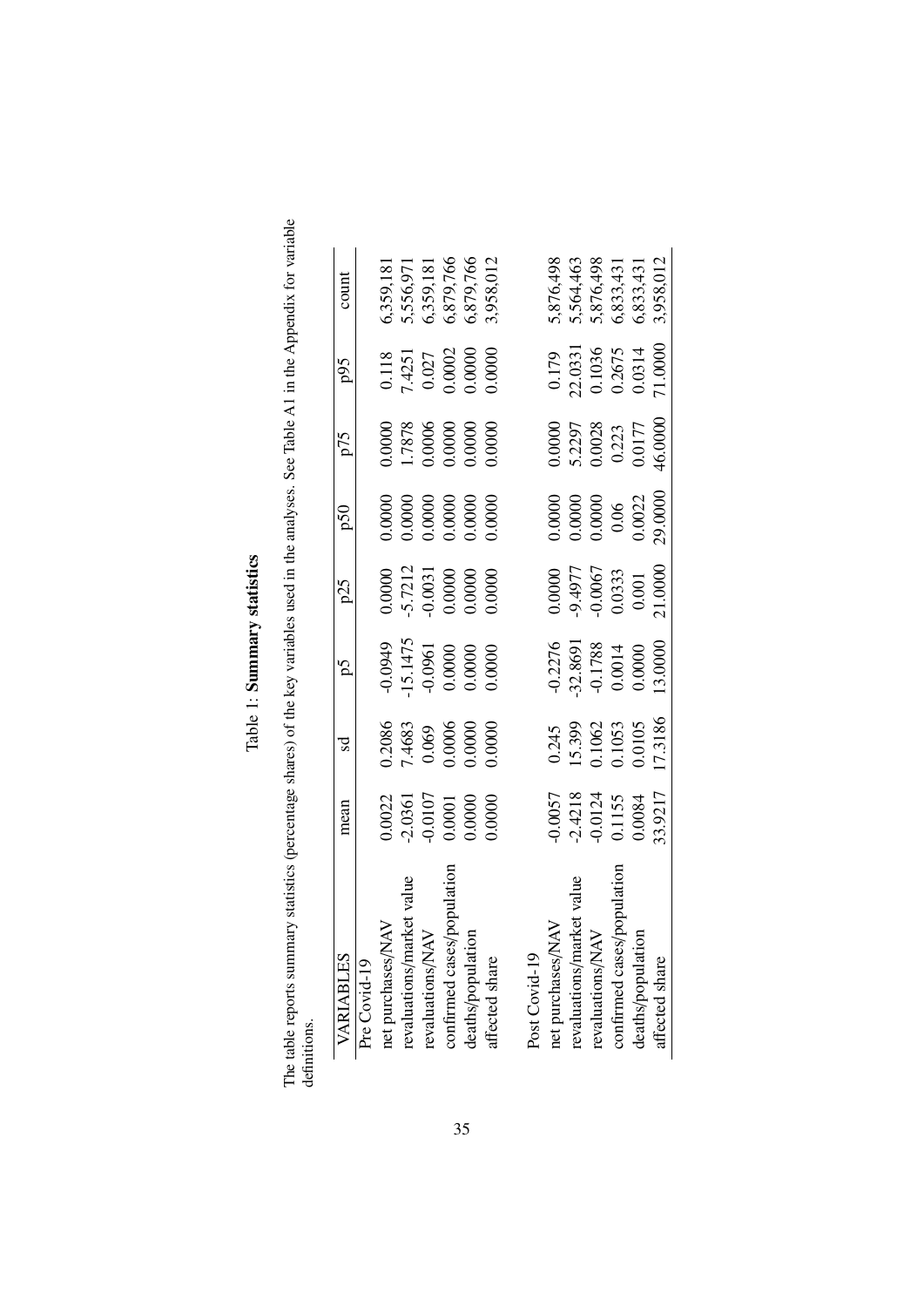# Table 2: Summary statistics at industry level

The table reports summary statistics for the industries with the highest number of holdings (more than two-thirds of our sample). We report the industries' 3-digit NAICS code, their description and the number of holdings in the respective industries. In addition, the table presents KP's affectedshare, as defined by [Koren](#page--1-7) and Pető [\(2020\),](#page--1-7) and the average net purchases and revaluations, both scaled by the end of previous period NAV. Data on social distancing exposure by sector are retrieved from Koren's [website;](http://koren.mk/papers/working_papers/social_distancing/) NAICS code for each single financial asset, identified through its ISIN code, are retrieved from Refinitiv (Datastream).

| <b>NAICS</b> | description                           | holdings | KP              | net       | reval.    |
|--------------|---------------------------------------|----------|-----------------|-----------|-----------|
|              |                                       |          |                 | purch.    |           |
| 325          | Chemicals                             | 324,218  | $\overline{21}$ | 0.0031    | 0.0066    |
| 334          | Computer and electronic products      | 274,786  | 13              | 0.001     | 0.0018    |
| 541          | Professional and technical services   | 225,990  | 23              | 0.0029    | $-0.0048$ |
| 221          | <b>Utilities</b>                      | 220,796  | 46              | 0.0012    | $-0.0173$ |
| 531          | Real estate                           | 209,992  | 52              | $-0.0071$ | $-0.0218$ |
| 523          | Securities, commodity contracts,      | 198,942  | 29              | $-0.0011$ | $-0.0102$ |
|              | investments, and funds and trusts     |          |                 |           |           |
| 524          | Insurance carriers and related        | 173,864  | 28              | $-0.0031$ | $-0.0207$ |
|              | activities                            |          |                 |           |           |
| 336          | Transportation equipment              | 149,128  | 19              | 0.0007    | $-0.0221$ |
| 517          | Telecommunications                    | 145,802  | 51              | 0.0001    | $-0.0092$ |
| 333          | Machinery                             | 128,768  | 20              | 0.0032    | $-0.0105$ |
| 511          | Publishing industries, except         | 106,590  | 16              | 0.0062    | 0.0087    |
|              | Internet                              |          |                 |           |           |
| 236          | Construction of buildings             | 98,760   | 24              | $-0.0074$ | $-0.0148$ |
| 311          | Food manufacturing                    | 93,318   | 23              | 0.0025    | $-0.0021$ |
| 211          | Oil and gas extraction                | 74,436   | 30              | $-0.0111$ | $-0.0155$ |
| 312          | Miscellaneous nondurable goods        | 72,796   | 37              | 0.0013    | $-0.0104$ |
|              | manufacturing                         |          |                 |           |           |
| 324          | Petroleum and coal products           | 71,044   | 31              | $-0.0109$ | $-0.0342$ |
| 212          | Mining, except oil and gas            | 68,010   | 71              | 0.003     | $-0.0034$ |
| 339          | Miscellaneous durable goods           | 64,394   | 16              | 0.0001    | 0.0009    |
|              | manufacturing                         |          |                 |           |           |
| 561          | Administrative and support services   | 57,284   | 35              | $-0.0042$ | $-0.0175$ |
| 519          | Other information services            | 52,830   | 24              | 0.0063    | 0.0039    |
| 331          | Primary metals                        | 49,822   | 34              | $-0.0047$ | $-0.0146$ |
| 515          | Broadcasting, except Internet         | 49,350   | 35              | $-0.0022$ | $-0.007$  |
| 488          | Support activities for transportation | 48,440   | 45              | $-0.01$   | $-0.0208$ |
| 424          | Wholesale trade: Nondurable goods     | 47,758   | 29              | $-0.001$  | $-0.0084$ |
| 445          | Food and beverage stores              | 44,918   | 63              | 0.0085    | 0.0022    |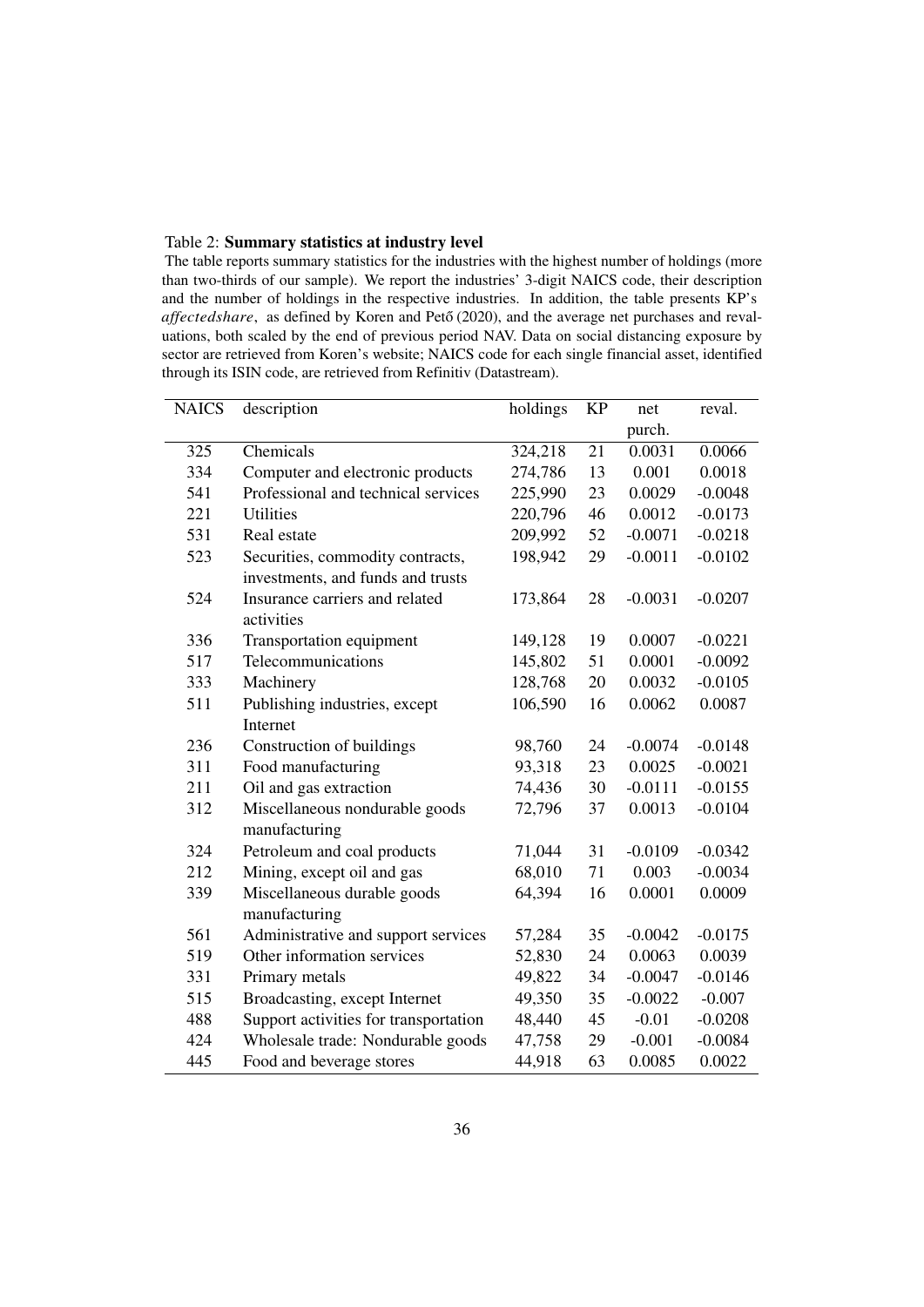| 4                                                 |
|---------------------------------------------------|
|                                                   |
| <b>TAILER COORDOO TO CAREL</b><br> <br> <br> <br> |
|                                                   |
| $\frac{1}{2}$                                     |
|                                                   |
|                                                   |
|                                                   |
|                                                   |
|                                                   |
|                                                   |
| L CH-michael Min<br>nive I and the stase I        |
|                                                   |
|                                                   |
|                                                   |
|                                                   |
|                                                   |
|                                                   |
| י<br>גו<br><b>ADCL</b>                            |
|                                                   |
|                                                   |
|                                                   |
|                                                   |
|                                                   |
|                                                   |
|                                                   |
|                                                   |
|                                                   |
|                                                   |
| I                                                 |
| hases of financia                                 |
|                                                   |
|                                                   |
|                                                   |
|                                                   |
|                                                   |
|                                                   |
|                                                   |
|                                                   |
|                                                   |
| .<br>.<br>.<br>.<br>Í                             |
|                                                   |
|                                                   |
|                                                   |
|                                                   |
|                                                   |
|                                                   |
|                                                   |
| $\frac{1}{2}$                                     |
|                                                   |
| Table                                             |

The table reports OLS regression coefficients and associated robust standard errors in parentheses. The dependent variable is net-purchases of cumulative Covid-19 deaths and population in a specific country-time. All models control for fund fixed effects. \*\*\*, \*\*, and \* indicate each financial asset at fund-month level, as a function of Covid-19 impact measures at country level and sets of fixed effects. Covid-19 cases is the ratio between cumulative Covid-19 confirmed cases and population in a specific country-time. Covid-19 deaths is the ratio between that the coefficient estimate is significantly different from zero at 1%, 5%, and 10%, respectively. See Table A1 in the Appendix for variable The table reports OLS regression coefficients and associated robust standard errors in parentheses. The dependent variable is net-purchases of each financial asset at fund-month level, as a function of Covid-19 impact measures at country level and sets of fixed effects. Covid-19 cases is the ratio between cumulative Covid-19 confirmed cases and population in a specific country-time. Covid-19 deaths is the ratio between cumulative Covid-19 deaths and population in a specific country-time. All models control for fund fixed effects. \*\*\*, and \* indicate that the coefficient estimate is significantly different from zero at 1%, 5%, and 10%, respectively. See Table [A1](#page--1-49) in the Appendix for variable definitions.

| VARIABLES                  |                  | $\widehat{c}$ | $\widehat{\mathbb{C}}$            | $\widehat{E}$ | $\widehat{\odot}$ | ତ୍ର                                        |
|----------------------------|------------------|---------------|-----------------------------------|---------------|-------------------|--------------------------------------------|
|                            |                  |               |                                   |               |                   |                                            |
| Covid-19 cases             | $-0.0056***$     | $-0.0058***$  | $-0.0107$ ***                     |               |                   |                                            |
|                            | (0.0019)         | (0.0019)      | (0.0023)                          |               |                   |                                            |
| Covid-19 deaths            |                  |               |                                   | 0.0756***     | $-0.0719***$      | $0.0562***$                                |
|                            |                  |               |                                   | (0.0163)      | (0.0165)          |                                            |
| Public debt/GDP            |                  |               |                                   |               |                   |                                            |
|                            |                  |               | $-0.0000$<br>(0.0000)<br>0.0004** |               |                   | $(0.0179)$<br>0.0000<br>0.0000)<br>0.0002* |
| GDP growth rate            |                  |               |                                   |               |                   |                                            |
|                            |                  |               | (0.0001)                          |               |                   | (0.0001)                                   |
|                            |                  |               |                                   |               |                   |                                            |
| Fund <sup>*</sup> Time FE  |                  | Yes           | Yes                               |               | Yes               |                                            |
| Industry*Time FE           | Yes<br>No<br>Yes | Yes<br>Yes    | Yes                               | ង<br>ខ្នង     | Yes<br>Yes        | yes<br>Yes<br>Yes                          |
| Fund Clustered Std. Errors |                  |               | Yes                               |               |                   |                                            |
| <b>Observations</b>        | 2,153,206        | 1,709,741     | 9,698,918                         | 12,153,206    | 1,709,741         | 9,698,918                                  |
|                            | 0.093            | 0.094         | 0.098                             | 0.093         | 0.094             | 0.098                                      |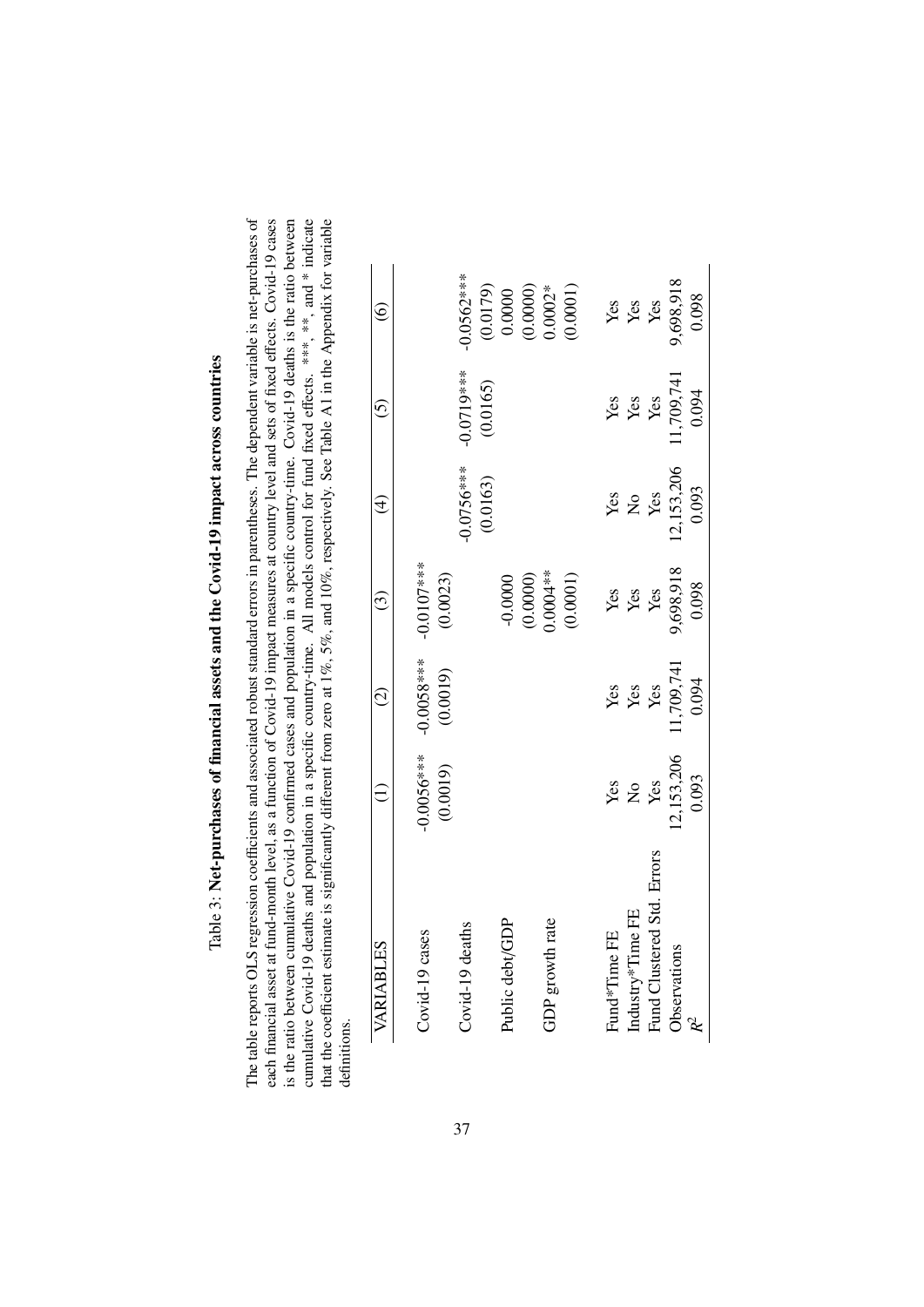### Table 4: Net-purchases of financial assets and the Covid-19 impact across industries

The table reports OLS regression coefficients and associated robust standard errors in parentheses. The dependent variable is net-purchases of each financial asset at fund-month level, as a function of KP's affected share (Koren and Pető, 2020) at industry level and sets of fixed effects. Affected share explicitly accounts for teleworkability and also for physical proximity to others, i.e. exactly what social distancing rules aim to avoid. It measures the percentage of workers in occupations that are communication-intensive and/or require physical presence in close proximity to others, in a specific sector. All models control for fund fixed effects. \*\*\*, \*\*, and \* indicate that the coefficient estimate is significantly different from zero at 1%, 5%, and 10%, respectively. See Table [A1](#page--1-49) in the Appendix for variable definitions.

| <b>VARIABLES</b>                  | (1)                       | (2)                       |
|-----------------------------------|---------------------------|---------------------------|
| Affected share                    | $-0.0001$ ***<br>(0.0000) | $-0.0001$ ***<br>(0.0000) |
| Fund*Time FE                      | Yes                       | Yes                       |
| Country*Time FE                   | $\rm No$                  | <b>Yes</b>                |
| <b>Fund Clustered Std. Errors</b> | Yes                       | <b>Yes</b>                |
| Observations                      | 7,066,595                 | 7,066,585                 |
| $R^2$                             | 0.119                     | 0.119                     |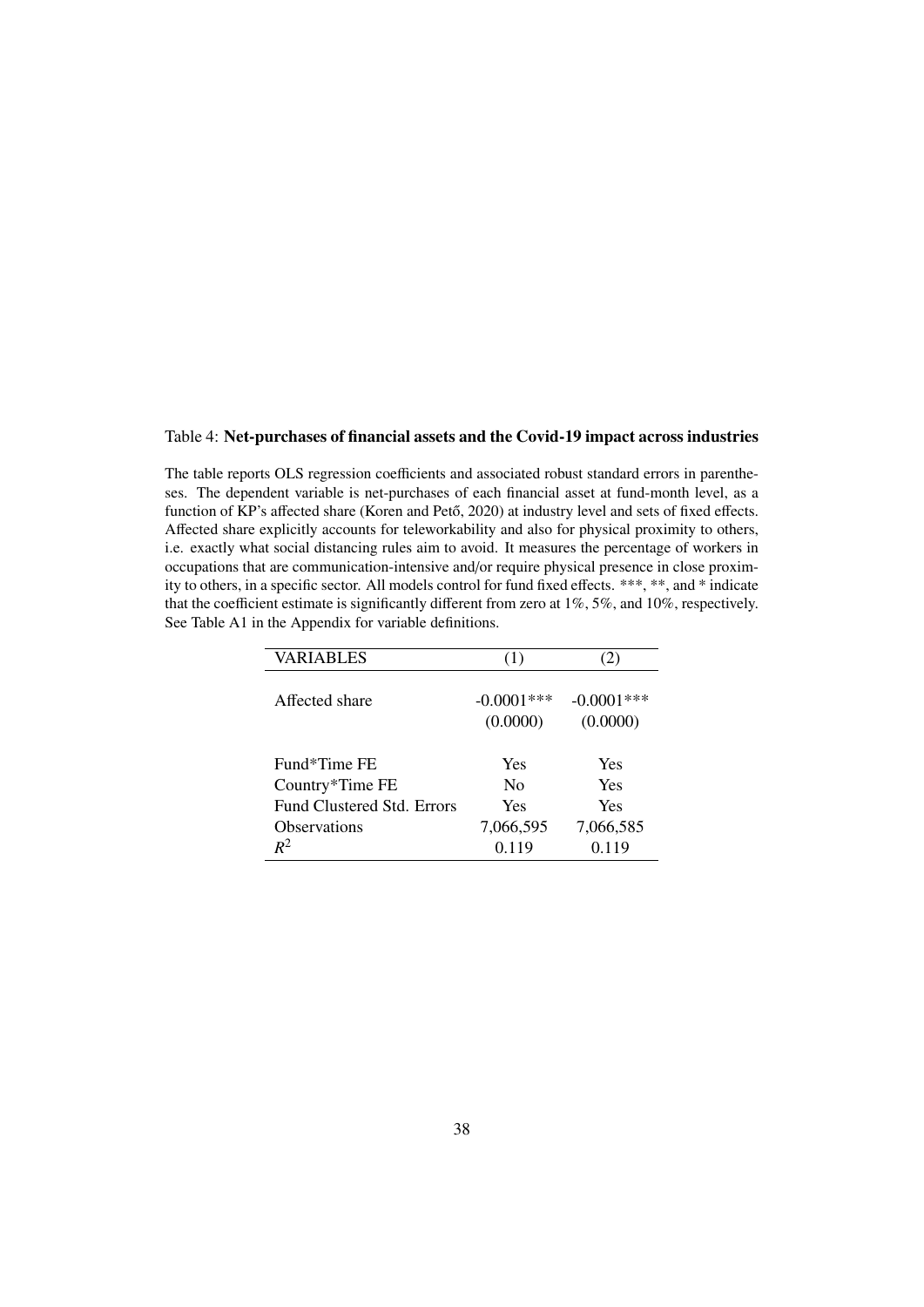# Table 5: Net-purchases of financial assets and the Covid-19 impact across countries, by outbreak phase

The table reports OLS regression coefficients and associated robust standard errors in parentheses. The dependent variable is net-purchases of each financial asset at fund-month level, as a function of Covid-19 impact measures at country level and sets of fixed effects. Covid-19 cases is the ratio between cumulative Covid-19 confirmed cases and population in a specific countrytime. Covid-19 deaths is the ratio between cumulative Covid-19 deaths and population in a specific country-time. All models control for fund fixed effects. \*\*\*, \*\*, and \* indicate that the coefficient estimate is significantly different from zero at 1%, 5%, and 10%, respectively. See Table [A1](#page--1-49) in the Appendix for variable definitions.

| <b>VARIABLES</b>                  | (1)           | (2)          |
|-----------------------------------|---------------|--------------|
|                                   |               |              |
| Covid-19 cases*Jan.               | $-0.4413$     | $-0.2543$    |
|                                   | (2.5543)      | (2.5489)     |
| Covid-19 cases*Feb.               | $-0.2014$     | $-0.0902$    |
|                                   | (0.1299)      | (0.1294)     |
| Covid-19 cases*Mar.               | $-0.0399$ *** | $-0.0372***$ |
|                                   | (0.0049)      | (0.0049)     |
| Covid-19 cases*Apr.               | $0.0082***$   | $0.0070***$  |
|                                   | (0.0020)      | (0.0020)     |
| Fund*Time FE                      | Yes           | Yes          |
| Industry*Time FE                  | $\rm No$      | <b>Yes</b>   |
| <b>Fund Clustered Std. Errors</b> | <b>Yes</b>    | <b>Yes</b>   |
| <b>Observations</b>               | 12,153,206    | 11,709,741   |
| $R^2$                             | 0.093         | 0.094        |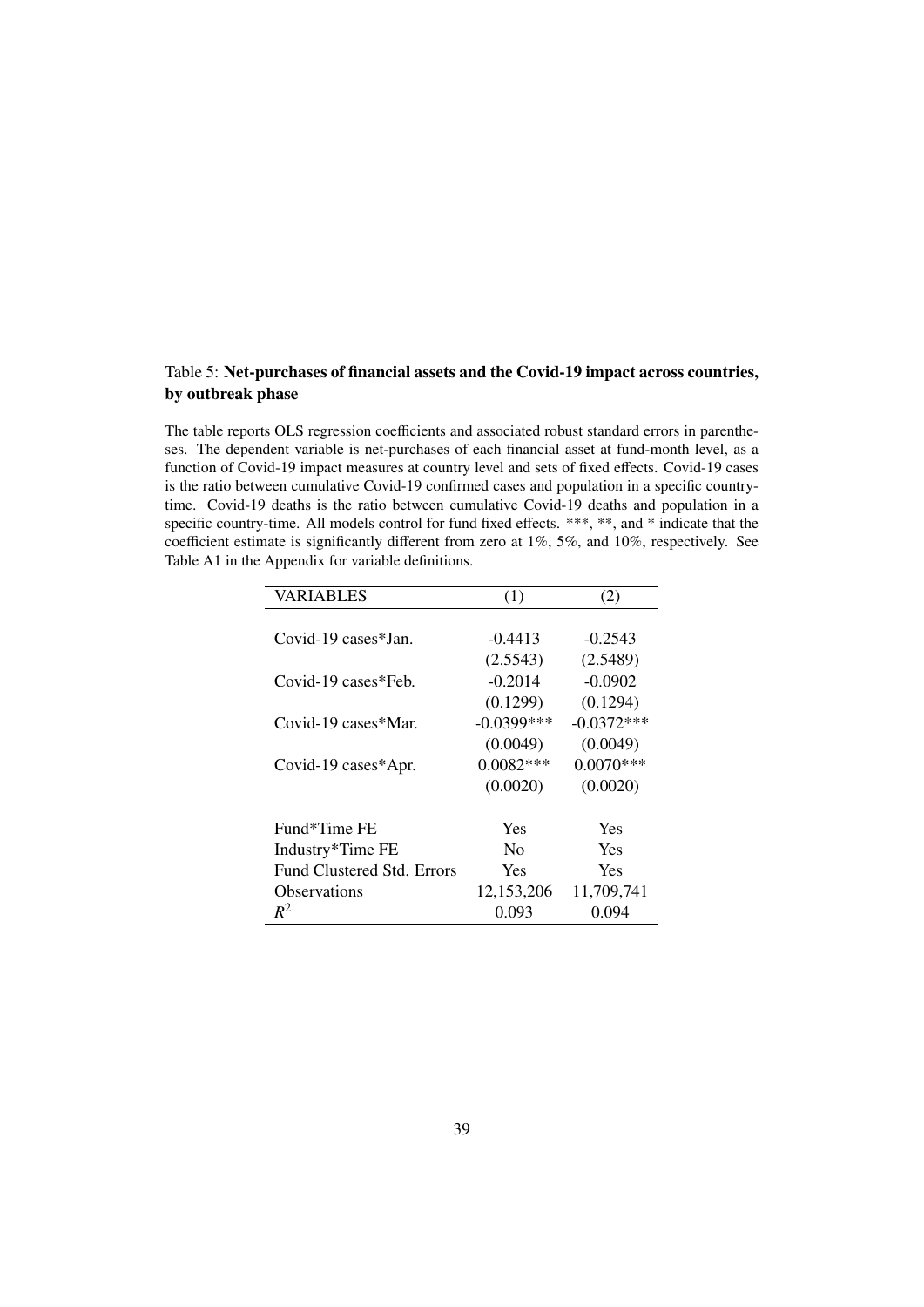# Table 6: Net-purchases of financial assets and the Covid-19 impact across industries, by outbreak phase

The table reports OLS regression coefficients and associated robust standard errors in parentheses. The dependent variable is net-purchases of each financial asset at fund-month level, as a function of KP's affected share (Koren and Pető, 2020) at industry level and sets of fixed effects. Affected share explicitly accounts for teleworkability and also for physical proximity to others, i.e. exactly what social distancing rules aim to avoid. It measures the percentage of workers in occupations that are communication-intensive and/or require physical presence in close proximity to others, in a specific sector. All models control for fund fixed effects. \*\*\*, \*\*, and \* indicate that the coefficient estimate is significantly different from zero at 1%, 5%, and 10%, respectively. See Table [A1](#page--1-49) in the Appendix for variable definitions.

| VARIABLES                  | (1)           | (2)           |
|----------------------------|---------------|---------------|
|                            |               |               |
| Affected share*Mar.        | $-0.0001$ *** | $-0.0001$ *** |
|                            | (0.0000)      | (0.0000)      |
| Affected share*Apr.        | $-0.0000$ *** | $-0.0000$ *** |
|                            | (0.0000)      | (0.0000)      |
| Fund*Time FE               | Yes           | <b>Yes</b>    |
| Country*Time FE            | $\rm No$      | <b>Yes</b>    |
| Fund Clustered Std. Errors | Yes           | <b>Yes</b>    |
| <b>Observations</b>        | 7,066,595     | 7,066,585     |
| $R^2$                      | 0.119         | 0.119         |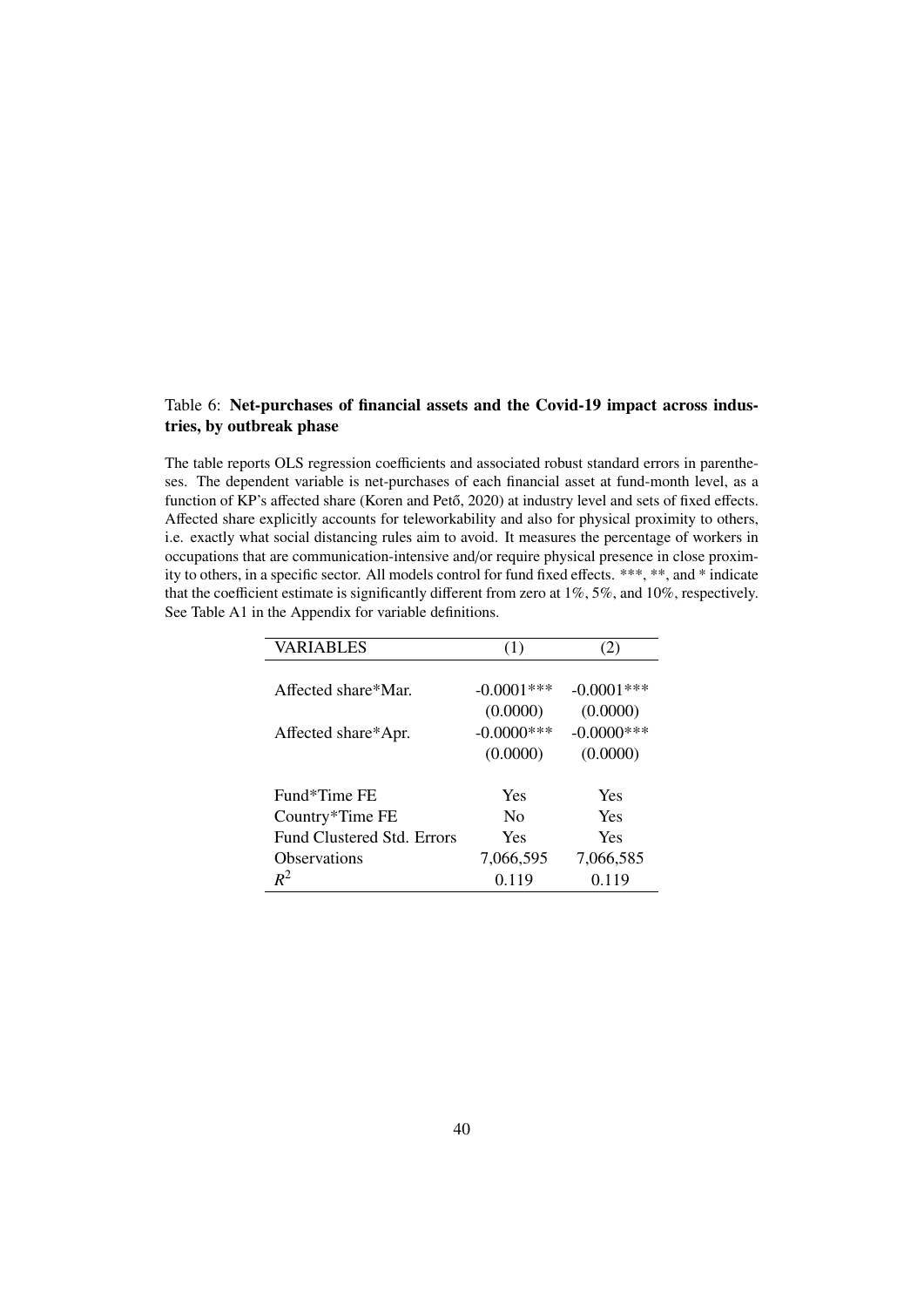# Table 7: Net-purchases of financial assets and the Covid-19 impact across countries, by Covid exposure of initial portfolios

The table reports OLS regression coefficients and associated robust standard errors in parentheses. The dependent variable is net-purchases of each financial asset at fund-month level, as a function of Covid-19 impact measures at country level and sets of fixed effects. Covid-19 cases is the ratio between cumulative Covid-19 confirmed cases and population in a specific countrytime. Covid-19 deaths is the ratio between cumulative Covid-19 deaths and population in a specific country-time. All models control for fund fixed effects. \*\*\*, \*\*, and \* indicate that the coefficient estimate is significantly different from zero at 1%, 5%, and 10%, respectively. See Table [A1](#page--1-49) in the Appendix for variable definitions.

| VARIABLES                         | (1)          | (2)          | (3)          | (4)          |
|-----------------------------------|--------------|--------------|--------------|--------------|
|                                   |              |              |              |              |
| Covid-19 cases $*$                |              |              |              |              |
| share (lag)                       | $-0.1085***$ |              |              |              |
|                                   | (0.0091)     |              |              |              |
| Covid-19 deaths $*$               |              |              |              |              |
| share (lag)                       |              | $-1.1483***$ |              |              |
|                                   |              | (0.0685)     |              |              |
| Covid-19 cases $*$                |              |              |              |              |
| portfolio Covid-oriented          |              |              | $-0.0110***$ |              |
|                                   |              |              | (0.0030)     |              |
| Covid-19 deaths $*$               |              |              |              |              |
| portfolio Covid-oriented          |              |              |              | $-0.0454***$ |
|                                   |              |              |              | (0.0315)     |
|                                   |              |              |              |              |
| Fund*Time FE                      | Yes          | <b>Yes</b>   | <b>Yes</b>   | <b>Yes</b>   |
| Industry*Time FE                  | Yes          | <b>Yes</b>   | <b>Yes</b>   | <b>Yes</b>   |
| <b>Fund Clustered Std. Errors</b> | Yes          | Yes          | <b>Yes</b>   | Yes          |
| <b>Observations</b>               | 8,392,534    | 8,392,534    | 11,278,036   | 8,708,169    |
| $R^2$                             | 0.108        | 0.105        | 0.0878       | 0.0903       |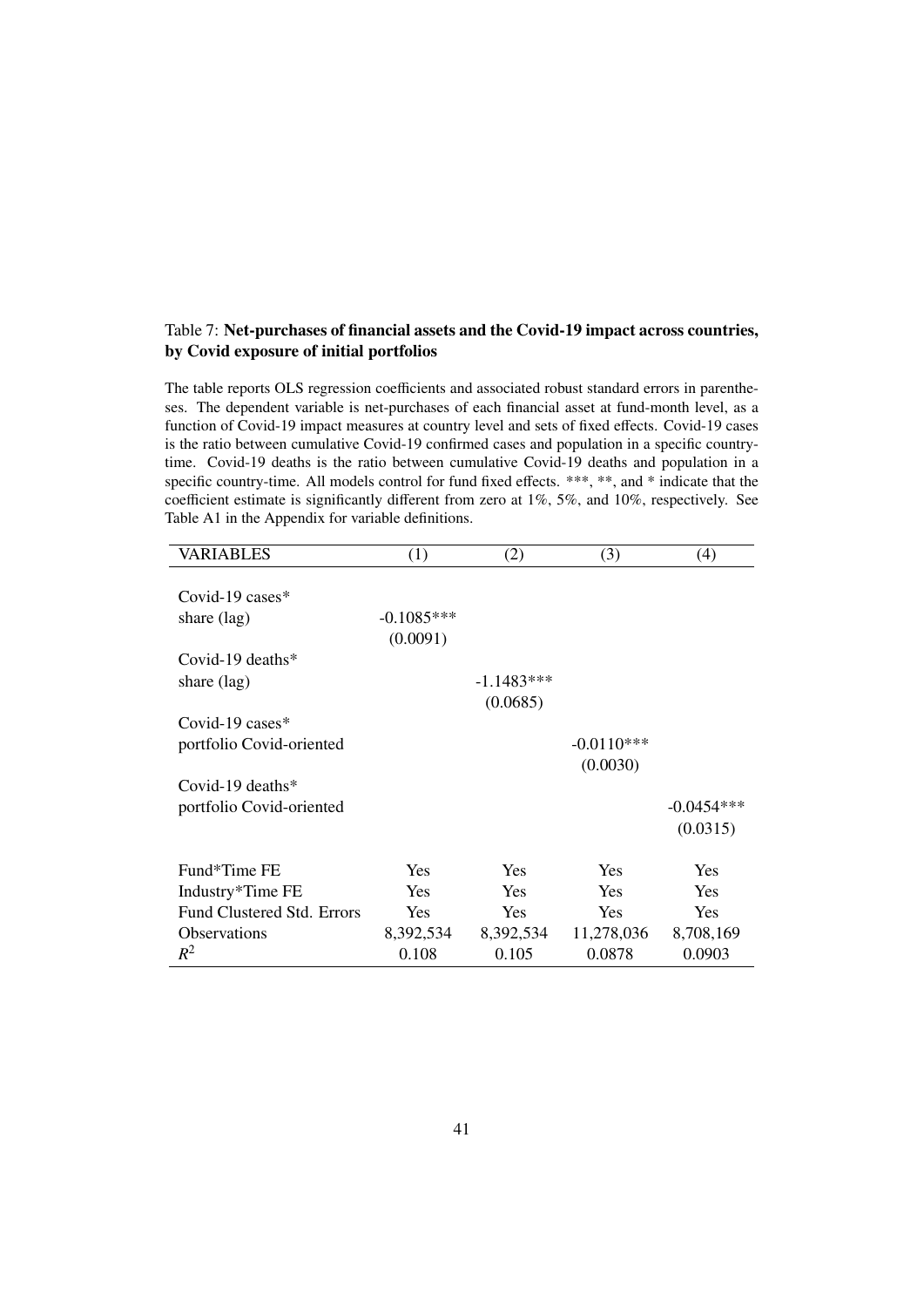# Table 8: Net-purchases of financial assets and the Covid-19 impact across industries, by Covid exposure of initial portfolios

The table reports OLS regression coefficients and associated robust standard errors in parentheses. The dependent variable is net-purchases of each financial asset at fund-month level, as a function of KP's affected share (Koren and Pető, 2020) at industry level and sets of fixed effects. Affected share explicitly accounts for teleworkability and also for physical proximity to others, i.e. exactly what social distancing rules aim to avoid. It measures the percentage of workers in occupations that are communication-intensive and/or require physical presence in close proximity to others, in a specific sector. All models control for fund fixed effects. \*\*\*, \*\*, and \* indicate that the coefficient estimate is significantly different from zero at 1%, 5%, and 10%, respectively. See Table [A1](#page--1-49) in the Appendix for variable definitions.

| VARIABLES                  | (1)           |               |
|----------------------------|---------------|---------------|
|                            |               |               |
| Affected share $*$         |               |               |
| share $(\text{lag})$       | $-0.0009$ *** |               |
|                            | (0.0001)      |               |
| Affected share $*$         |               |               |
| portfolio Covid-oriented   |               | $-0.0001$ *** |
|                            |               | (0.0000)      |
| Fund*Time FE               | Yes           | Yes           |
| Country*Time FE            | Yes           | Yes           |
| Fund Clustered Std. Errors | Yes           | Yes           |
| Observations               | 5,088,476     | 6,818,852     |
| $R^2$                      | 0.141         | 0.112         |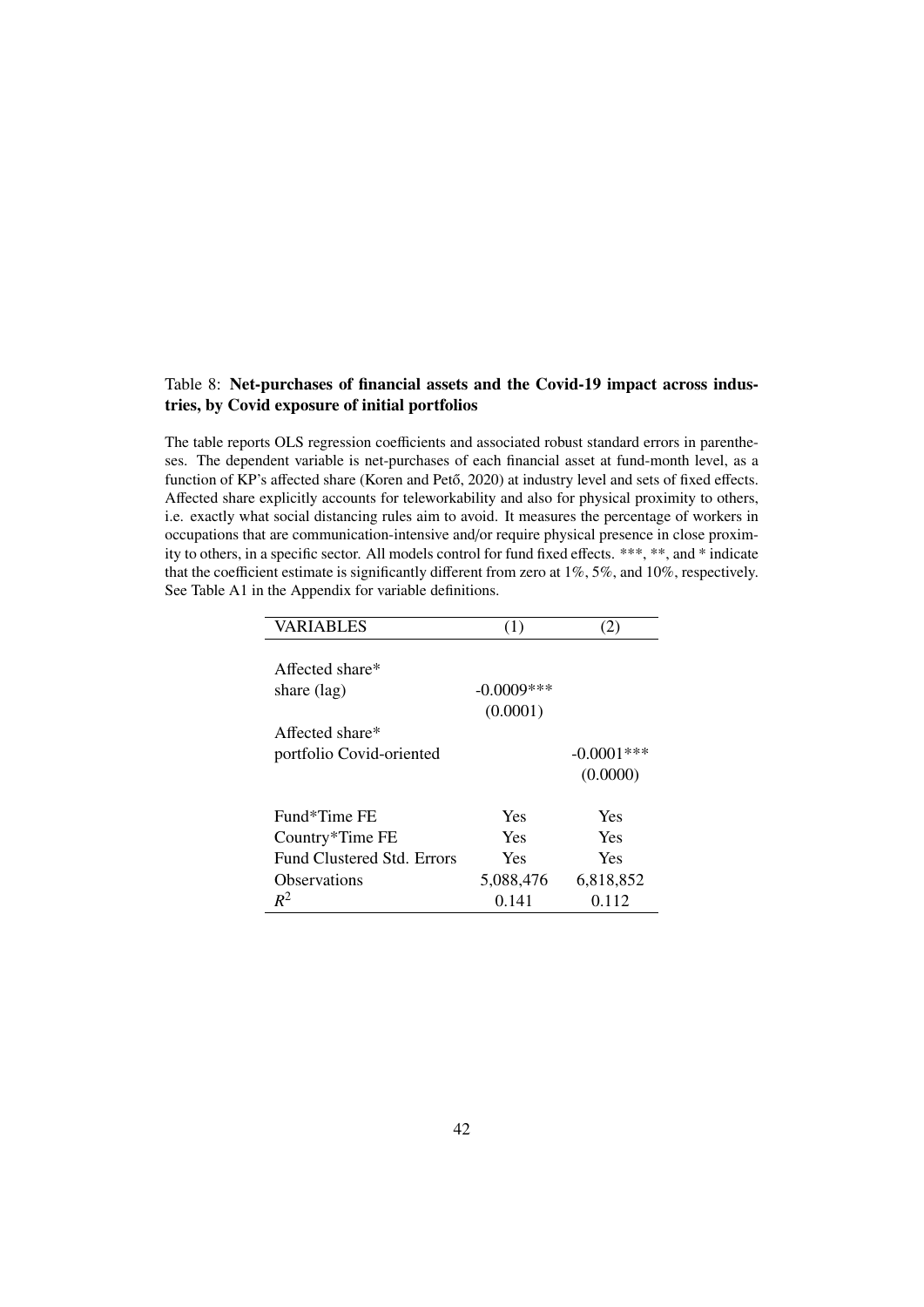Table 9: Net-purchases of financial assets and the Covid-19 impact across countries, by residency and financial asset type Table 9: Net-purchases of financial assets and the Covid-19 impact across countries, by residency and financial asset type The table reports OLS regression coefficients and associated robust standard errors in parentheses. The dependent variable is net-purchases of each financial asset at fund-month level, as a function of Covid-19 impact measures at country level and sets of fixed effects. Covid-19 cases is the ratio between cumulative Covid-19 confirmed cases and population in a specific country-time. Covid-19 deaths is the ratio between cumulative Covid-19 deaths and population in a specific country-time. All models control for fund fixed effects. \*\*\*, \*\*, and \* indicate that the coefficient estimate is significantly different from zero at 1%, 5%, and 10%, respectively. See Table A1 in the Appendix for variable The table reports OLS regression coefficients and associated robust standard errors in parentheses. The dependent variable is net-purchases of each financial asset at fund-month level, as a function of Covid-19 impact measures at country level and sets of fixed effects. Covid-19 cases is the ratio between cumulative Covid-19 confirmed cases and population in a specific country-time. Covid-19 deaths is the ratio between cumulative Covid-19 deaths and population in a specific country-time. All models control for fund fixed effects. \*\*\*, and \* indicate that the coefficient estimate is significantly different from zero at 1%, 5%, and 10%, respectively. See Table [A1](#page--1-49) in the Appendix for variable definitions.

|                            | $\widehat{\Xi}$ |              |                          | $\widehat{\odot}$ |             |
|----------------------------|-----------------|--------------|--------------------------|-------------------|-------------|
| VARIABLES                  | Residency       |              |                          | Instrument type   |             |
|                            | Non-domestic    | Domestic     | Equity                   | Gov.Bonds         | Corp.Bonds  |
| Covid-19 cases*Jan.        | $-0.3157$       | $190.5417*$  | $-1.6809$                | 7.9896            | $6.8253***$ |
|                            | (2.5505)        | 109.3910)    |                          | 7.0397)           | (5.3333)    |
| Covid-19 cases*Feb.        | $-0.0812$       | $-1.8544$    | $(2.7618)$<br>$-0.2179*$ | 1.3892            | 0.3579      |
|                            | (0.1294)        | (2.5961)     | (0.1322)                 | (1.0079)          | (0.4656)    |
| Covid-19 cases*Mar         | $0.0393***$     | $-0.0306***$ | $0.0810$ ***             | 0.0049            | $0.0087*$   |
|                            | (0.0052)        | (0.0092)     | (0.0087)                 | (0.0228)          | (0.0048)    |
| Covid-19 cases*Apr.        | $0007***$       | $-0.0010$    | 0.0000                   | 0.0087            | $0.0190***$ |
|                            | (0.0022)        | (0.0029)     | (0.0028)                 | 0.0085            | (0.0031)    |
|                            |                 |              |                          |                   |             |
| Fund*Time FE               | Yes             |              |                          |                   |             |
| Industry*Time FE           | Yes             |              |                          | ye<br>Yes<br>Yes  |             |
| Fund Clustered Std. Errors | Yes             |              |                          |                   |             |
| Observations               | 1,709,741       |              |                          | 1,709,741         |             |
| $\mathbf{k}^2$             | 0.094           |              |                          | 0.094             |             |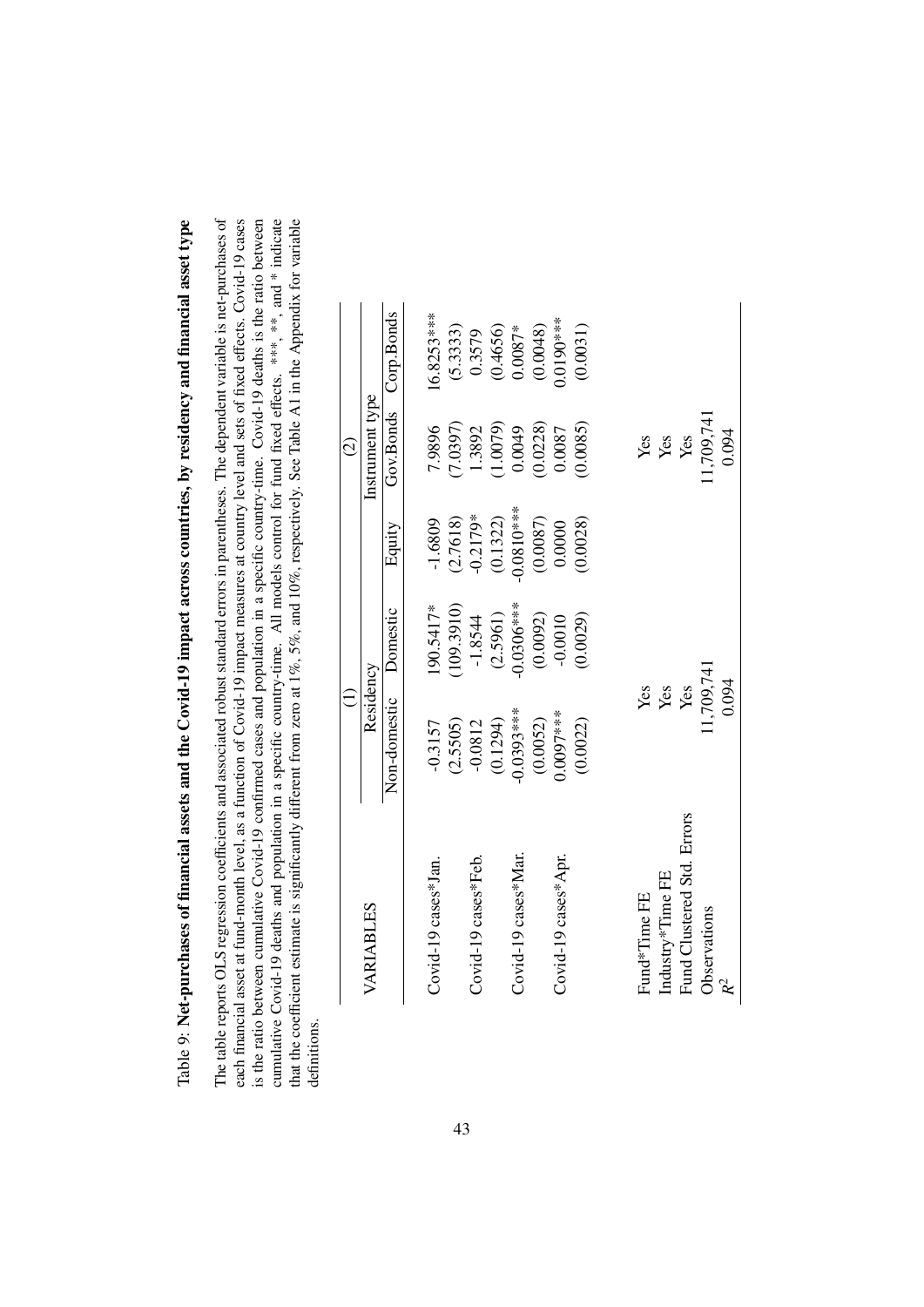|   | ì                              |
|---|--------------------------------|
|   |                                |
|   |                                |
|   |                                |
|   |                                |
|   | j                              |
|   |                                |
|   |                                |
|   | ı                              |
|   | ו<br>י                         |
|   |                                |
|   |                                |
|   | <br> <br>                      |
|   |                                |
|   |                                |
|   |                                |
|   |                                |
|   | י<br>היי ה                     |
|   |                                |
|   |                                |
|   |                                |
|   | CCCCC<br>١                     |
|   |                                |
|   |                                |
|   |                                |
|   | Ċ                              |
|   | I                              |
|   |                                |
|   |                                |
|   | ì                              |
|   |                                |
|   |                                |
|   | $\ddot{\phantom{a}}$           |
|   | Ì                              |
| l |                                |
|   |                                |
|   | i                              |
|   | ż<br>$\ddot{\phantom{a}}$      |
|   | į                              |
|   |                                |
|   |                                |
|   | i                              |
|   | 1                              |
|   |                                |
|   |                                |
|   |                                |
|   |                                |
|   |                                |
|   | I                              |
|   |                                |
|   | ò                              |
|   |                                |
|   |                                |
|   |                                |
|   | $\ddot{\phantom{a}}$<br>Í<br>I |
|   | j                              |
|   |                                |
|   |                                |
|   |                                |
|   | I                              |
|   |                                |
| ľ | ¢<br><u>ក</u><br>ı             |

The table reports OLS regression coefficients and associated robust standard errors in parentheses. The dependent variable is net-purchases of cumulative Covid-19 deaths and population in a specific country-time. All models control for fund fixed effects. \*\*\*, \*\*, and \* indicate each financial asset at fund-month level, as a function of Covid-19 impact measures at country level and sets of fixed effects. Covid-19 cases is the ratio between cumulative Covid-19 confirmed cases and population in a specific country-time. Covid-19 deaths is the ratio between that the coefficient estimate is significantly different from zero at 1%, 5%, and 10%, respectively. See Table A1 in the Appendix for variable The table reports OLS regression coefficients and associated robust standard errors in parentheses. The dependent variable is net-purchases of each financial asset at fund-month level, as a function of Covid-19 impact measures at country level and sets of fixed effects. Covid-19 cases is the ratio between cumulative Covid-19 confirmed cases and population in a specific country-time. Covid-19 deaths is the ratio between cumulative Covid-19 deaths and population in a specific country-time. All models control for fund fixed effects. \*\*\*, and \* indicate that the coefficient estimate is significantly different from zero at 1%, 5%, and 10%, respectively. See Table [A1](#page--1-63) in the Appendix for variable definitions. definitions.

| VARIABLES                  |                         | Jan.                     | Feb.                               | Mar.<br>$\widehat{c}$   | Apr.                    |
|----------------------------|-------------------------|--------------------------|------------------------------------|-------------------------|-------------------------|
| Covid-19 cases             | $-0.0149$ ***           | $-0.0724$                | 0.1813                             | $-0.0687$ ***           | 0.0060                  |
| <b>Outflows</b>            | $0.0041***$<br>(0.0035) | $-0.0042***$<br>(2.3650) | $^{*}_{***}$ 0.0047***<br>(0.2339) | $(0.0065)$<br>0.0035*** | $0.0051***$<br>(0.0037) |
|                            | (0.0002)                |                          |                                    |                         |                         |
| Covid-19 cases*Outflows    | 1.0042***               | $(0.0003)$<br>1.0107     | $(0.0003)$<br>$0.0461$             | $(0.0002)$<br>0.0078*** | (0.0005)                |
|                            | (0.0016)                | (0.9273)                 | (0.0988)                           | (0.0013)                | (0.0022)                |
| Fund FE                    | Yes                     |                          |                                    | Yes                     |                         |
| Time FE                    | Yes                     |                          |                                    |                         |                         |
| Industry*Time FE           | Yes                     |                          |                                    | Yes<br>Yes<br>Yes       |                         |
| Fund Clustered Std. Errors | Yes                     |                          |                                    |                         |                         |
| Observations               | 9,664,932               |                          |                                    | 0,664,932               |                         |
|                            | 0.045                   |                          |                                    | 0.045                   |                         |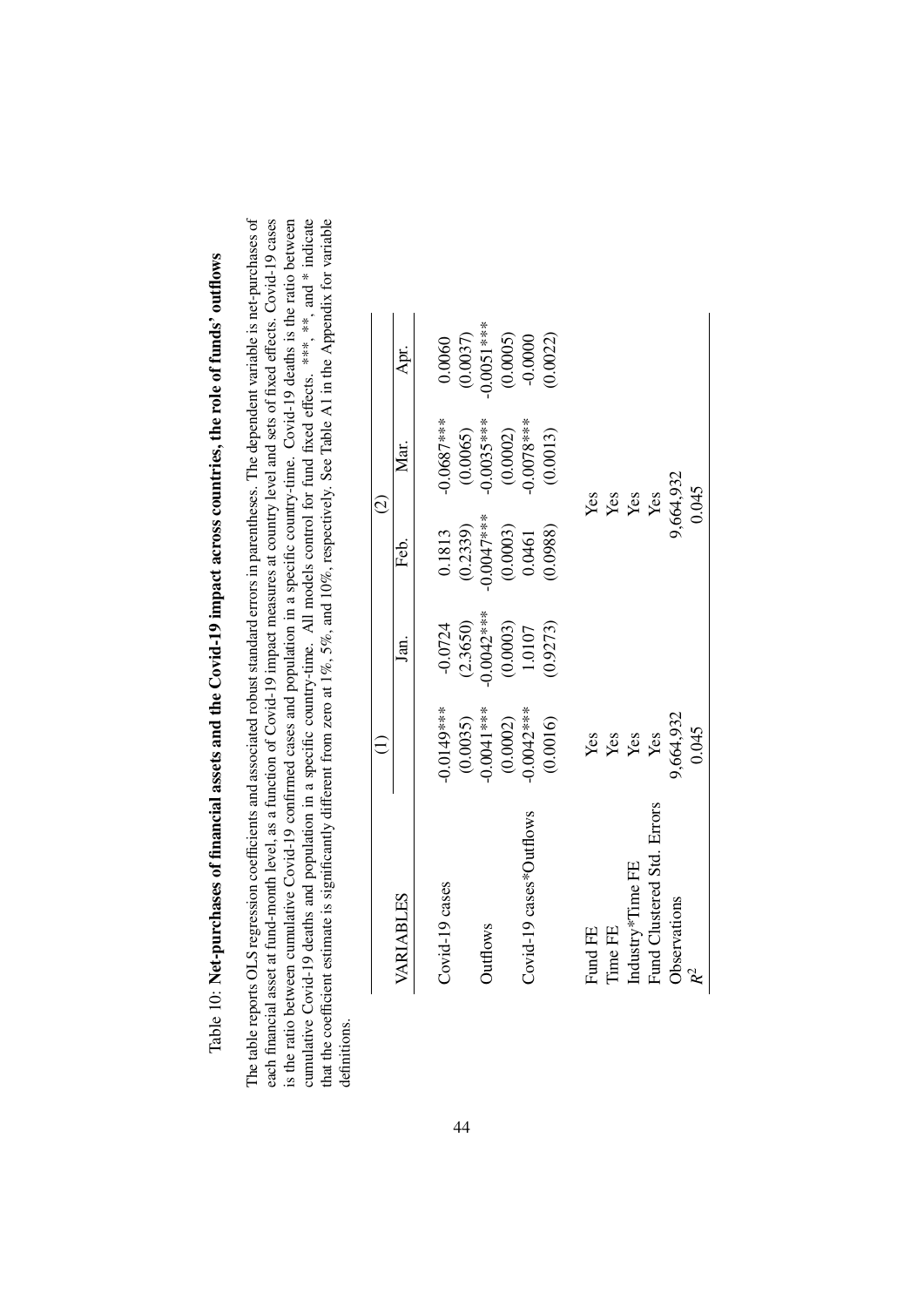| I                                                                                             |
|-----------------------------------------------------------------------------------------------|
| )                                                                                             |
| ֚֕֕֡                                                                                          |
|                                                                                               |
| くこう                                                                                           |
|                                                                                               |
|                                                                                               |
|                                                                                               |
| $\sim$                                                                                        |
|                                                                                               |
|                                                                                               |
|                                                                                               |
| j                                                                                             |
| J                                                                                             |
|                                                                                               |
|                                                                                               |
| I                                                                                             |
| $\overline{1}$<br>i<br>C                                                                      |
|                                                                                               |
| ֧֧֦֧֦֧֧֦֧֦֧֦֧֧֦֧֦֧֧֧֧֧֧֧֧֧֚֚֚֚֚֚֚֚֚֚֚֚֡֕֕֝֬֝֝֓֕֓֕֓֕֬֝֓֝֬֝֓֝֬֝֓֬֝֓֝֬֓֝֬֓֝֬֝֬֝֬֝֬֝֬֝֬֝֬֝֬֝֬֝֬֝֬ |
|                                                                                               |
|                                                                                               |
|                                                                                               |
|                                                                                               |
| ・パーパく ててくまく じ                                                                                 |
|                                                                                               |
| $\vdots$                                                                                      |
|                                                                                               |
|                                                                                               |
|                                                                                               |
|                                                                                               |
|                                                                                               |
|                                                                                               |
|                                                                                               |
| İ                                                                                             |
| í                                                                                             |
| i                                                                                             |
| $\overline{\phantom{a}}$<br>١                                                                 |
|                                                                                               |
|                                                                                               |
|                                                                                               |
|                                                                                               |
|                                                                                               |
|                                                                                               |
|                                                                                               |
|                                                                                               |
|                                                                                               |
|                                                                                               |
|                                                                                               |
| ĺ                                                                                             |
| I                                                                                             |
| $\overline{\phantom{a}}$ or mar                                                               |
|                                                                                               |
|                                                                                               |
|                                                                                               |
|                                                                                               |
| í                                                                                             |
|                                                                                               |
|                                                                                               |
|                                                                                               |
| l<br>֠                                                                                        |
| 1                                                                                             |
|                                                                                               |

The table reports OLS regression coefficients and associated robust standard errors in parentheses. The dependent variable is net-purchases of each financial asset at fund-month level, as a function of Covid-19 impact measures at country level and sets of fixed effects. Covid-19 cases is the ratio between cumulative Covid-19 confirmed cases and population in a specific country-time. Covid-19 deaths is the ratio between cumulative Covid-19 deaths and population in a specific country-time. All models control for fund fixed effects. \*\*\*, \*\*, and \* indicate that the coefficient estimate is significantly different from zero at 1%, 5%, and 10%, respectively. See Table A1 in the Appendix for variable The table reports OLS regression coefficients and associated robust standard errors in parentheses. The dependent variable is net-purchases of each financial asset at fund-month level, as a function of Covid-19 impact measures at country level and sets of fixed effects. Covid-19 cases is the ratio between cumulative Covid-19 confirmed cases and population in a specific country-time. Covid-19 deaths is the ratio between cumulative Covid-19 deaths and population in a specific country-time. All models control for fund fixed effects. \*\*\*, and \* indicate that the coefficient estimate is significantly different from zero at 1%, 5%, and 10%, respectively. See Table [A1](#page--1-49) in the Appendix for variable definitions.

|                            |           |                         |            |             | $\widehat{c}$           |                                        |                       |
|----------------------------|-----------|-------------------------|------------|-------------|-------------------------|----------------------------------------|-----------------------|
| VARIABLES                  |           | Type of fund            |            |             |                         | Country of origin/area                 |                       |
|                            | Equity    | Fixed-Income            | Mixed      | US & CAN    | EME's                   | $E\Lambda$                             | RoW                   |
|                            |           |                         |            |             |                         |                                        |                       |
| Covid-19 cases*Jan.        | $-1.8351$ | 3.6434*                 | 79.2831    | 1.0797      | 1.1646                  | 1.8597                                 | $-5.3876$             |
|                            | (3.2518)  | (2.1839)                | (75.8366)  | (1.1206)    | (30.1787)               | (2.2131)                               | $(9.2404)$<br>-0.0937 |
| Covid-19 cases*Feb.        | $-0.0905$ | 0.0136                  | 4.1433     | $-0.0967$   | $-5.3203$               | $-0.0685$                              |                       |
|                            | (0.1376)  | $(0.3167)$<br>0.0452*** | 17.2876)   | (0.1159)    | $(8.7930)$<br>0.2118*** | $(0.2817)$<br>0.0507***                | (0.2712)              |
| Covid-19 cases*Mar.        | $-0.0038$ |                         | $0.3852**$ | $0.0105***$ |                         |                                        | $0.0303***$           |
|                            | (6800.0)  | (0.0057)                | (0.1600)   | (0.0047)    | $(0.0815)$<br>0.1286*** | (0.0068)                               | (0.0109)              |
| Covid-19 cases*Apr.        | 0.0019    | $0.0071***$             | $-0.0876$  | $0.0045*$   |                         | $0.0132***$                            | 0.0029                |
|                            | 0.0030)   | (0.0027)                | (6580)     | (0.0027)    | (0.0413)                | (0.0032)                               | (1,000,0)             |
| Fund*Time FE               |           |                         |            |             |                         |                                        |                       |
| Industry*Time FE           |           | Yes<br>Yes<br>Yes       |            |             |                         | Yes<br>Yes<br>Yes<br>Yes<br>11,709,741 |                       |
| Fund Clustered Std. Errors |           |                         |            |             |                         |                                        |                       |
| Observations               |           | 11,444,131              |            |             |                         |                                        |                       |
|                            |           | 0.096                   |            |             |                         | 0.094                                  |                       |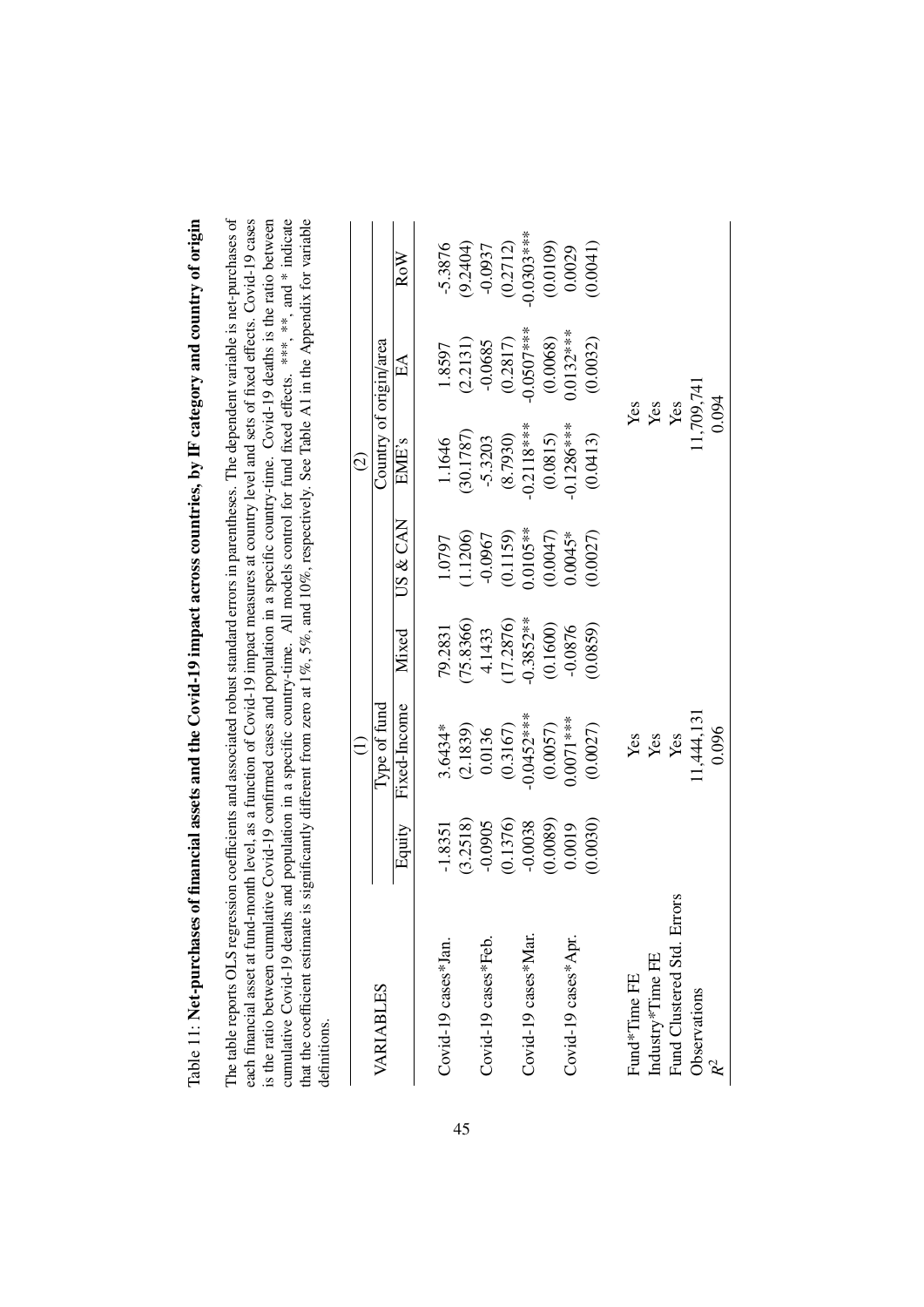Table 12: Net-purchases of financial assets and the Covid-19 impact across industries, by financial asset type and IF Table 12: Net-purchases of financial assets and the Covid-19 impact across industries, by financial asset type and IF category

rules aim to avoid. It measures the percentage of workers in occupations that are communication-intensive and/or require physical presence in close proximity to others, in a specific sector. All models control for fund fixed effects. \*\*\*, \*\*\*, and \* indicate that the coefficient estimate The table reports OLS regression coefficients and associated robust standard errors in parentheses. The dependent variable is net-purchases of each financial asset at fund-month level, as a function of KP's affected share (Koren and Pető, 2020) at industry level and sets of fixed effects. Affected share explicitly accounts for teleworkability and also for physical proximity to others, i.e. exactly what social distancing The table reports OLS regression coefficients and associated robust standard errors in parentheses. The dependent variable is net-purchases of each financial asset at fund-month level, as a function of KP's affected share [\(Koren](#page--1-64) and Pet˝o, [2020\)](#page--1-64) at industry level and sets of fixed effects. Affected share explicitly accounts for teleworkability and also for physical proximity to others, i.e. exactly what social distancing rules aim to avoid. It measures the percentage of workers in occupations that are communication-intensive and/or require physical presence in close proximity to others, in a specific sector. All models control for fund fixed effects. \*\*\*, \*\*, and \* indicate that the coefficient estimate is significantly different from zero at 1%, 5%, and 10%, respectively. See Table A1 in the Appendix for variable definitions. is significantly different from zero at 1%, 5%, and 10%, respectively. See Table [A1](#page--1-63) in the Appendix for variable definitions.

|                            |                           |                           |                        |                       | $\odot$                                                             |                       |
|----------------------------|---------------------------|---------------------------|------------------------|-----------------------|---------------------------------------------------------------------|-----------------------|
| VARIABLES                  |                           | Instrument type           |                        |                       | Type of fund                                                        |                       |
|                            | Equity                    |                           | Gov.Bonds Corp.Bonds   | Equity                | Fixed-Income                                                        | Mixed                 |
|                            |                           |                           |                        |                       |                                                                     |                       |
| Affected share*Mar.        | $0.0001***$               | $-0.0002**$               | $-0.0002***$           | $-0.0001$ ***         | $0.0001***$                                                         | $-0.0002$             |
|                            | $(0.0000)$<br>$0.0000***$ | $(0.0001)$<br>$0.0004***$ | $(0.0000)$<br>$0.0000$ | $(0.0000)$<br>-0.0000 |                                                                     |                       |
| Affected share*Apr.        |                           |                           |                        |                       |                                                                     | $(0.0002)$<br>-0.0001 |
|                            | (0.0000)                  | (0.0001)                  | (0.0000)               | (0.0000)              | $\begin{array}{c} (0.0000) \\ 0.0001^{***} \\ (0.0000) \end{array}$ | 0.0002)               |
|                            |                           |                           |                        |                       |                                                                     |                       |
| Fund <sup>*</sup> Time FE  |                           | Yes                       |                        |                       | Yes                                                                 |                       |
| Country*Time FE            |                           | Yes                       |                        |                       | Yes                                                                 |                       |
| Fund Clustered Std. Errors |                           | Yes                       |                        |                       | Yes                                                                 |                       |
| Observations               |                           | ,066,585                  |                        |                       | 5,935,616                                                           |                       |
| $\mathcal{R}^2$            |                           | 0.119                     |                        |                       | 0.119                                                               |                       |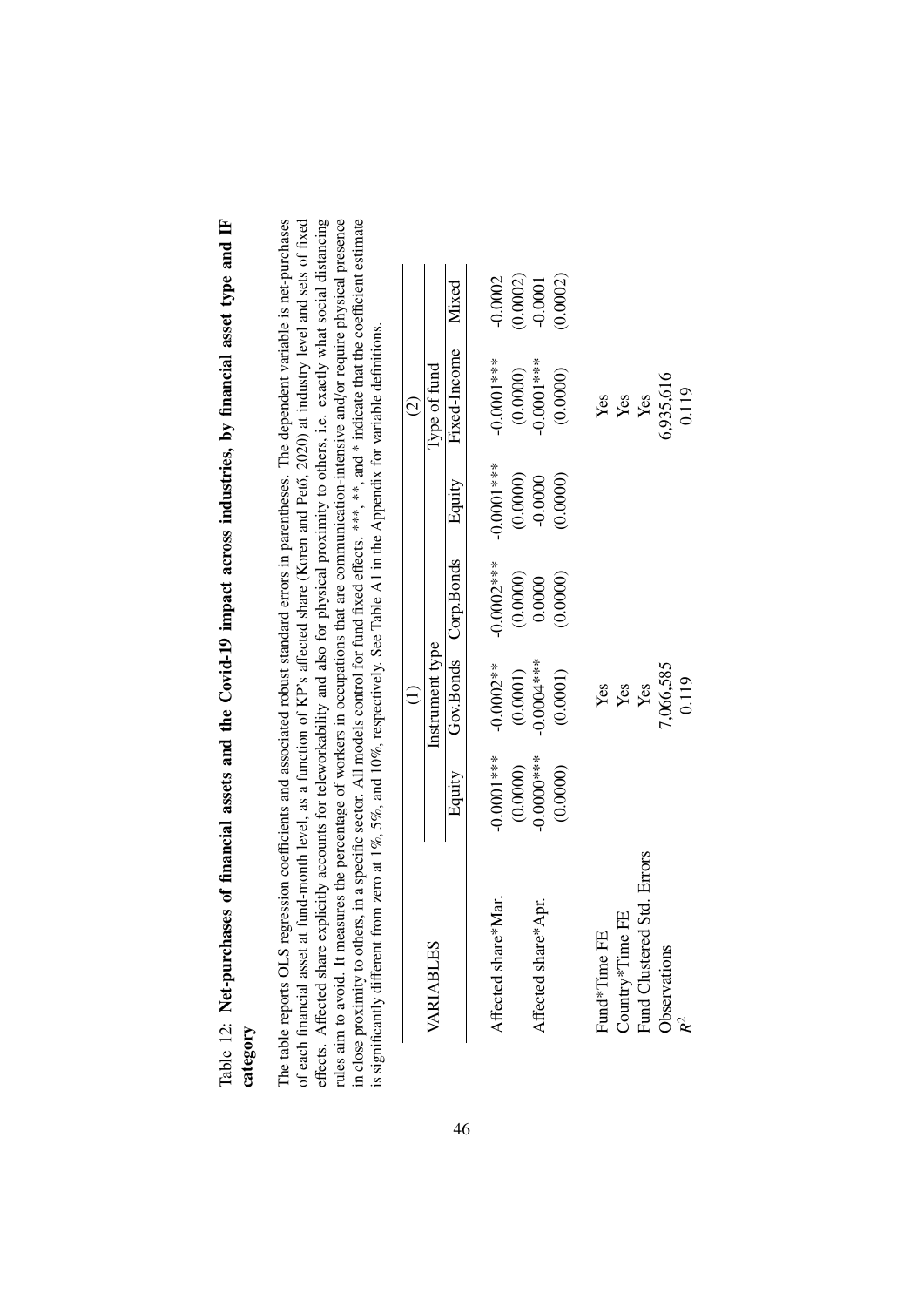# Table 13: Net-purchases of financial assets and the Covid-19 impact across countries, the role IFs' performance ability

The table reports OLS regression coefficients and associated robust standard errors in parentheses. The dependent variable is net-purchases of each financial asset at fund-month level, as a function of Covid-19 impact measures at country level and sets of fixed effects. Covid-19 cases is the ratio between cumulative Covid-19 confirmed cases and population in a specific countrytime. Covid-19 deaths is the ratio between cumulative Covid-19 deaths and population in a specific country-time. All models control for fund fixed effects. \*\*\*, \*\*, and \* indicate that the coefficient estimate is significantly different from zero at 1%, 5%, and 10%, respectively. See Table [A1](#page--1-49) in the Appendix for variable definitions.

|                                   |              | (1)                           |             |
|-----------------------------------|--------------|-------------------------------|-------------|
| <b>VARIABLES</b>                  |              | Quartiles of adjusted returns |             |
|                                   | Q1           | $Q2-Q3$                       | Q4          |
|                                   |              |                               |             |
| Covid-19 cases $*$ Ian.           | $9.7304***$  | 0.2146                        | $-2.0285$   |
|                                   | (2.4108)     | (1.0745)                      | (5.0504)    |
| $Covid-19 \; \text{cases*}$ Feb.  | 0.0704       | $-0.0343$                     | 0.0999      |
|                                   | (0.2363)     | (0.1569)                      | (0.4749)    |
| Covid-19 cases*Mar.               | $-0.0616***$ | $-0.0404***$                  | $-0.0100$   |
|                                   | (0.0140)     | (0.0062)                      | (0.0088)    |
| Covid-19 cases*Apr.               | 0.0080       | $-0.0000$                     | $0.0146***$ |
|                                   | (0.0063)     | (0.0023)                      | (0.0037)    |
| Fund*Time FE                      |              | <b>Yes</b>                    |             |
| Industry*Time FE                  |              | <b>Yes</b>                    |             |
| <b>Fund Clustered Std. Errors</b> |              | <b>Yes</b>                    |             |
| <b>Observations</b>               |              |                               |             |
|                                   |              | 9,921,165                     |             |
| $R^2$                             |              | 0.084                         |             |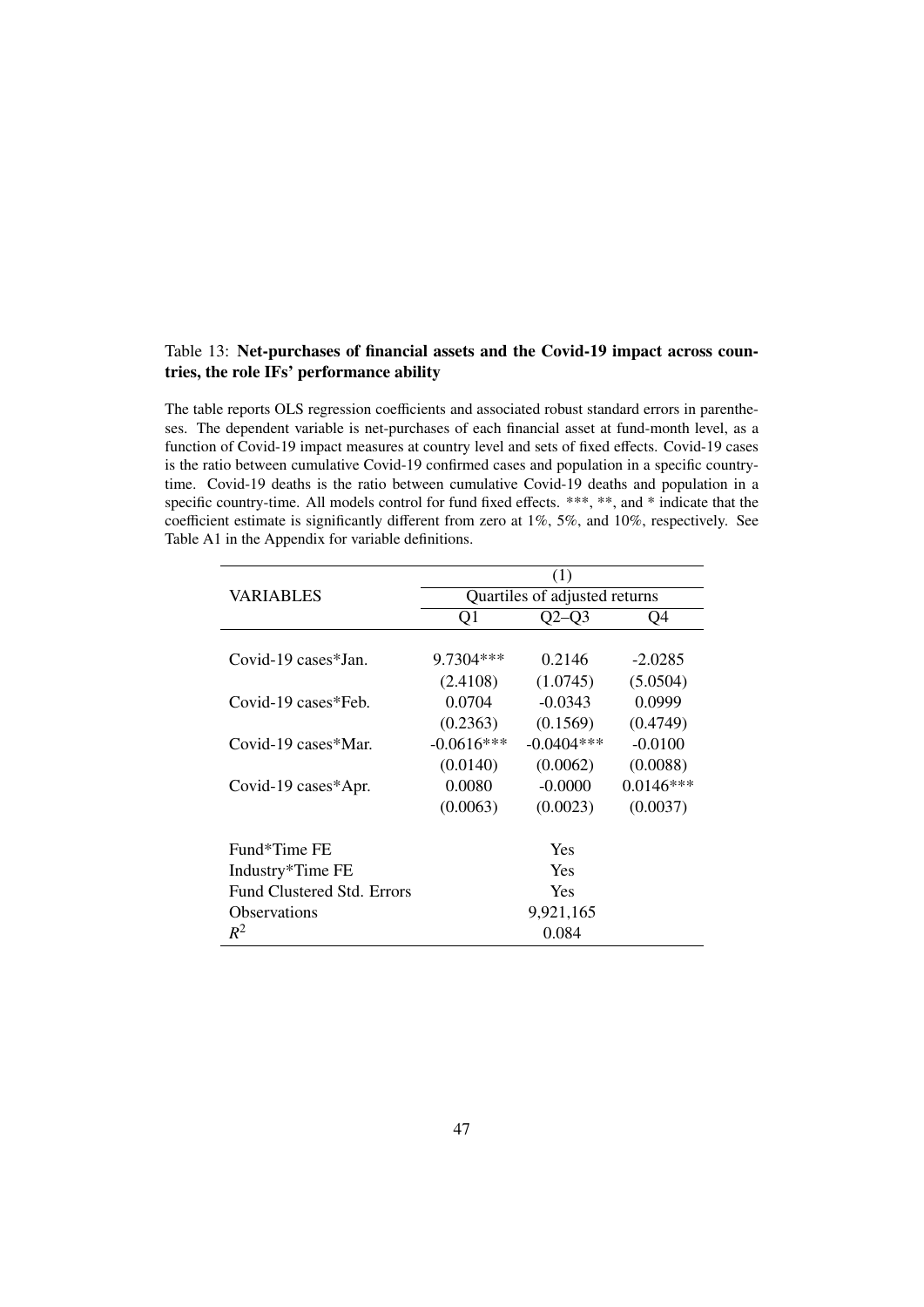# Table 14: Price revaluation of financial assets and the Covid-19 impact across countries, by outbreak phase

The table reports OLS regression coefficients and associated robust standard errors in parentheses. The dependent variable is price revaluation of each financial asset at fund-month level, as a function of Covid-19 impact measures at country level and sets of fixed effects. Covid-19 cases is the ratio between cumulative Covid-19 confirmed cases and population in a specific country-time. Covid-19 deaths is the ratio between cumulative Covid-19 deaths and population in a specific country-time. All models control for fund fixed effects. \*\*\*, \*\*, and \* indicate that the coefficient estimate is significantly different from zero at 1%, 5%, and 10%, respectively. See Table [A1](#page--1-49) in the Appendix for variable definitions.

| <b>VARIABLES</b>           | (1)            | (2)          | (3)            | (4)            |
|----------------------------|----------------|--------------|----------------|----------------|
| Covid-19 cases*Jan.        | $-9.2348***$   | $-8.7181***$ |                |                |
|                            | (0.8073)       | (0.7970)     |                |                |
| Covid-19 cases*Feb.        | 1.5822***      | $1.6355***$  |                |                |
|                            | (0.0932)       | (0.0938)     |                |                |
| Covid-19 cases*Mar.        | $-0.0434***$   | $-0.0326***$ |                |                |
|                            | (0.0021)       | (0.0020)     |                |                |
| Covid-19 cases*Apr.        | $0.0347***$    | $0.0340***$  |                |                |
|                            | (0.0010)       | (0.0010)     |                |                |
| Covid-19 deaths*Jan.       |                |              | $-403.7270***$ | $-378.5886***$ |
|                            |                |              | (37.0502)      | (36.5327)      |
| Covid-19 deaths*Feb.       |                |              | 90.0971***     | 93.2126***     |
|                            |                |              | (5.7364)       | (5.8223)       |
| Covid-19 deaths*Mar.       |                |              | $-0.4133***$   | $-0.3199$ ***  |
|                            |                |              | (0.0242)       | (0.0239)       |
| Covid-19 deaths*Apr.       |                |              | $-0.0026$      | $-0.0134**$    |
|                            |                |              | (0.0052)       | (0.0053)       |
|                            |                |              |                |                |
| Fund*Time FE               | <b>Yes</b>     | Yes          | Yes            | Yes            |
| Industry*Time FE           | N <sub>0</sub> | Yes          | N <sub>0</sub> | Yes            |
| Fund Clustered Std. Errors | Yes            | Yes          | Yes            | Yes            |
| <b>Observations</b>        | 12,153,206     | 11,709,741   | 12,153,206     | 11,709,741     |
| $R^2$                      | 0.476          | 0.477        | 0.476          | 0.477          |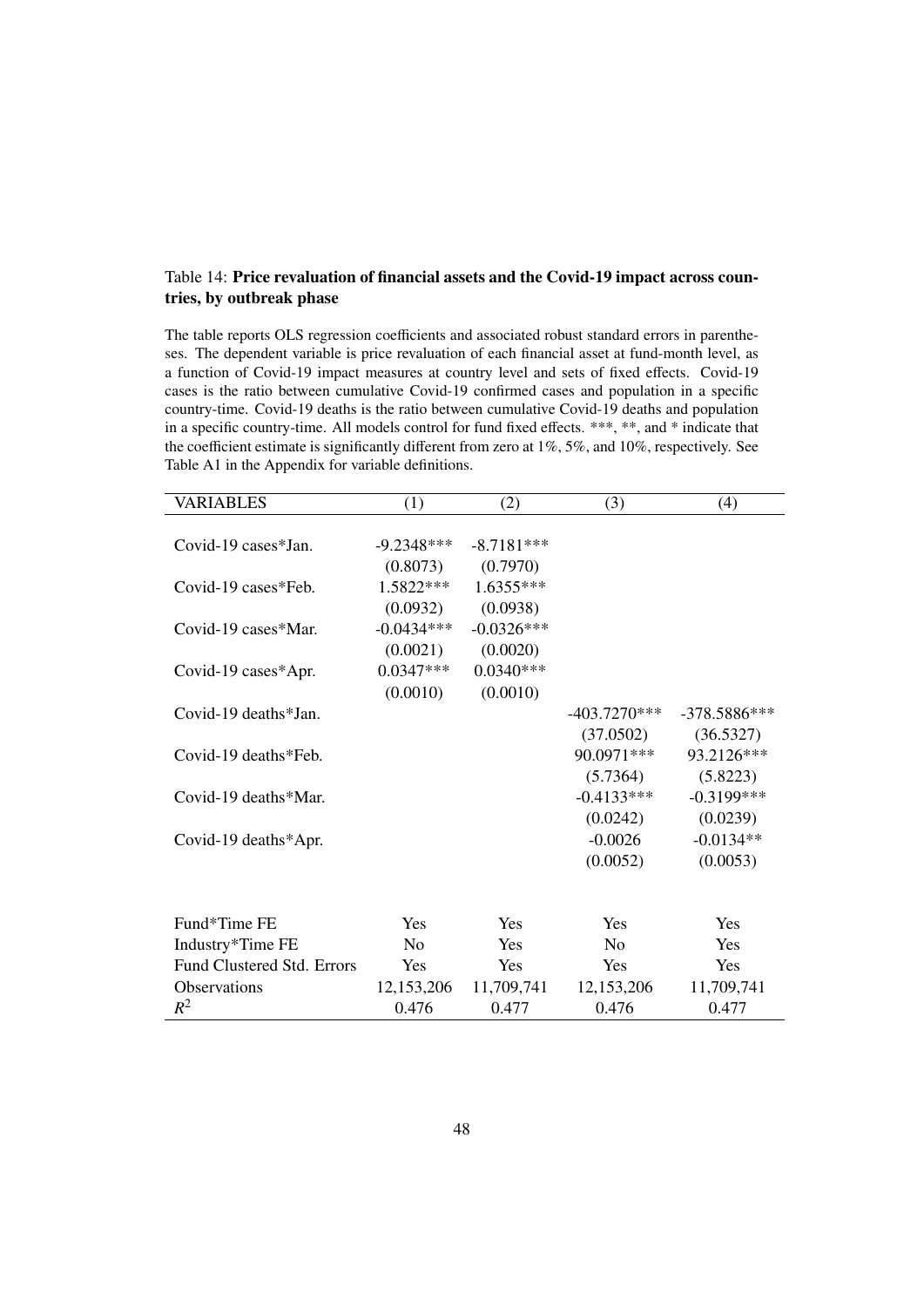# Table 15: Price revaluation of financial assets and the Covid-19 impact across industries, by outbreak phase

The table reports OLS regression coefficients and associated robust standard errors in parentheses. The dependent variable is price revaluation of each financial asset at fund-month level, as a function of KP's affected share (Koren and Pető, 2020) at industry level and sets of fixed effects. Affected share explicitly accounts for teleworkability and also for physical proximity to others, i.e. exactly what social distancing rules aim to avoid. It measures the percentage of workers in occupations that are communication-intensive and/or require physical presence in close proximity to others, in a specific sector. All models control for fund fixed effects. \*\*\*, \*\*, and \* indicate that the coefficient estimate is significantly different from zero at 1%, 5%, and 10%, respectively. See Table [A1](#page--1-49) in the Appendix for variable definitions.

| VARIABLES                  | (1)           | (2)           |
|----------------------------|---------------|---------------|
|                            |               |               |
| Affected share*Mar.        | $-0.0001$ *** | $-0.0001$ *** |
|                            | (0.0000)      | (0.0000)      |
| Affected share*Apr.        | $-0.0002$ *** | $-0.0002$ *** |
|                            | (0.0000)      | (0.0000)      |
| Fund*Time FE               | Yes           | <b>Yes</b>    |
| Country*Time FE            | $\rm No$      | <b>Yes</b>    |
| Fund Clustered Std. Errors | Yes           | <b>Yes</b>    |
| Observations               | 7,066,595     | 7,066,585     |
| $R^2$                      | 0.463         | 0.469         |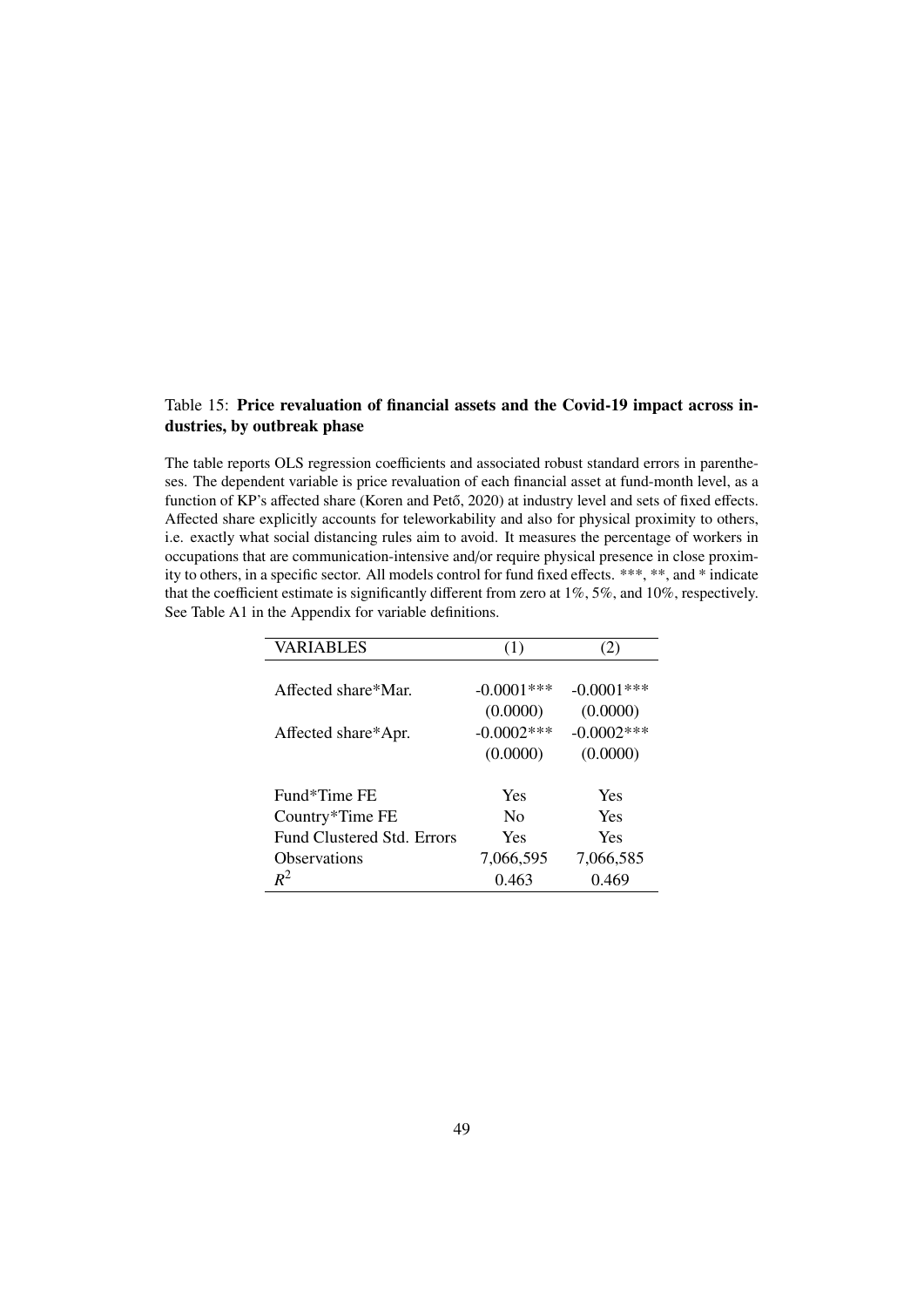# Table 16: Net-purchases of financial assets and the Covid-19 impact across countries and industries, the role of firm characteristics

The table reports OLS regression coefficients and associated robust standard errors in parentheses. The dependent variable is net-purchases of each financial asset at fund-month level, as a function of Covid-19 impact measures at country level and of KP's affected share (Koren and Pető, [2020\)](#page--1-7) at industry level and sets of fixed effects. Covid-19 cases is the ratio between cumulative Covid-19 confirmed cases and population in a specific country-time. Covi[d-19 deaths](#page--1-7) [is the](#page--1-7) ratio between cumulative Covid-19 deaths and population in a specific country-time. Affected share explicitly accounts for teleworkability and also for physical proximity to others, i.e. exactly what social distancing rules aim to avoid. It measures the percentage of workers in occupations that are communication-intensive and/or require physical presence in close proximity to others, in a specific sector. All models control for fund fixed effects. \*\*\*, \*\*, and \* indicate that the coefficient estimate is significantly different from zero at 1%, 5%, and 10%, respectively. See Table A1 in the Appendix for variable definitions.

| <b>VARIABLES</b>                  | (1)            | (2)            |
|-----------------------------------|----------------|----------------|
|                                   |                |                |
| Covid-19 cases*Jan.               | $-0.7981$      |                |
|                                   | (3.0240)       |                |
| Covid-19 cases*Feb.               | $-0.2789**$    |                |
|                                   | (0.1399)       |                |
| Covid-19 cases*Mar.               | $-0.0199***$   |                |
|                                   | (0.0074)       |                |
| Covid-19 cases*Apr.               | 0.0021         |                |
|                                   | (0.0028)       |                |
| Affected share*Mar.               |                | $-0.0001$ ***  |
|                                   |                | (0.0000)       |
| Affected share*Apr.               |                | 0.0000         |
|                                   |                | (0.0000)       |
| Cash                              | $0.0001***$    | $0.0000$ ***   |
|                                   | (0.0000)       | (0.0000)       |
| Return on assets                  | 0.0000         | $-0.0000$      |
|                                   | (0.0000)       | (0.0000)       |
| Leverage                          | $-0.1630***$   | $-0.2276***$   |
|                                   | (0.0627)       | (0.0633)       |
| Total assets                      | $-0.0002$      | $-0.0002$      |
|                                   | (0.0002)       | (0.0002)       |
| Fund*Time FE                      | Yes            | Yes            |
| Industry*Time FE                  | Yes            | N <sub>0</sub> |
| Country*Time FE                   | N <sub>0</sub> | Yes            |
| <b>Fund Clustered Std. Errors</b> | Yes            | Yes            |
| Observations                      | 5,032,629      | 4,984,723      |
| $R^2$                             | 0.13           | 0.127          |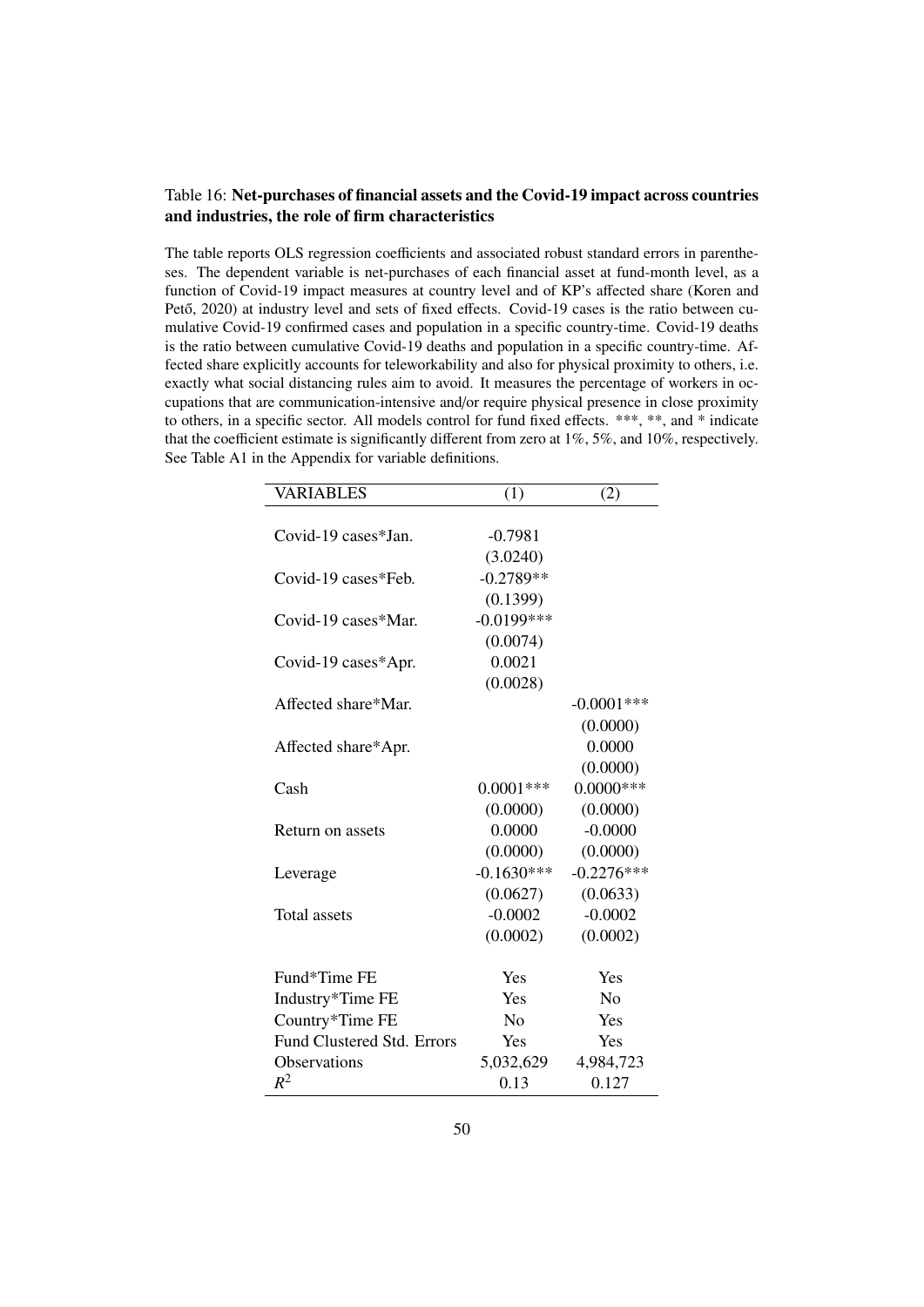#### References

- ACHARYA, V. V. AND S. STEFFEN (2020): "The Risk of Being a Fallen Angel and the Corporate Dash for Cash in the Midst of COVID," *The Review of Corporate Finance Studies*.
- Albuquerque, R., Y. Koskinen, S. Yang, and C. Zhang (2020): "Resiliency of Environmental and Social Stocks: An Analysis of the Exogenous Covid-19 Market Crash," *The Review of Corporate Finance Studies*.
- ALFARO, L., A. CHARI, A. N. GREENLAND, AND P. K. SCHOTT (2020): "Aggregate and Firm-Level Stock Returns During Pandemics, in Real Time," NBER Working Papers 26950, National Bureau of Economic Research.
- Allen, F., S. Morris, and H. S. Shin (2006): "Beauty Contests and Iterated Expectations in Asset Markets," *Review of Financial Studies*, 19, 719-752.
- Amihud, Y. (2002): "Illiquidity and stock returns: cross-section and time-series effects," *Journal of Financial Markets*, 5, 31-56.
- Amiti, M. and D. E. Weinstein (2018): "How Much Do Idiosyncratic Bank Shocks Affect Investment? Evidence from Matched Bank-Firm Loan Data," *Journal of Political Economy*, 126, 525-587.
- BAKER, M., J. C. STEIN, AND J. WURGLER (2003): "When Does the Market Matter? Stock Prices and the Investment of Equity-Dependent Firms," *The Quarterly Journal of Economics*, 118, 969-1005.
- BARROT, J.-N., R. KANIEL, AND D. SRAER (2016): "Are retail traders compensated for providing liquidity?" *Journal of Financial Economics*, 120, 146-168.
- BATES, T. W., K. M. KAHLE, AND R. STULZ (2009): "Why Do U.S. Firms Hold So Much More Cash than They Used To?" *Journal of Finance*, 64, 1985-2021.
- BECKER, C., W. FERSON, D. H. MYERS, AND M. J. SCHILL (1999): "Conditional market timing with benchmark investors," *Journal of Financial Economics*, 52, 119-148.
- Ben-David, I., F. Franzoni, and R. Moussawi (2012): "Hedge Fund Stock Trading in the Financial Crisis of 2007-2009," *The Review of Financial Studies*, 25, 1-54.
- Bernanke, B. (2020): "Ben Bernanke on Covid-19 downturn," *Marketplace*, Available at https://[www.](https://www.marketplace.org/2020/03/23/former-fed-chair-bernanke-covid19-downturn) marketplace.org/2020/03/23/[former-fed-chair-bernanke-covid19-downturn.](https://www.marketplace.org/2020/03/23/former-fed-chair-bernanke-covid19-downturn)
- Bernardo, A. E. and I. Welch (2004): "Liquidity and Financial Market Runs\*," *The Quarterly Journal of Economics*, 119, 135-158.
- Bessembinder, H. and W. Maxwell (2008): "Markets: Transparency and the Corporate Bond Market," *Journal of Economic Perspectives*, 22, 217-234.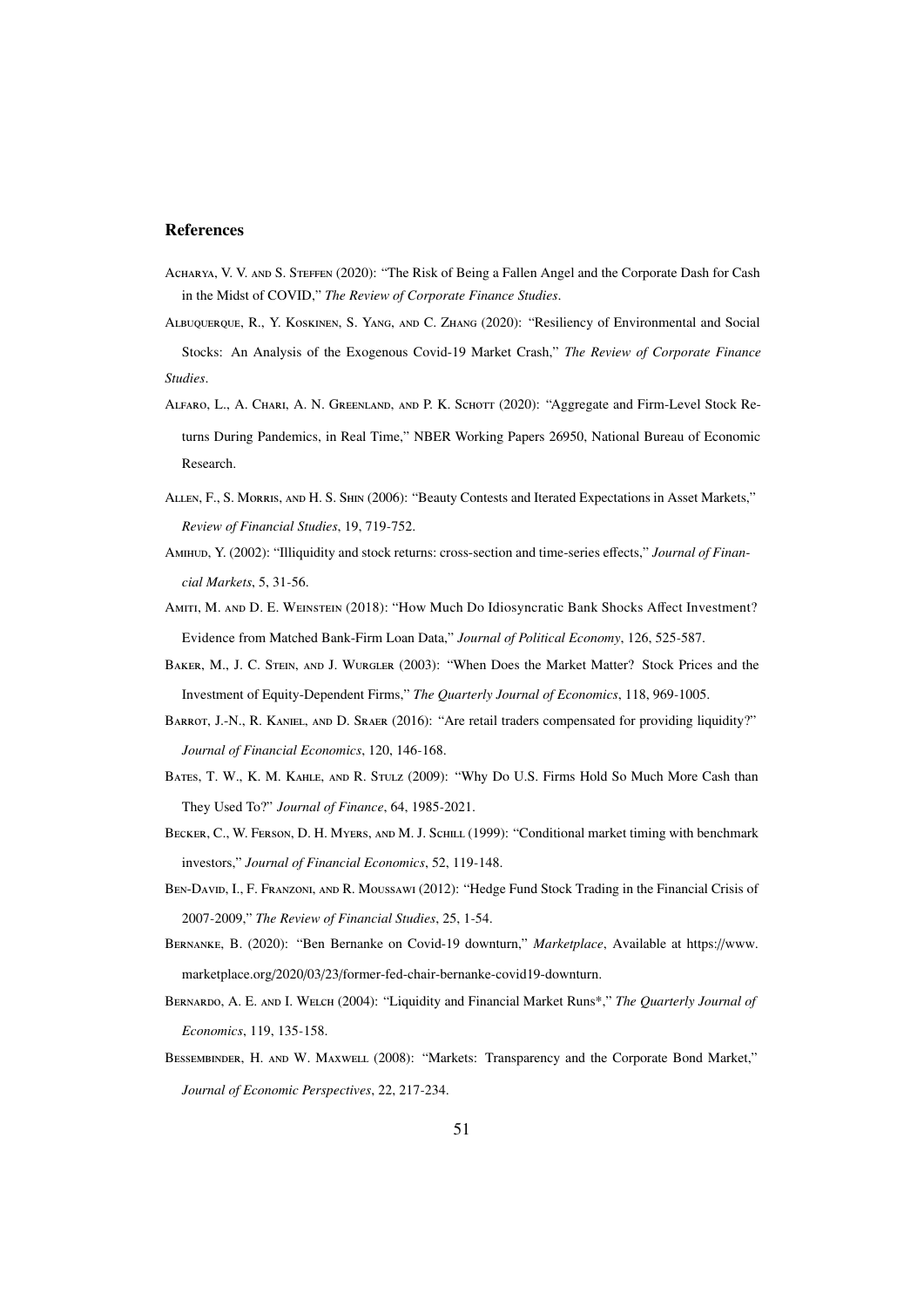- Bindseil, U., M. Corsi, B. Sahel, and A. Visser (2017): "The Eurosystem collateral framework explained," Occasional Paper Series 189, European Central Bank.
- BOYARCHENKO, N., A. KOVNER, AND O. SHACHAR (2020): "It's What You Say and What You Buy: A Holistic Evaluation of the Corporate Credit Facilities," Staff Reports 935, Federal Reserve Bank of New York.
- Carhart, M. (1997): "On Persistence in Mutual Fund Performance," *Journal of Finance*, 52, 57-82.
- Cella, C., A. Ellul, and M. Giannetti (2013): "Investors' Horizons and the Amplification of Market Shocks," *The Review of Financial Studies*, 26, 1607-1648.
- CHEN, Q., I. GOLDSTEIN, AND W. JIANG (2010): "Payoff complementarities and financial fragility: Evidence from mutual fund outflows," *Journal of Financial Economics*, 97, 239-262.
- Chernenko, S. and A. Sunderam (2020): "Do fire sales create externalities?" *Journal of Financial Economics*, 135, 602-628.
- Choe, H., B.-C. Kho, and R. Stulz (1999): "Do foreign investors destabilize stock markets? The Korean experience in 1997," *Journal of Financial Economics*, 54, 227-264.
- Coval, J. and E. Stafford (2007): "Asset fire sales (and purchases) in equity markets," *Journal of Financial Economics*, 86, 479-512.
- DANIEL, K., M. GRINBLATT, S. TITMAN, AND R. WERMERS (1997): "Measuring Mutual Fund Performance with Characteristic-Based Benchmarks," *The Journal of Finance*, 52, 1035-1058.
- De Long, J. B., A. Shleifer, L. H. Summers, and R. J. Waldmann (1990): "Noise Trader Risk in Financial Markets," *Journal of Political Economy*, 98, 703-738.
- DEGRYSE, H., O. DE JONGHE, S. JAKOVLJEVIĆ, K. MULIER, AND G. SCHEPENS (2019): "Identifying credit supply shocks with bank-firm data: Methods and applications," *Journal of Financial Intermediation*, 40, 100813.
- Ding, W., R. Levine, C. Lin, and W. Xie (2020): "Corporate Immunity to the Covid-19 Pandemic," NBER Working Papers 27055, National Bureau of Economic Research.
- Dingel, J. I. and B. Neiman (2020): "How Many Jobs Can be Done at Home?" NBER Working Papers 26948, National Bureau of Economic Research.
- Dong, E., H. Du, AND L. GARDNER (2020): "An interactive web-based dashboard to track Covid-19 in real time," *The Lancet Infectious Diseases*, 20.
- Dornbusch, R. and Y. C. Park (1995): *Financial integration in a second-best world: are we still sure about our classical prejudices*, Seoul, Korea: Korea Institute of Finance.
- Dow, J. and G. Gorton (1994): "Arbitrage Chains," *Journal of Finance*, 49, 819-49.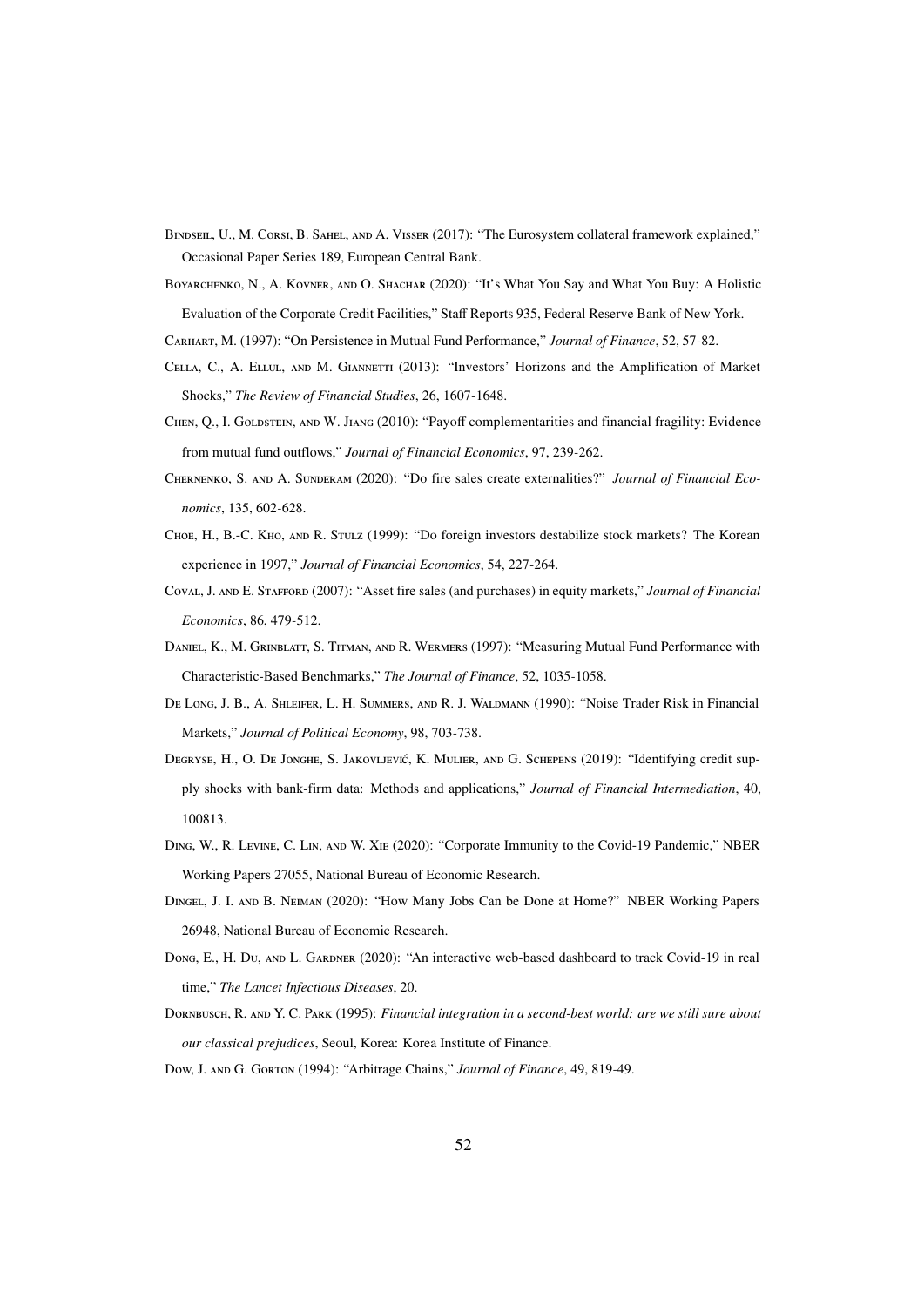- Duchin, R., O. Ozbas, and B. A. Sensoy (2010): "Costly external finance, corporate investment, and the subprime mortgage credit crisis," *Journal of Financial Economics*, 97, 418-435.
- Ebsim, M., M. F. e Castro, and J. Kozlowski (2020): "Corporate Borrowing, Investment, and Credit Policies during Large Crises," Working Papers 2020-035, Federal Reserve Bank of St. Louis.
- EFAMA (2020): "Worldwide Regulated Open-ended Fund Assets and Flows. Trends in the first quarter of 2020," International statistical release, European Fund and Asset Management Association.
- Elton, Edwin J, e. a. (1993): "Efficiency with Costly Information: A Reinterpretation of Evidence from Managed Portfolios," *Review of Financial Studies*, 6, 1-22.
- FALATO, A., I. GOLDSTEIN, AND A. HORTAÇSU (2020): "Financial Fragility in the Covid-19 Crisis: The Case of Investment Funds in Corporate Bond Markets," NBER Working Papers 27559, National Bureau of Economic Research.
- Fama, E. F. and K. R. French (2010): "Luck versus Skill in the Cross-Section of Mutual Fund Returns," *The Journal of Finance*, 65, 1915-1947.
- Financial Stability Board (2017): "Policy Recommendations to Address Structural Vulnerabilities from Asset Management Activities," Tech. rep., Financial Stability Board.
- FROOT, K., D. S. SCHARFTSTEIN, AND J. STEIN (1992): "Herd on the Street: Informational Inefficiencies in a Market with Short-Term Speculation," *Journal of Finance*, 47, 1461-84.
- Gabaix, X., D. Laibson, G. Moloche, and S. Weinberg (2006): "Costly Information Acquisition: Experimental Analysis of a Boundedly Rational Model," *American Economic Review*, 96, 1043-1068.
- Gilchrist, S., B. Wei, V. Yue, and E. Zakrajsek (2020): "The Fed Takes on Corporate Credit Risk: An Analysis of the Efficacy of the SMCCF," CEPR Discussion Papers 15258.
- Giroud, X. and H. M. Mueller (2017): "Firm Leverage, Consumer Demand, and Employment Losses During the Great Recession," *The Quarterly Journal of Economics*, 132, 271-316.
- Glossner, S., P. P. Matos, S. Ramelli, and A. F. Wagner (2020): "Where do institutional investors seek shelter when disaster strikes? Evidence from Covid-19," CEPR Discussion Papers 15070.
- Goldstein, I., H. Jiang, and D. T. Ng (2017): "Investor flows and fragility in corporate bond funds," *Journal of Financial Economics*, 126, 592-613.
- Graham, J. R. (1999): "Herding among Investment Newsletters: Theory and Evidence," *The Journal of Finance*, 54, 237-268.
- GRAHAM, J. R. AND C. HARVEY (1996): "Market timing ability and volatility implied in investment newsletters' asset allocation recommendations," *Journal of Financial Economics*, 42, 397-421.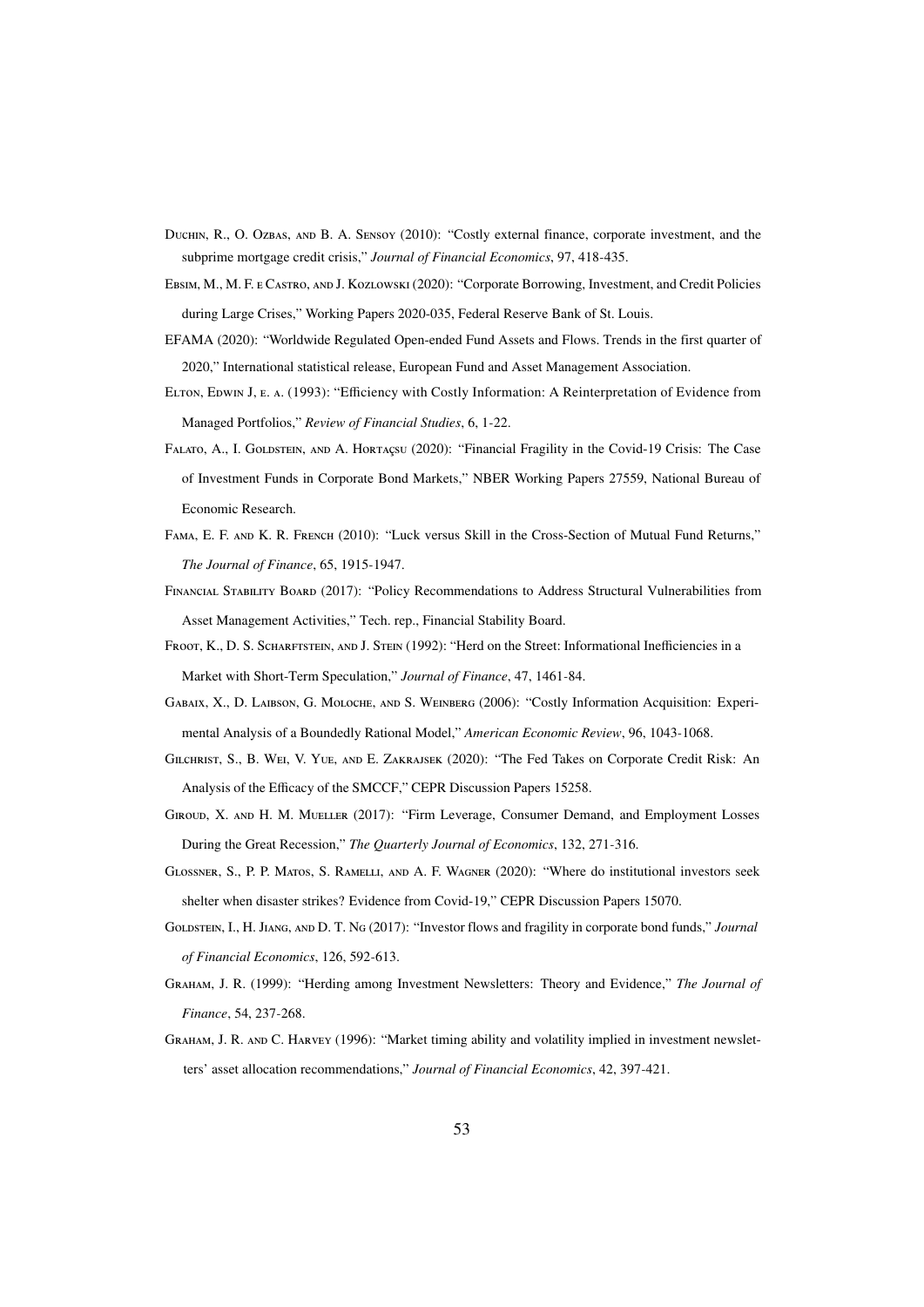- Greenwood, R. and D. Thesmar (2011): "Stock price fragility," *Journal of Financial Economics*, 102, 471-490.
- Grinblatt, M. and S. Titman (1989): "Mutual Fund Performance: An Analysis of Quarterly Portfolio Holdings," *The Journal of Business*, 62, 393-416.
- ——— (1993): "Performance Measurement without Benchmarks: An Examination of Mutual Fund Returns," *The Journal of Business*, 66, 47-68.
- Grinblatt, M., S. Titman, and R. Wermers (1995): "Momentum Investment Strategies, Portfolio Performance, and Herding: A Study of Mutual Fund Behavior," *American Economic Review*, 85, 1088-1105.
- Gruber, M. J. (1996): "Another Puzzle: The Growth in Actively Managed Mutual Funds," *The Journal of Finance*, 51, 783-810.
- Haddad, V., A. Moreira, and T. Muir (2020): "When Selling Becomes Viral: Disruptions in Debt Markets in the Covid-19 Crisis and the Fed's Response," NBER Working Papers 27168, National Bureau of Economic Research.
- Hale, T., N. Angrist, E. Cameron-Blake, L. Hallas, B. Kira, S. Majumdar, A. Petherick, T. Phillips, H. TATLOW, AND S. WEBSTER (2020): "Oxford Covid-19 government response tracker," Working paper, Blavatnik School of Government.
- Harford, J. (1999): "Corporate Cash Reserves and Acquisitions," *Journal of Finance*, 54, 1969-1997.
- Hassan, T. A., S. Hollander, L. van Lent, and A. Tahoun (2020): "Firm-level Exposure to Epidemic Diseases: Covid-19, SARS, and H1N1," NBER Working Papers 26971, National Bureau of Economic Research.
- Hau, H. and S. Lai (2013): "Real effects of stock underpricing," *Journal of Financial Economics*, 108, 392-408.
- HENRIKSSON, R. D. (1984): "Market Timing and Mutual Fund Performance: An Empirical Investigation," *The Journal of Business*, 57, 73-96.
- HENSVIK, L., T. LE BARBANCHON, AND R. RATHELOT (2020): "Which Jobs Are Done from Home? Evidence from the American Time Use Survey," IZA Discussion Papers 13138, Institute of Labor Economics  $(IZA).$
- Jensen, M. C. (1968): "The Performance of Mutual Funds in the Period 1945-1964," *The Journal of Finance*, 23, 389-416.
- Jiang, G. J., T. Yao, and T. Yu (2007): "Do mutual funds time the market? Evidence from portfolio holdings," *Journal of Financial Economics*, 86, 724-758.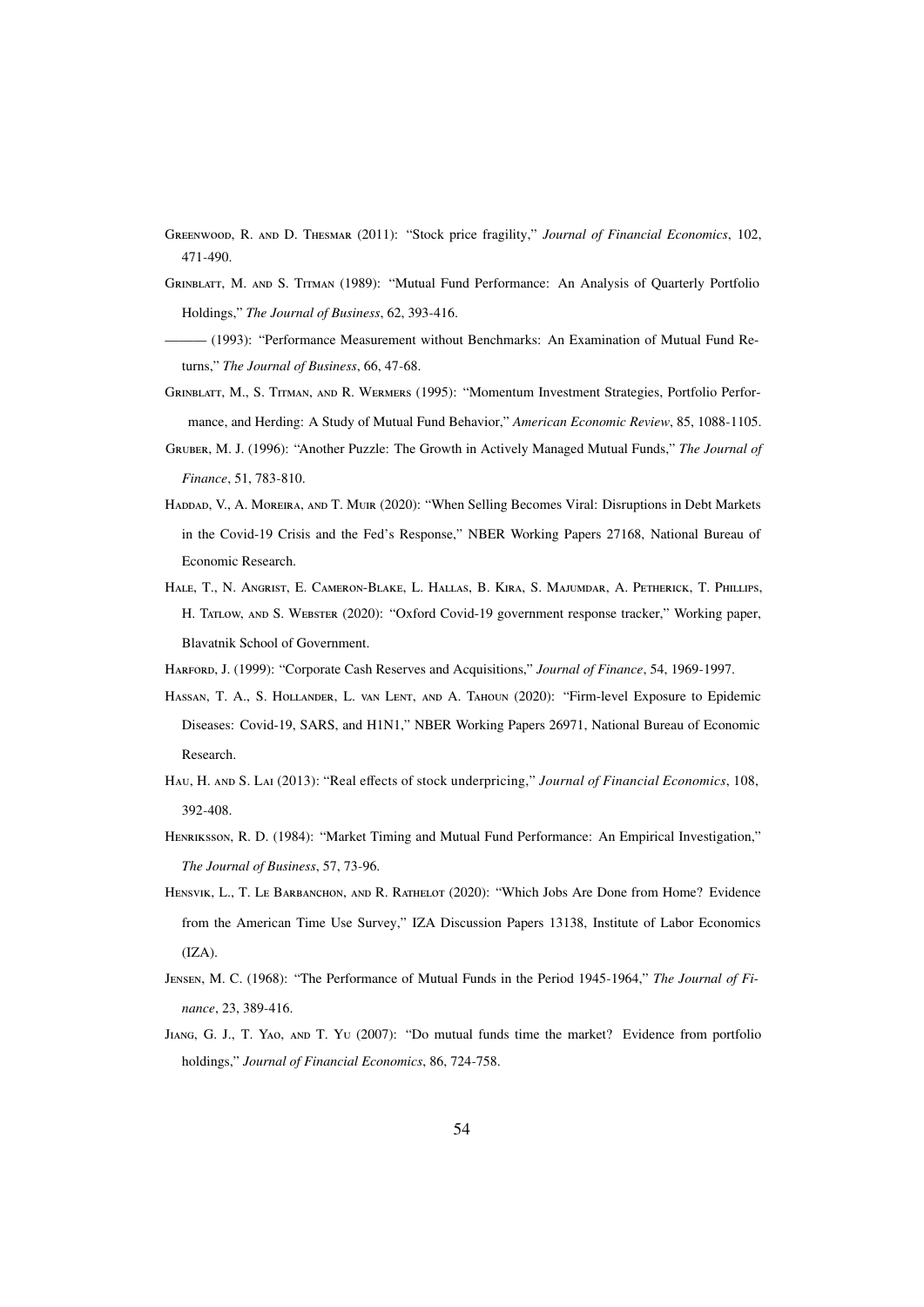Jiang, W. (2003): "A nonparametric test of market timing," *Journal of Empirical Finance*, 10, 399-425.

- Jin, D., M. Kacperczyk, B. Kahraman, and F. Suntheim (2021): "Swing Pricing and Fragility in Open-End Mutual Funds," *The Review of Financial Studies*, hhab022.
- Kacperczyk, M. and P. Schnabl (2013): "How Safe Are Money Market Funds?" *The Quarterly Journal of Economics*, 128, 1073-1122.
- Kacperczyk, M. and A. Seru (2007): "Fund Manager Use of Public Information: New Evidence on Managerial Skills," *Journal of Finance*, 62, 485-528.
- Kacperczyk, M., C. Sialm, and L. Zheng (2008): "Unobserved Actions of Mutual Funds," *Review of Financial Studies*, 21, 2379-2416.
- Kahle, K. M. and R. Stulz (2013): "Access to capital, investment, and the financial crisis," *Journal of Financial Economics*, 110, 280-299.
- Kaniel, R. and R. Parham (2017): "WSJ Category Kings The impact of media attention on consumer and mutual fund investment decisions," *Journal of Financial Economics*, 123, 337-356.
- KHWAJA, A. I. AND A. MIAN (2008): "Tracing the Impact of Bank Liquidity Shocks: Evidence from an Emerging Market," *American Economic Review*, 98, 1413-42.
- KOIJEN, R. S. J., R. J. RICHMOND, AND M. YOGO (2020): "Which Investors Matter for Equity Valuations and Expected Returns?" NBER Working Papers 27402, National Bureau of Economic Research.

Koren, A. and A. Pet˝o A2020): ABusiness Aisruptions Arom Aocial Aistancing," *Aovid Aconomics*.

- LAKONISHOK, JOSEF, E. A. (1991): "Window Dressing by Pension Fund Managers," American Economic *Review*, 81, 227-31.
- Lakonishok, J., A. Shleifer, R. W. Vishny, O. Hart, and G. L. Perry (1992): "The Structure and Performance of the Money Management Industry," *Brookings Papers on Economic Activity. Microeconomics*, 1992, 339-391.
- Li, L., P. E. Strahan, and S. Zhang (2020): "Banks as Lenders of First Resort: Evidence from the Covid-19 Crisis," *The Review of Corporate Finance Studies*.
- Lou, D. (2012): "A Flow-Based Explanation for Return Predictability," *The Review of Financial Studies*, 25, 3457-3489.
- Lynch, A. W. and D. K. Musto (2003): "How Investors Interpret Past Fund Returns," *Journal of Finance*, 58, 2033-2058.
- MANCONI, A., M. MASSA, AND A. YASUDA (2012): "The role of institutional investors in propagating the crisis of 2007-2008," *Journal of Financial Economics*, 104, 491-518.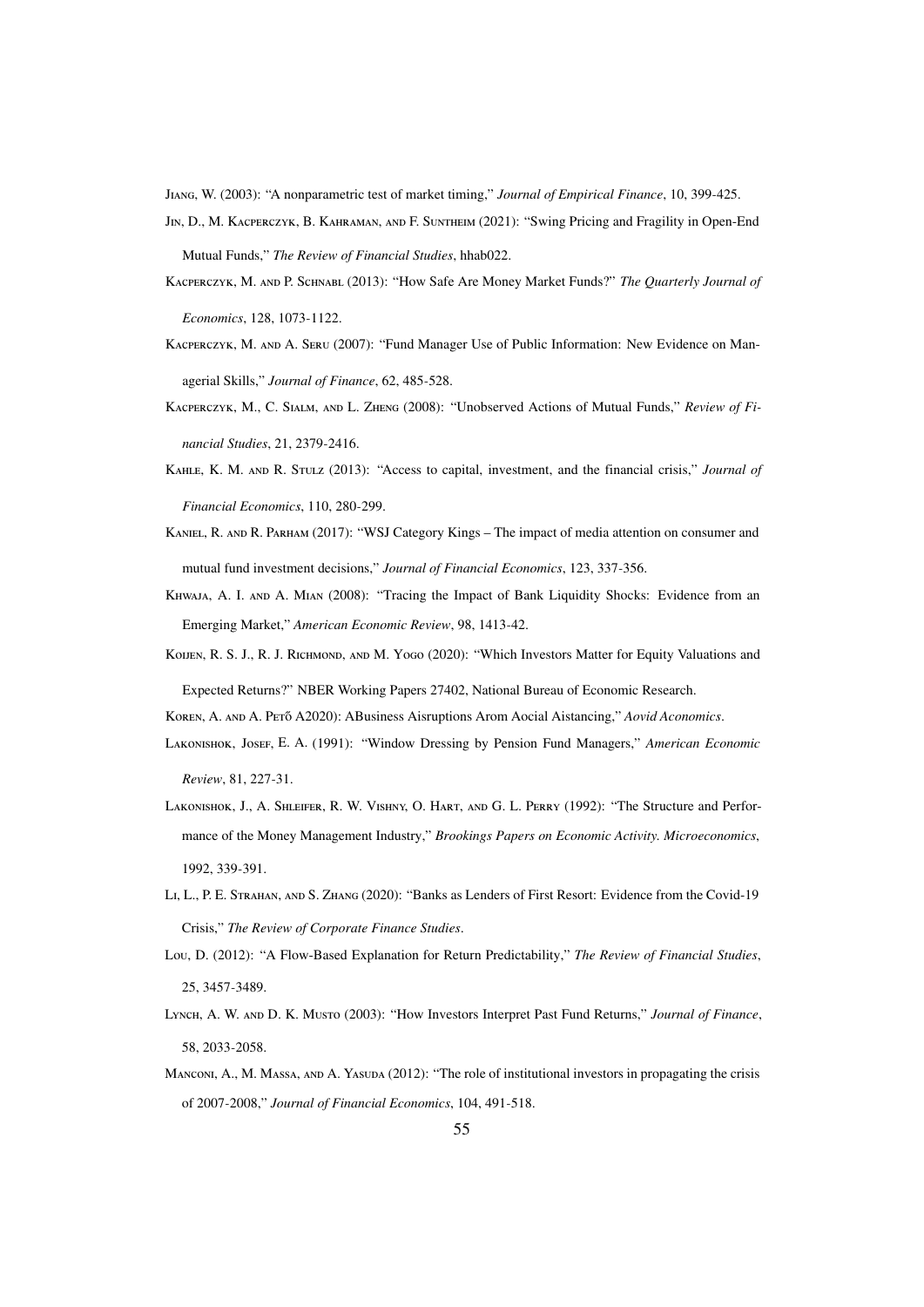MORCK, R., A. SHLEIFER, AND R. W. VISHNY (1988): "Management ownership and market valuation : An empirical analysis," *Journal of Financial Economics*, 20, 293-315.

Morris, S. and H. S. Shin (2004): "Liquidity Black Holes," *Review of Finance*, 8, 1-18.

- Nofsinger, J. R. and R. W. Sias (1999): "Herding and Feedback Trading by Institutional and Individual Investors," *Journal of Finance*, 54, 2263-2295.
- O'Hara, M. and X. A. Zhou (2021): "Anatomy of a Liquidity Crisis: Corporate Bonds in the Covid-19 Crisis," *Journal of Financial Economics, forthcoming*.
- Pagano, M., C. Wagner, and J. Zechner (2020): "Disaster Resilience and Asset Prices," Papers 2005.08929, arXiv.org.
- Paravisini, D. (2008): "Local Bank Financial Constraints and Firm Access to External Finance," *The Journal of Finance*, 63, 2161-2193.
- PASTOR, L., M. B. VORSATZ, AND J. PONTIFF (2021): "Mutual Fund Performance and Flows during the Covid-19 Crisis," *Review of Asset Pricing Studies*, 10, 791-833.
- Pinkowitz, L., R. M. Stulz, and R. Williamson (2015): "Do U.S. Firms Hold More Cash than Foreign Firms Do?" *The Review of Financial Studies*, 29, 309-348.
- Radelet, S. and J. D. Sachs (1998): "The East Asian Financial Crisis: Diagnosis, Remedies, Prospects," *Brookings Papers on Economic Activity*, 29, 1-90.
- Ramelli, S. and A. F. Wagner (2020): "Feverish Stock Price Reactions to Covid-19," *The Review of Corporate Finance Studies*.
- Schmidt, L., A. Timmermann, and R. Wermers (2016): "Runs on Money Market Mutual Funds," *American Economic Review*, 106, 2625-57.
- Sias, R. W. and L. T. Starks (1997): "Return autocorrelation and institutional investors," *Journal of Financial Economics*, 46, 103-131.
- Simutin, M. (2014): "Cash Holdings and Mutual Fund Performance," *Review of Finance*, 18, 1425-1464.
- Solomon, D. H., E. Soltes, and D. Sosyura (2014): "Winners in the spotlight: Media coverage of fund holdings as a driver of flows," *Journal of Financial Economics*, 113, 53-72.
- Spiegel, M. and H. Zhang (2013): "Mutual fund risk and market share-adjusted fund flows," *Journal of Financial Economics*, 108, 506-528.
- Stein, J. C. (2005): "Why are Most Funds Open-End? Competition and the Limits of Arbitrage," *The Quarterly Journal of Economics*, 120, 247-272.

——— (2009): "Sophisticated Investors and Market Efficiency," *Journal of Finance*, LXIV, 1517-1548,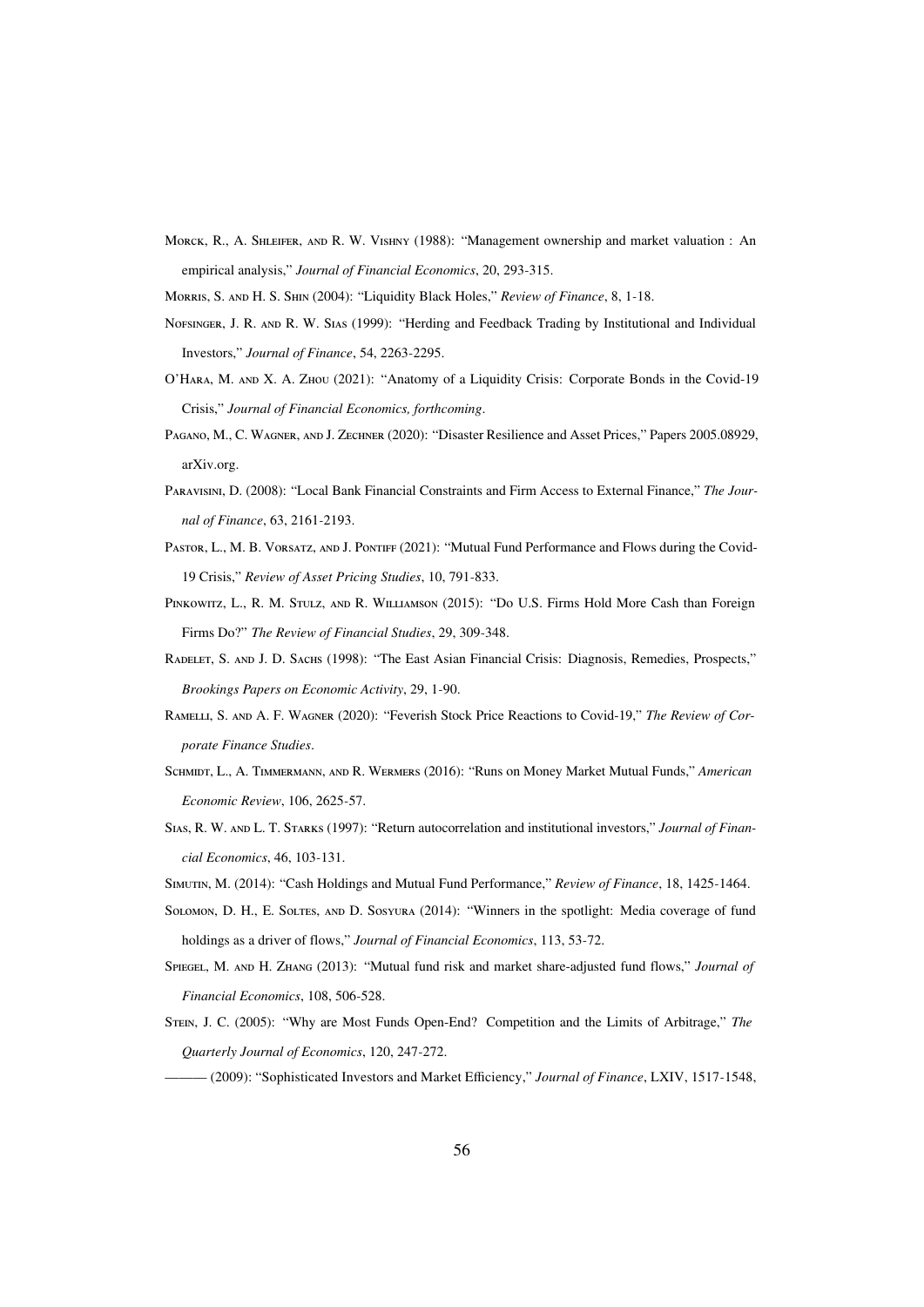this paper was the 2009 AFA Presidential Address.

- Zeng, Y. (2017): "A dynamic theory of mutual fund runs and liquidity management," ESRB Working Paper Series 42, European Systemic Risk Board.
- Zhu, Q. (2021): "Capital Supply and Corporate Bond Issuances: Evidence from Mutual Fund Flows," *Journal of Financial Economics*, 141, 551-572.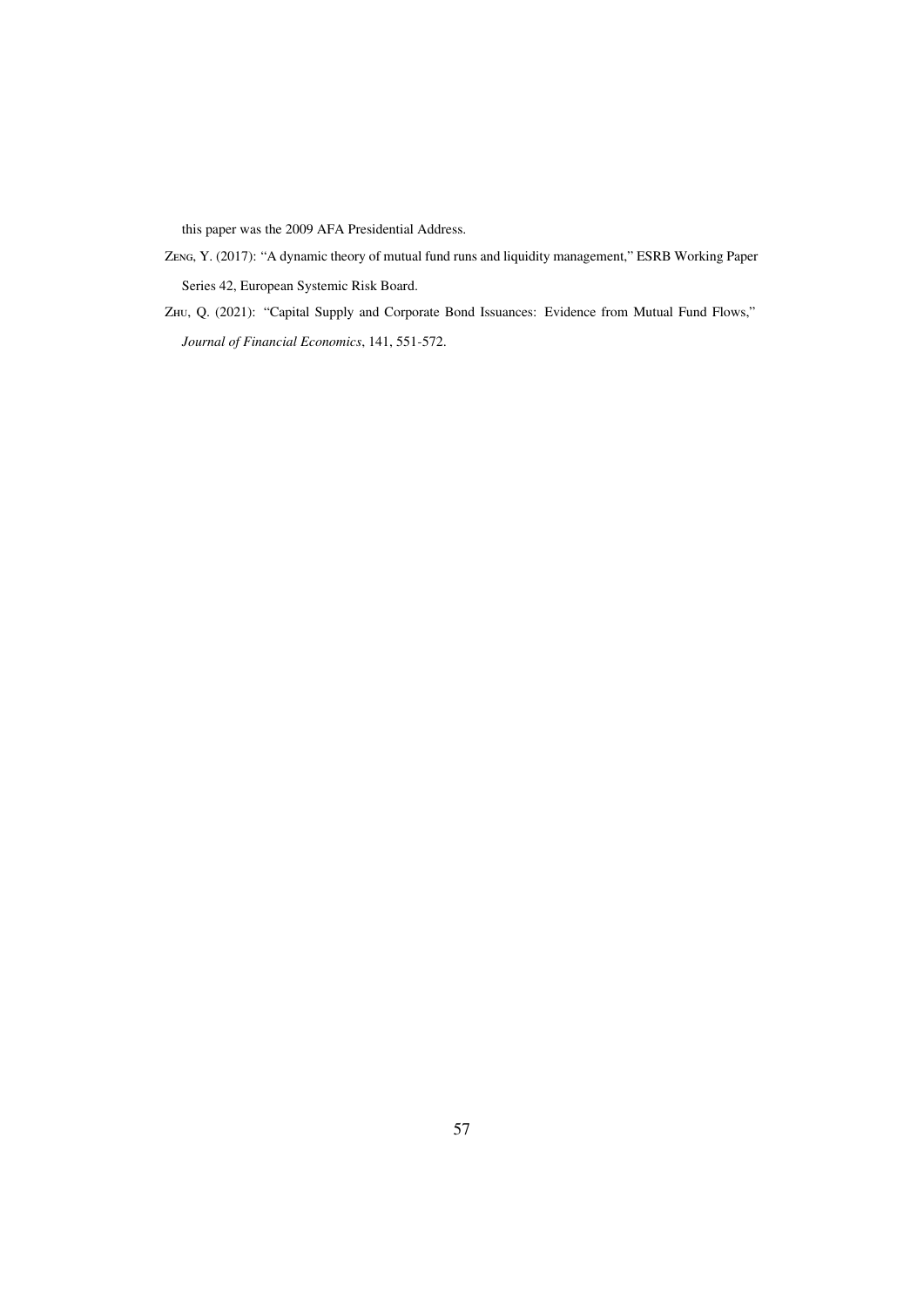# Appendix A.

| Affected share                 | Industry-level measure of the percentage of employees affected by the<br>Covid-19 pandemic due to their occupations being communication-<br>intensive and/or requiring close physical proximity to others. This mea-<br>sure is based on the North American Industry Classification System<br>(NAICS) (Source: Koren and Pető (2020))                                                                      |
|--------------------------------|------------------------------------------------------------------------------------------------------------------------------------------------------------------------------------------------------------------------------------------------------------------------------------------------------------------------------------------------------------------------------------------------------------|
| Confirmed cases                | Ratio between number of cumulative Covid-19 confirmed cases and to-<br>tal population in country c in month t. (Source: Systems Science and<br>Engineering, John Hopkins University)                                                                                                                                                                                                                       |
| Deaths cases                   | Ratio between number of cumulative Covid-19 deaths and total popula-<br>tion in country c in month t. (Source: Systems Science and Engineering,<br>John Hopkins University)                                                                                                                                                                                                                                |
| Domicile                       | The country in which the fund is legally incorporated. (Source: Morn-<br>ingstar)                                                                                                                                                                                                                                                                                                                          |
| <b>Fund Size</b>               | Total net asset value in EUR millions of the fund. (Source: Morn-<br>ingstar)                                                                                                                                                                                                                                                                                                                              |
| GDP growth rate                | Annual growth rate of gross domestic product (GDP). (Source: OECD)                                                                                                                                                                                                                                                                                                                                         |
| Net purchase                   | The actual transaction on each security in two subsequent months ob-<br>tained as the difference between market value development and price<br>revaluation. (Source: Morningstar)                                                                                                                                                                                                                          |
| <b>Outflows</b>                | Morningstar calculates asset outflows and inflows for individual funds<br>on a monthly basis, using an industry-standard approach: net flows is<br>the change in assets not explained by the performance of the fund. Out-<br>flows is measured reversing the sign of net flows. (Source: Morningstar)                                                                                                     |
| Price revaluation              | Measured for each security as change in market price between two sub-<br>sequent months on the overlapping quantity, i.e. $(p_t - p_{t-1}) \cdot min(q_t, q_{t-1})$ .<br>(Source: Morningstar)                                                                                                                                                                                                             |
| debt-to-GDP<br>Public<br>ratio | It measures the gross debt of the general government as a percentage of<br>GDP. It is a key indicator for the sustainability of government finance.<br>Debt is calculated as the sum of the following liability categories (as ap-<br>plicable): currency and deposits; debt securities, loans; insurance, pen-<br>sions and standardised guarantee schemes, and other accounts payable.<br>(Source: OECD) |
| Total exposure (lag)           | Total exposure of fund $f$ into ISIN $i$ in previous month. (Source: Morn-<br>ingstar)                                                                                                                                                                                                                                                                                                                     |

# Table A1: Variable definitions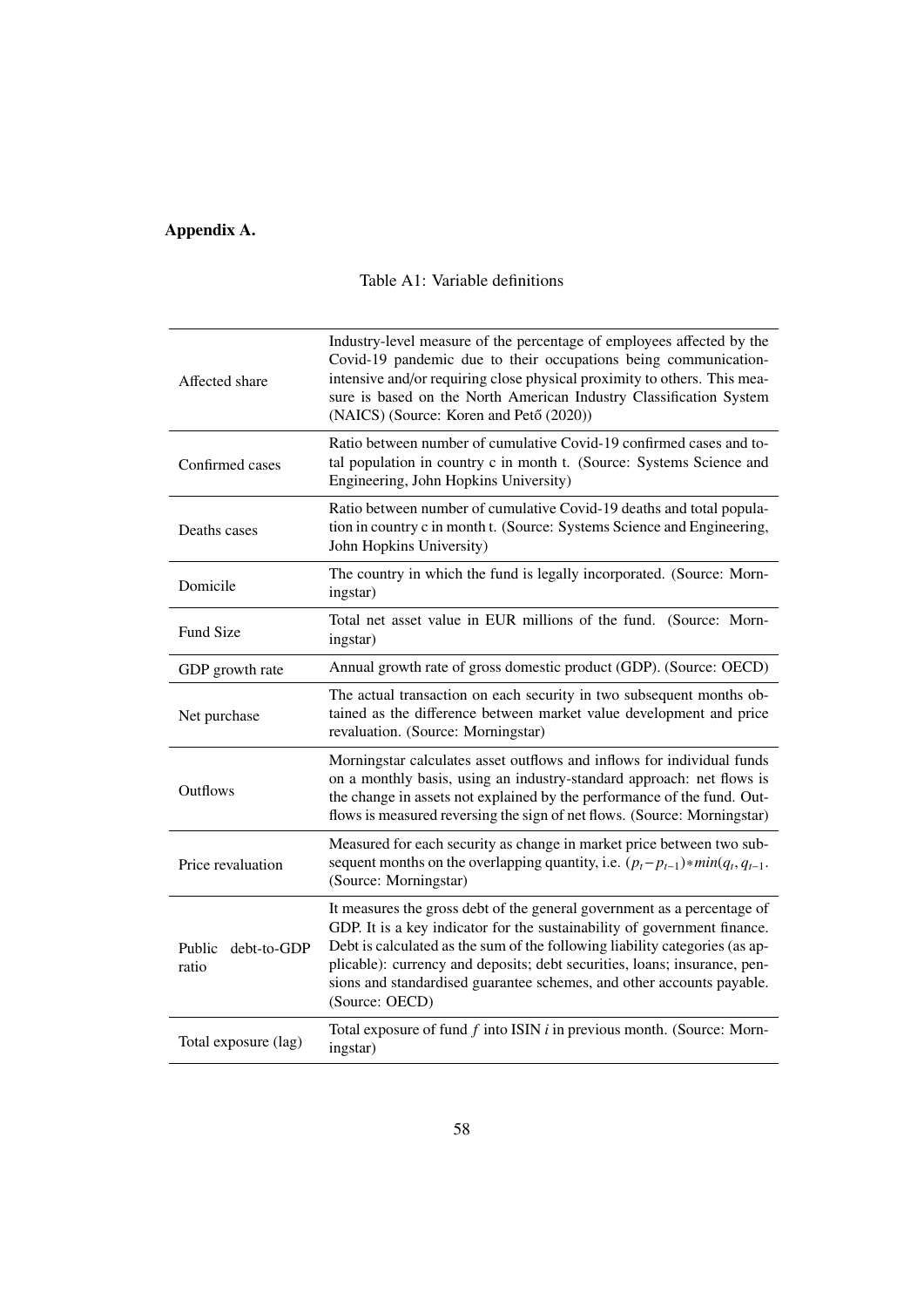#### RECENTLY PUBLISHED "TEMI" (\*)

- N. 1320 *Whatever it takes to save the planet? Central banks and unconventional green policy*, by Alessandro Ferrari and Valerio Nispi Landi (February 2021).
- N. 1321 *The power of text-based indicators in forecasting the Italian economic activity*, by Valentina Aprigliano, Simone Emiliozzi, Gabriele Guaitoli, Andrea Luciani, Juri Marcucci and Libero Monteforte (March 2021).
- N. 1322 *Judicial efficiency and bank credit to firms*, by Giacomo Rodano (March 2021).
- N. 1323 *Unconventional monetary policies and expectations on economic variables*, by Alessio Anzuini and Luca Rossi (March 2021).
- N. 1324 *Modeling and forecasting macroeconomic dowside risk*, by Davide Delle Monache, Andrea De Polis and Ivan Petrella (March 2021).
- N. 1325 *Foreclosures and house prices*, by Michele Loberto (March 2021).
- N. 1326 *inancial structure and bank relationships of Italian multinational firms*, by Raffaello Bronzini, Alessio D'Ignazio and Davide Revelli (March 2021).
- N. 1327 *Foreign investors and target firms' financial structure: cavalry or lucusts?*, by Lorenzo Bencivelli and Beniamino Pisicoli (April 2021).
- N. 1328 *Board composition and performance of state-owned enterprises: quasi experimental evidence*, by Audinga Baltrunaite, Mario Cannella, Sauro Mocetti and Giacomo Roma (April 2021).
- N. 1329 *Can internet banking affect households' participation in financial markets and financial awareness?*, by Valentina Michelangeli and Eliana Viviano (April 2021).
- N. 1330 *(In)Efficient separations, firing costs and temporary contracts*, by Andrea Gerali, Elisa Guglielminetti and Danilo Liberati (April 2021).
- N. 1331 *The catalytic role of IMF programs*, by Claudia Maurini and Alessandro Schiavone (April 2021).
- N. 1332 *Dating the euro area business cycle: an evaluation*, by Claudia Pacella (April 2021).
- N. 1333 *Population aging, relative prices and capital flows across the globe*, by Andrea Papetti (April 2021).
- N. 1334 *What drives investors to chase returns?*, by Jonathan Huntley, Valentina Michelangeli and Felix Reichling (April 2021).
- N. 1335 *Managerial talent and managerial practices: are they complements?*, by Audinga Baltrunaite, Giulia Bovini and Sauro Mocetti (April 2021).
- N. 1336 *Volatility bursts: a discrete-time option model with multiple volatility components,*  by Francesca Lilla (June 2021).
- N. 1337 *A liquidity risk early warning indicator for Italian banks: a machine learning approach*, by Maria Ludovica Drudi and Stefano Nobili (June 2021).
- N. 1338 *Macroprudential policy analysis via an agent based model of the real estate sector*, by Gennaro Catapano, Francesco Franceschi, Michele Loberto and Valentina Michelangeli (June 2021).
- N. 1339 *Optimal robust monetary policy with parameters and output gap uncertainty*, by Adriana Grasso and Guido Traficante (June 2021).
- N. 1340 *Information or persuasion in the mortgage market: the role of brand names*, by Agnese Carella and Valentina Michelangeli (June 2021).
- N. 1341 *The grocery trolley race in times of Covid-19: evidence from Italy*, by Emanuela Ciapanna and Gabriele Rovigatti (June 2021).

<sup>(\*)</sup> Requests for copies should be sent to:

Banca d'Italia – Servizio Studi di struttura economica e finanziaria – Divisione Biblioteca e Archivio storico – Via Nazionale, 91 – 00184 Rome – (fax 0039 06 47922059). They are available on the Internet www.bancaditalia.it.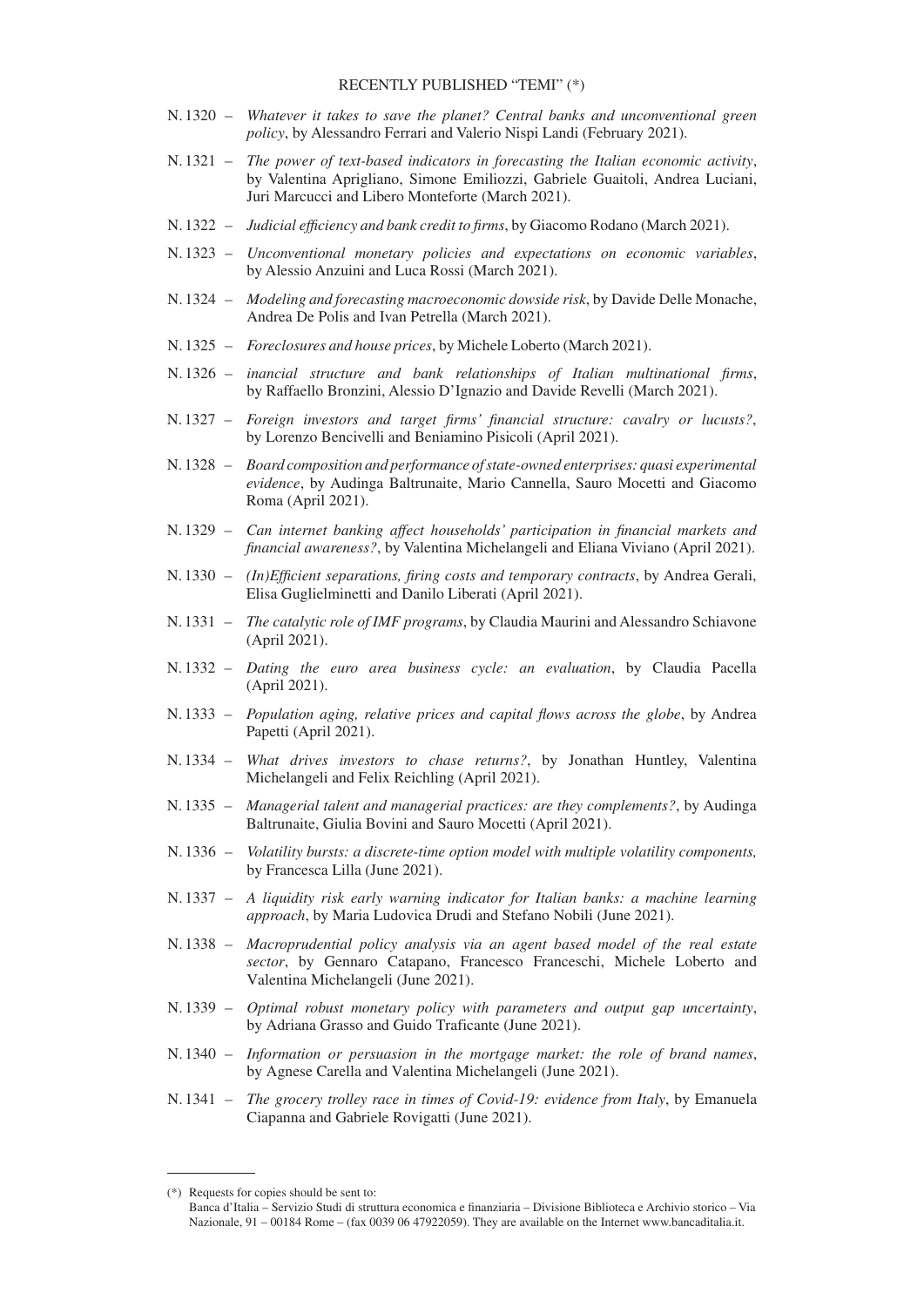*2019* 

- ALBANESE G.,M.CIOFFI and P.TOMMASINO, *Legislators' behaviour and electoral rules: evidence from an Italian reform,* European Journal of Political Economy, v. 59, pp. 423-444, **WP 1135 (September 2017).**
- APRIGLIANO V., G. ARDIZZI and L. MONTEFORTE, *Using the payment system data to forecast the economic activity,* International Journal of Central Banking, v. 15, 4, pp. 55-80, **WP 1098 (February 2017).**
- ARNAUDO D., G. MICUCCI, M. RIGON and P. ROSSI, *Should I stay or should I go? Firms' mobility across banks in the aftermath of the financial crisis,* Italian Economic Journal / Rivista italiana degli economisti, v. 5, 1, pp. 17-37, **WP 1086 (October 2016).**
- BASSO G., F. D'AMURI and G. PERI, *Immigrants, labor market dynamics and adjustment to shocks in the euro area,* IMF Economic Review, v. 67, 3, pp. 528-572, **WP 1195 (November 2018).**
- BATINI N., G. MELINA and S. VILLA, *Fiscal buffers, private debt, and recession: the good, the bad and the ugly,* Journal of Macroeconomics, v. 62, **WP 1186 (July 2018).**
- BURLON L., A. NOTARPIETRO and M. PISANI, *Macroeconomic effects of an open-ended asset purchase programme,* Journal of Policy Modeling, v. 41, 6, pp. 1144-1159, **WP 1185 (July 2018).**
- BUSETTI F. and M.CAIVANO, *Low frequency drivers of the real interest rate: empirical evidence for advanced economies,* International Finance, v. 22, 2, pp. 171-185, **WP 1132 (September 2017).**
- CAPPELLETTI G., G. GUAZZAROTTI and P. TOMMASINO, *Tax deferral and mutual fund inflows: evidence from a quasi-natural experiment,* Fiscal Studies, v. 40, 2, pp. 211-237, **WP 938 (November 2013).**
- CARDANI R., A. PACCAGNINI and S. VILLA, *Forecasting with instabilities: an application to DSGE models with financial frictions,* Journal of Macroeconomics, v. 61, **WP 1234 (September 2019).**
- CHIADES P., L. GRECO, V. MENGOTTO, L. MORETTI and P. VALBONESI, *Fiscal consolidation by intergovernmental transfers cuts? The unpleasant effect on expenditure arrears,* Economic Modelling, v. 77, pp. 266-275, **WP 1076 (July 2016).**
- CIANI E., F. DAVID and G. DE BLASIO, *Local responses to labor demand shocks: a re-assessment of the case of Italy,* Regional Science and Urban Economics, v. 75, pp. 1-21, **WP 1112 (April 2017).**
- CIANI E. and P. FISHER, *Dif-in-dif estimators of multiplicative treatment effects,* Journal of Econometric Methods, v. 8. 1, pp. 1-10, **WP 985 (November 2014).**
- CIAPANNA E. and M. TABOGA, *Bayesian analysis of coefficient instability in dynamic regressions,* Econometrics, MDPI, Open Access Journal, v. 7, 3, pp.1-32, **WP 836 (November 2011).**
- COLETTA M., R. DE BONIS and S. PIERMATTEI, *Household debt in OECD countries: the role of supply-side and demand-side factors,* Social Indicators Research, v. 143, 3, pp. 1185–1217, **WP 989 (November 2014).**
- COVA P., P. PAGANO and M. PISANI, *Domestic and international effects of the Eurosystem Expanded Asset Purchase Programme,* IMF Economic Review, v. 67, 2, pp. 315-348, **WP 1036 (October 2015).**
- ERCOLANI V. and J. VALLE E AZEVEDO, *How can the government spending multiplier be small at the zero lower bound?,* Macroeconomic Dynamics, v. 23, 8. pp. 3457-2482, **WP 1174 (April 2018).**
- FERRERO G., M. GROSS and S. NERI, *On secular stagnation and low interest rates: demography matters,* International Finance, v. 22, 3, pp. 262-278, **WP 1137 (September 2017).**
- FOA G., L. GAMBACORTA, L. GUISO and P. E. MISTRULLI, *The supply side of household finance,* Review of Financial Studies, v.32, 10, pp. 3762-3798, **WP 1044 (November 2015).**
- GERALI A. and S. NERI, *Natural rates across the Atlantic,* Journal of Macroeconomics, v. 62, article 103019, **WP 1140 (September 2017).**
- GIORDANO C., M. MARINUCCI and A. SILVESTRINI, *The macro determinants of firms' and households' investment: evidence from Italy,* Economic Modelling, v. 78, pp. 118-133, **WP 1167 (March 2018).**
- GOMELLINI M., D. PELLEGRINO and F. GIFFONI, *Human capital and urban growth in Italy,1981-2001,* Review of Urban & Regional Development Studies, v. 31, 2, pp. 77-101, **WP 1127 (July 2017).**
- LIBERATI D. and M. LOBERTO, *Taxation and housing markets with search frictions,* Journal of Housing Economics, v. 46, article 101632, **WP 1105 (March 2017).**
- MAGRI S., *Are lenders using risk-based pricing in the Italian consumer loan market? The effect of the 2008 crisis,* Journal of Credit Risk, v. 15, 1, pp. 27-65, **WP 1164 (January 2018).**
- MERCATANTI A., T. MAKINEN and A. SILVESTRINI, *The role of financial factors for european corporate investment,* Journal of International Money and Finance, v. 96, pp. 246-258, **WP 1148 (October 2017).**
- MIGLIETTA A., C. PICILLO and M. PIETRUNTI, *The impact of margin policies on the Italian repo market,* The North American Journal of Economics and Finance, v. 50, **WP 1028 (October 2015).**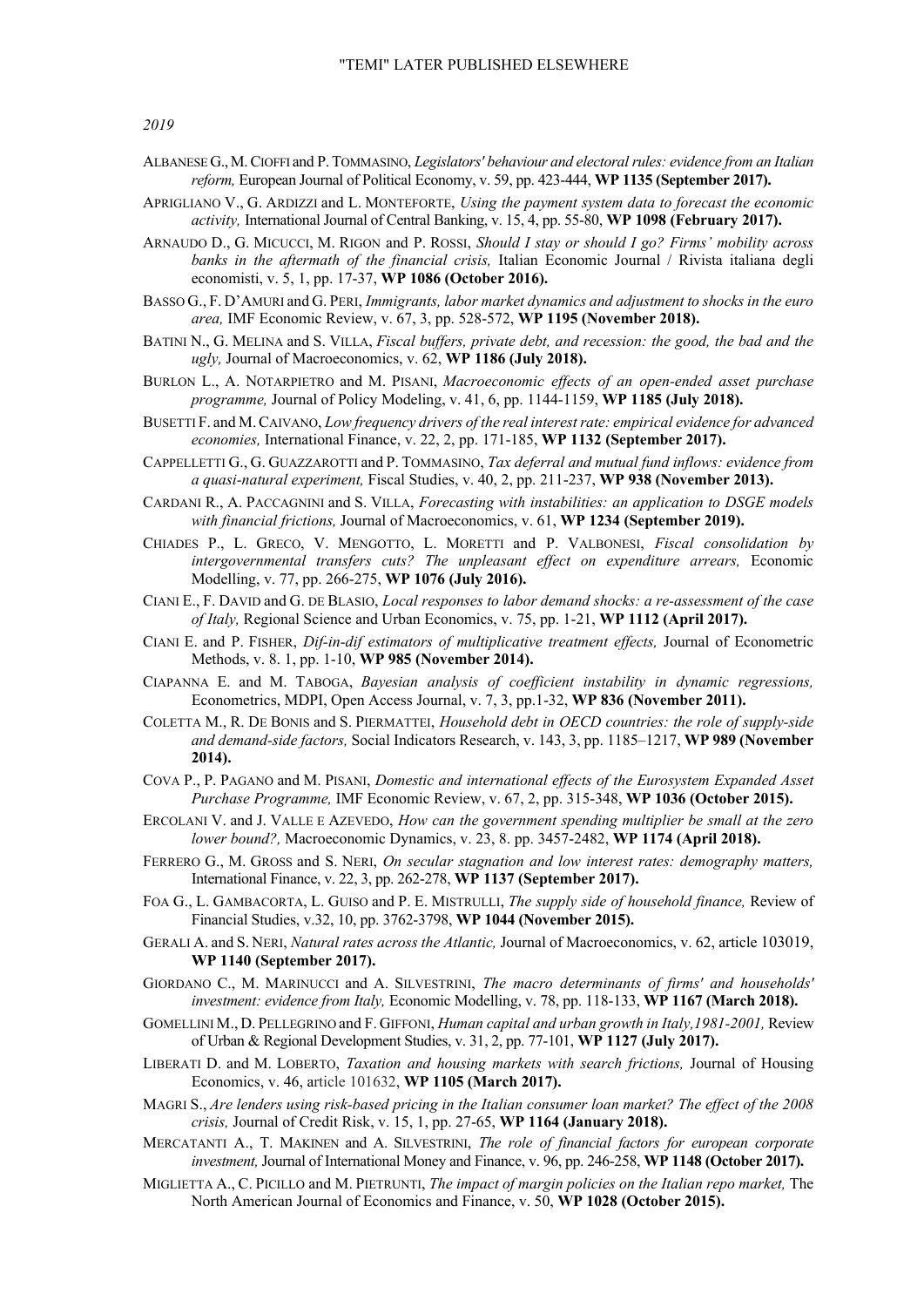- MONTEFORTE L. and V. RAPONI, *Short-term forecasts of economic activity: are fortnightly factors useful?,* Journal of Forecasting, v. 38, 3, pp. 207-221, **WP 1177 (June 2018).**
- NERI S. and A. NOTARPIETRO, *Collateral constraints, the zero lower bound, and the debt–deflation mechanism,* Economics Letters, v. 174, pp. 144-148, **WP 1040 (November 2015).**
- PANCRAZI R. and M. PIETRUNTI, *Natural expectations and home equity extraction,* Journal of Housing Economics, v. 46, 4, **WP 984 (November 2014).**
- PEREDA FERNANDEZ S., *Teachers and cheaters. Just an anagram?*, Journal of Human Capital, v. 13, 4, pp. 635-669, **WP 1047 (January 2016).**
- RIGGI M., *Capital destruction, jobless recoveries, and the discipline device role of unemployment,* Macroeconomic Dynamics, v. 23, 2, pp. 590-624, **WP 871 (July 2012).**

*2020* 

- ALESSANDRI P. and M. BOTTERO, *Bank lending in uncertain times,* R European Economic Review, V. 128, **WP 1109 (April 2017).**
- ANTUNES A. and V. ERCOLANI, *Public debt expansions and the dynamics of the household borrowing constraint,* Review of Economic Dynamics, v. 37, pp. 1-32, **WP 1268 (March 2020).**
- ARDUINI T., E. PATACCHINI and E. RAINONE, *Treatment effects with heterogeneous externalities,* Journal of Business & Economic Statistics, , v. 38, 4, pp. 826-838, **WP 974 (October 2014).**
- BALTRUNAITE A., C. GIORGIANTONIO, S. MOCETTI and T. ORLANDO, Discretion and supplier selection in public procurement, Journal of Law, Economics, and Organization, v. 37, 1, pp. 134-166, **WP 1178 (June 2018)**
- BOLOGNA P., A. MIGLIETTA and A. SEGURA, *Contagion in the CoCos market? A case study of two stress events,* International Journal of Central Banking, v. 16, 6, pp. 137-184, **WP 1201 (November 2018).**
- BOTTERO M., F. MEZZANOTTI and S. LENZU, *Sovereign debt exposure and the Bank Lending Channel: impact on credit supply and the real economy,* Journal of International Economics, v. 126, article 103328, **WP 1032 (October 2015).**
- BRIPI F., D. LOSCHIAVO and D. REVELLI, *Services trade and credit frictions: evidence with matched bank firm data,* The World Economy, v. 43, 5, pp. 1216-1252, **WP 1110 (April 2017).**
- BRONZINI R., G. CARAMELLINO and S. MAGRI, *Venture capitalists at work: a Diff-in-Diff approach at latestages of the screening process,* Journal of Business Venturing, v. 35, 3, **WP 1131 (September 2017).**
- BRONZINI R., S. MOCETTI and M. MONGARDINI, *The economic effects of big events: evidence from the Great Jubilee 2000 in Rome,* Journal of Regional Science, v. 60, 4, pp. 801-822, **WP 1208 (February 2019).**
- COIBION O., Y. GORODNICHENKO and T. ROPELE, *Inflation expectations and firms' decisions: new causal evidence,* Quarterly Journal of Economics, v. 135, 1, pp. 165-219, **WP 1219 (April 2019).**
- CORSELLO F. and V. NISPI LANDI, *Labor market and financial shocks: a time-varying analysis,* Journal of Money, Credit and Banking, v. 52, 4, pp. 777-801, **WP 1179 (June 2018).**
- COVA P. and F. NATOLI, *The risk-taking channel of international financial flows,* Journal of International Money and Finance, v. 102, **WP 1152 (December 2017).**
- D'ALESSIO G., *Measurement errors in survey data and the estimation of poverty and inequality indices,* Statistica Applicata - Italian Journal of Applied Statistics, v. 32, 3, **WP 1116 (June 2017).**
- DEL PRETE S. and S. FEDERICO, *Do links between banks matter for bilateral trade? Evidence from financial crises,* Review of World Economic, v. 156, 4, pp. 859 - 885, **WP 1217 (April 2019).**
- D'IGNAZIO A. and C. MENON, *The causal effect of credit Guarantees for SMEs: evidence from Italy,* The Scandinavian Journal of Economics, v. 122, 1, pp. 191-218, **WP 900 (February 2013).**
- ERCOLANI V. and F. NATOLI, *Forecasting US recessions: the role of economic uncertainty,* Economics Letters, v. 193, **WP 1299 (October 2020).**
- MAKINEN T.,L. SARNO and G.ZINNA, *Risky bank guarantees,* Journal of Financial Economics, v. 136, 2, pp. 490- 522, **WP 1232 (July 2019).**
- MODENA F., E. RETTORE and G. M. TANZI, *The effect of grants on university dropout rates: evidence from the Italian case,* Journal of Human Capital, v. 14, 3, pp. 343-370, **WP 1193 (September 2018).**
- NISPI LANDI V., *Capital controls spillovers,* Journal of International Money and Finance, v. 109, **WP 1184 (July 2018).**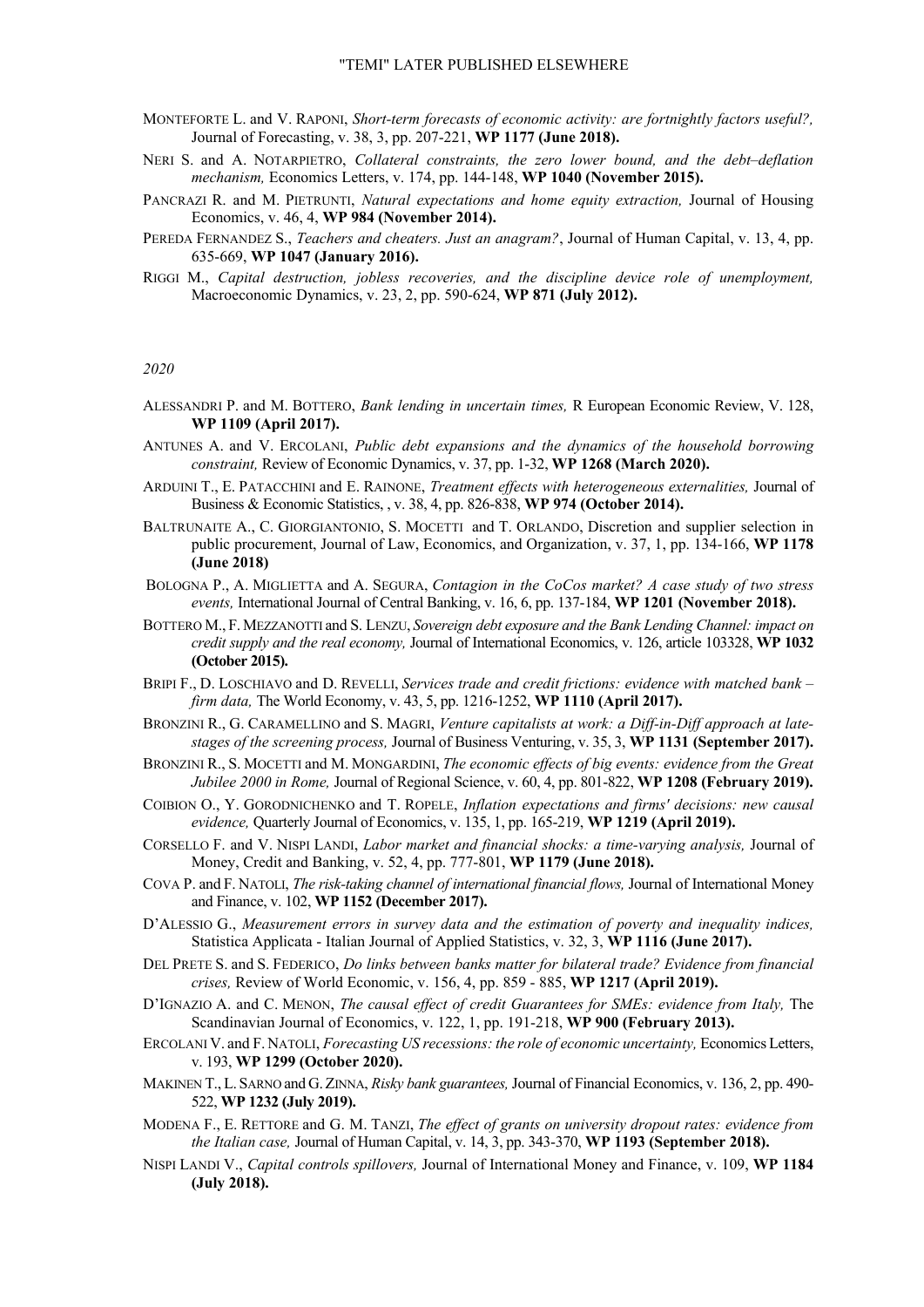- PERICOLI M., *On risk factors of the stock–bond correlation,* International Finance, v. 23, 3, pp. 392-416, **WP 1198 (November 2018).**
- RAINONE E., *The network nature of OTC interest rates,* Journal of Financial Markets, v.47, article 100525, **WP 1022 (July 2015).**
- RAINONE E. and F. VACIRCA, *Estimating the money market microstructure with negative and zero interest rates,* Quantitative Finance, v. 20, 2, pp. 207-234, **WP 1059 (March 2016).**
- RIZZICA L., *Raising aspirations and higher education. Evidence from the UK's widening participation policy,* Journal of Labor Economics, v. 38, 1, pp. 183-214, **WP 1188 (September 2018).**
- SANTIONI, R., F. SCHIANTARELLI and P. STRAHAN, *Internal capital markets in times of crisis: the benefit of group affiliation*, Review of Finance, v. 24, 4, pp. 773-811, **WP 1146 (October 2017).**
- SCHIANTARELLI F., M. STACCHINI and P. STRAHAN, *Bank Quality, judicial efficiency and loan repayment delays in Italy,* Journal of Finance , v. 75, 4, pp. 2139-2178, **WP 1072 (July 2016).**

#### *2021*

- ALBANESE G.,E.CIANI and G. DE BLASIO,*Anything new in town? The local effects of urban regeneration policies in Italy,* Regional Science and Urban Economics, v. 86, **WP 1214 (April 2019).**
- BARONE G., F. DAVID, G. DE BLASIO and S.MOCETTI, *How do house prices respond to mortgage supply?,* Journal of Economic Geography, v. 21, 1, pp.127-140, **WP 1282 (June 2020).**
- CARMIGNANI A., G. DE BLASIO, C. DEMMA and A. D'IGNAZIO, *Urbanization and firm access to credit,* Journal of Regional Science, v. 61, 3, pp. 597-622, **WP 1222 (June 2019).**
- DEL PRETE S. and M.L. STEFANI, *Women as "Gold Dust": gender diversity in top boards and the performance of Italian banks,* Economic Notes, Monte dei Paschi di Siena, v. 50, 2, e12183, **WP 1014 (June 2015).**
- DE PHILIPPIS M., *Multitask agents and incentives: the case of teaching and research for university professors,* Economic Journal, v. 131, 636, pp. 1643-1681, **WP 1042 (December 2015).**
- FIDORA M., C. GIORDANO and M. SCHMITZ, *Real exchange rate misalignments in the Euro Area,* Open Economies Review, v. 32, 1, pp. 71-107, **WP 1162 (January 2018).**
- LI F., A. MERCATANTI, T. MAKINEN and A. SILVESTRINI, *A regression discontinuity design for ordinal running variables: evaluating central bank purchases of corporate bonds,* The Annals of Applied Statistics, v. 15, 1, pp. 304-322, **WP 1213 (March 2019).**
- LOSCHIAVO D., *Household debt and income inequality: evidence from Italian survey data,* Review of Income and Wealth. v. 67, 1, pp. 61-103, **WP 1095 (January 2017).**
- METELLI L. and F. NATOLI, *The international transmission of US tax shocks: a proxy-SVAR approach,* IMF Economic Review, v. 69, 2, pp. 325-356, **WP 1223 (June 2019).**
- NISPI LANDI V. and A. SCHIAVONE, *The effectiveness of capital controls,* Open Economies Review, v. 32, 1, pp. 183-211, **WP 1200 (November 2018).**
- PEREDA FERNANDEZ S., *Copula-based random effects models for clustered data,* Journal of Business & Economic Statistics, v. 39, 2, pp. 575-588, **WP 1092 (January 2017).**

#### *FORTHCOMING*

- ACCETTURO A., A. LAMORGESE, S. MOCETTI and D. PELLEGRINO, *Housing Price elasticity and growth: evidence from Italian cities,* Journal of Economic Geography, **WP 1267 (March 2020).**
- ALBANESE G., G. DE BLASIO and A. LOCATELLI, *Does EU regional policy promote local TFP growth? Evidence from the Italian Mezzogiorno,* Papers in Regional Science, **WP 1253 (December 2019).**
- ANZUINI A. and L. ROSSI, *Fiscal policy in the US: a new measure of uncertainty and its effects on the American economy*, Empirical Economics, **WP 1197 (November 2018).**
- APRIGLIANO V. and D. LIBERATI, *Using credit variables to date business cycle and to estimate the probabilities of recession in real time*, The Manchester School, **WP 1229 (July 2019).**
- BATINI N., A. CANTELMO, G. MELINA and S. VILLA, *How loose, how tight? A measure of monetary and fiscal stance for the euro area,* Oxford Economic Papers, **WP 1295 (September 2020).**